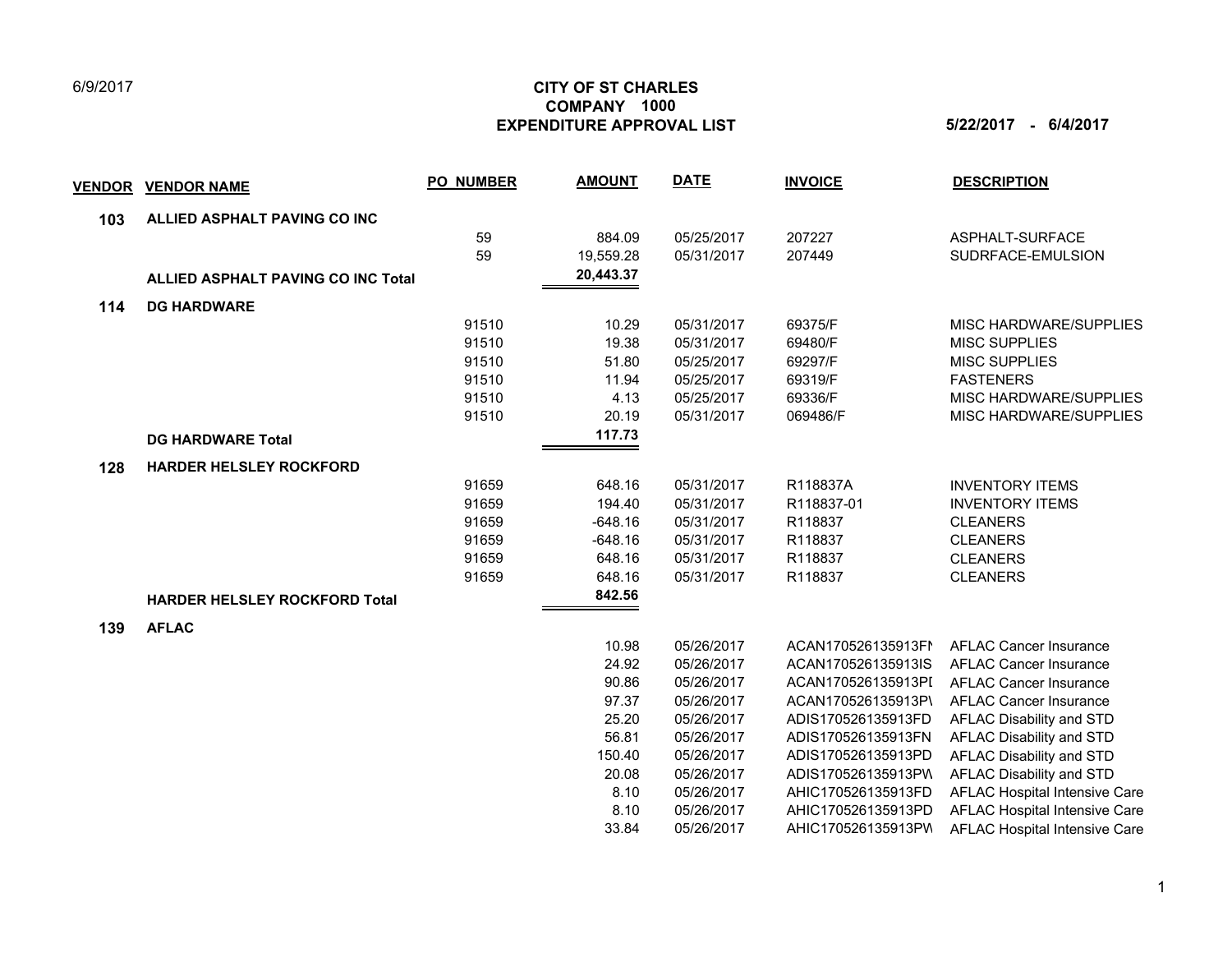|     | <b>VENDOR VENDOR NAME</b>                  | PO_NUMBER | <b>AMOUNT</b> | <b>DATE</b> | <b>INVOICE</b>     | <b>DESCRIPTION</b>               |
|-----|--------------------------------------------|-----------|---------------|-------------|--------------------|----------------------------------|
|     |                                            |           | 57.23         | 05/26/2017  | APAC170526135913FI | <b>AFLAC Personal Accident</b>   |
|     |                                            |           | 16.32         | 05/26/2017  | APAC170526135913FN | <b>AFLAC Personal Accident</b>   |
|     |                                            |           | 67.28         | 05/26/2017  | APAC170526135913PI | <b>AFLAC Personal Accident</b>   |
|     |                                            |           | 13.38         | 05/26/2017  | APAC170526135913P\ | <b>AFLAC Personal Accident</b>   |
|     |                                            |           | 13.57         | 05/26/2017  | ASPE170526135913FN | AFLAC Specified Event (PRP)      |
|     |                                            |           | 7.38          | 05/26/2017  | ASPE170526135913PI | AFLAC Specified Event (PRP)      |
|     |                                            |           | 17.04         | 05/26/2017  | ASPE170526135913PV | AFLAC Specified Event (PRP)      |
|     |                                            |           | 42.48         | 05/26/2017  | AVOL170526135913FN | <b>AFLAC Voluntary Indemnity</b> |
|     |                                            |           | 120.68        | 05/26/2017  | AVOL170526135913PI | <b>AFLAC Voluntary Indemnity</b> |
|     |                                            |           | 21.46         | 05/26/2017  | AVOL170526135913PV | <b>AFLAC Voluntary Indemnity</b> |
|     | <b>AFLAC Total</b>                         |           | 903.48        |             |                    |                                  |
|     | AIR ONE EQUIPMENT INC                      |           |               |             |                    |                                  |
| 145 |                                            | 91134     | 139.30        | 05/25/2017  | 122330             | G421 HOLDER                      |
|     |                                            | 90586     | 202.00        | 05/25/2017  | 122331             | SAV A JAKE FIRE HOSE STRAP       |
|     |                                            | 91663     | 536.60        | 05/25/2017  | 122443             | <b>SUVIVOR LED</b>               |
|     |                                            | 91668     | 439.05        | 05/31/2017  | 122494             | FHU PARADE AX                    |
|     |                                            | 91739     | 3,338.20      | 05/31/2017  | 122495             | 20" ELEC PPV FAN                 |
|     |                                            | 91662     | 352.20        | 05/31/2017  | 122496             | 2.5" X 1.5" WYE                  |
|     |                                            | 91641     | 103.97        | 05/31/2017  | 122531             | FHU 6# FLATHEAD AXE              |
|     |                                            | 91662     | 3,643.12      | 05/31/2017  | 122865             | <b>INLET/PIPE/TIPS</b>           |
|     | AIR ONE EQUIPMENT INC Total                |           | 8,754.44      |             |                    |                                  |
|     |                                            |           |               |             |                    |                                  |
| 149 | <b>ALARM DETECTION SYSTEMS INC</b>         |           |               |             |                    |                                  |
|     |                                            | 91775     | 152.25        | 05/25/2017  | 46090-1178         | SVCS MAY THRU JUNE 2017          |
|     |                                            | 91775     | 366.03        | 05/25/2017  | 144000-1036        | SVCS MAY THRU JUNE 2017          |
|     |                                            | 91775     | 182.70        | 05/25/2017  | 120197-1069        | SVCS JUN THRU AUG 2017           |
|     |                                            | 91775     | 198.00        | 05/25/2017  | 136229-1036        | QUARTERLY CHARGES JUN-AL         |
|     | <b>ALARM DETECTION SYSTEMS INC Total</b>   |           | 898.98        |             |                    |                                  |
| 161 | <b>ARMY TRAIL TIRE &amp; SERVICE</b>       |           |               |             |                    |                                  |
|     |                                            | 91688     | 490.92        | 05/25/2017  | 329526             | P255/70R17                       |
|     | <b>ARMY TRAIL TIRE &amp; SERVICE Total</b> |           | 490.92        |             |                    |                                  |
| 177 | AL PIEMONTE CADILLAC INC                   |           |               |             |                    |                                  |
|     |                                            | 91735     | 125.00        | 05/25/2017  | 198405             | V#1777 RO#58115                  |
|     |                                            | 91725     | 462.76        | 05/31/2017  | 111193             | <b>COOLER SEAL</b>               |
|     |                                            | 91725     | 63.20         | 05/31/2017  | 111215             | <b>INDICATOR</b>                 |
|     |                                            | 91725     | 255.20        | 05/25/2017  | 111166             | V#1777 RO#58103                  |
|     |                                            | 91725     | 43.20         | 05/25/2017  | 111187             | <b>NUT WHEEL</b>                 |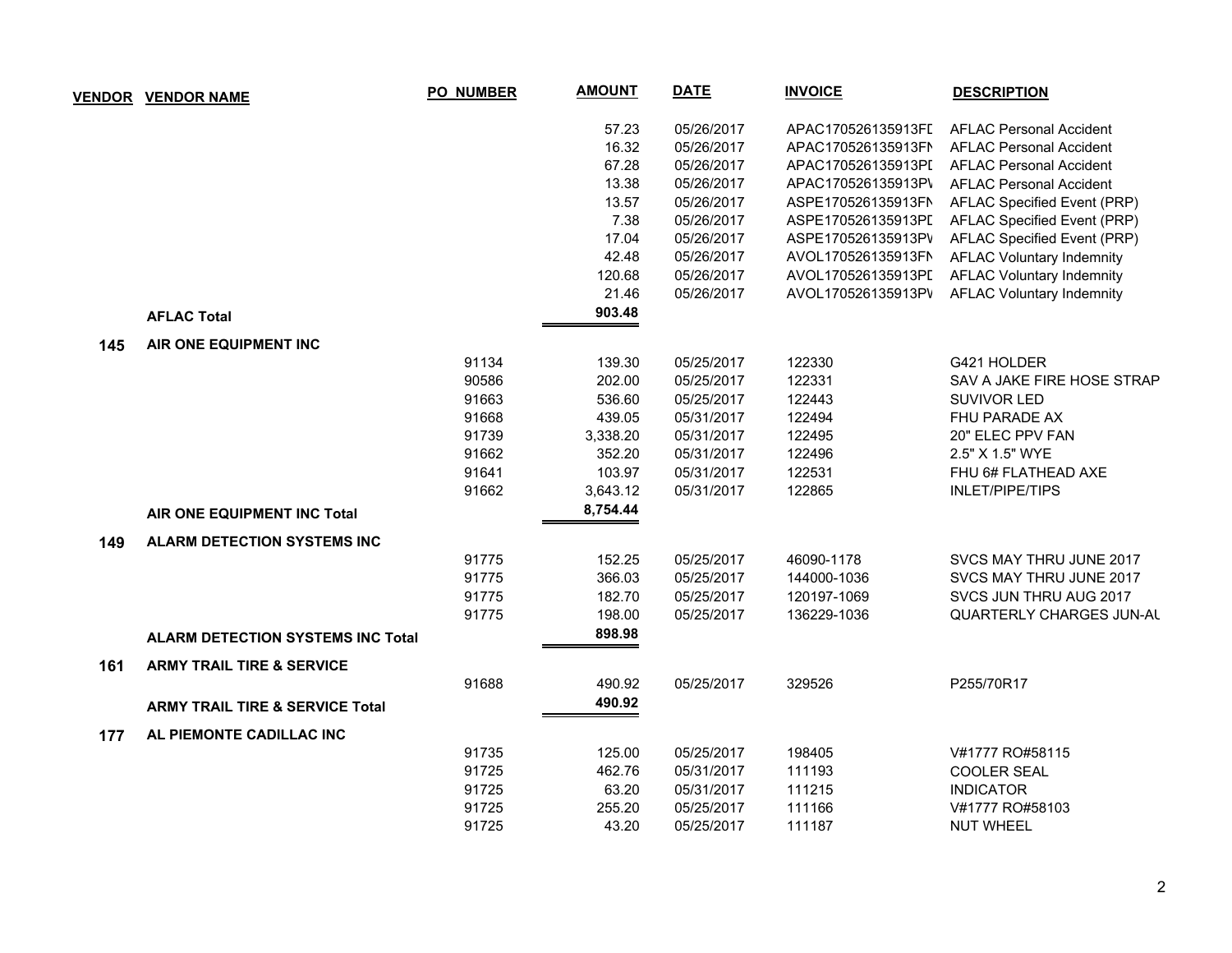|     | <b>VENDOR VENDOR NAME</b>                   | PO_NUMBER | <b>AMOUNT</b> | <b>DATE</b> | <b>INVOICE</b> | <b>DESCRIPTION</b>               |
|-----|---------------------------------------------|-----------|---------------|-------------|----------------|----------------------------------|
|     | AL PIEMONTE CADILLAC INC Total              |           | 949.36        |             |                |                                  |
| 221 | <b>ANDERSON PEST CONTROL</b>                |           |               |             |                |                                  |
|     |                                             |           | 571.66        | 06/01/2017  | 4282885        | <b>MONTHLY BILLING JUNE 2017</b> |
|     | <b>ANDERSON PEST CONTROL Total</b>          |           | 571.66        |             |                |                                  |
|     |                                             |           |               |             |                |                                  |
| 227 | <b>NICHOLAS ANSON</b>                       |           |               |             |                |                                  |
|     |                                             |           | 56.44         | 05/31/2017  | 052117         | <b>FUEL DURING TRAINING</b>      |
|     | <b>NICHOLAS ANSON Total</b>                 |           | 56.44         |             |                |                                  |
| 250 | <b>ARCHON CONSTRUCTION CO</b>               |           |               |             |                |                                  |
|     |                                             | 87819     | 6,256.73      | 05/31/2017  | 17127F         | SVC @ PW YARD                    |
|     |                                             | 87819     | 5,092.87      | 05/31/2017  | 17118F         | SVC @ S 4TH ST/CUTLER ST         |
|     |                                             | 87819     | 16,831.45     | 05/31/2017  | 17039F         | 1210 WINNERS CUP CIRCLE          |
|     |                                             | 87819     | 10,696.14     | 05/31/2017  | 16890F         | 1126 KEIM TRAIL                  |
|     |                                             | 87819     | 7,582.66      | 05/31/2017  | 16815F         | RT 25 PUMP HOUSE                 |
|     |                                             | 89146     | 4,500.00      | 05/31/2017  | 16662P         | SVC@ KIRK RD ELEC DUCT CR        |
|     |                                             | 89702     | 6,300.00      | 05/31/2017  | 16182P3        | SVC@SUB9                         |
|     | <b>ARCHON CONSTRUCTION CO Total</b>         |           | 57,259.85     |             |                |                                  |
| 254 | ARISTA INFORMATION SYSTEMS INC              |           |               |             |                |                                  |
|     |                                             | 87777     | 1,901.12      | 05/25/2017  | 23289          | APRIL PRINTING SERVICES          |
|     |                                             | 87777     | 5,158.84      | 05/25/2017  | 1330201705     | APRIL POSTAGE UTILITY BILLIN     |
|     | <b>ARISTA INFORMATION SYSTEMS INC Total</b> |           | 7,059.96      |             |                |                                  |
| 272 | ASK ENTERPRISES & SON INC                   |           |               |             |                |                                  |
|     |                                             | 91223     | 299.00        | 05/31/2017  | 23298          | <b>INVENTORY ITEMS</b>           |
|     |                                             | 91255     | 1,225.00      | 05/31/2017  | 23300          | <b>INVENTORY ITEMS</b>           |
|     |                                             | 91423     | 618.80        | 05/31/2017  | 23301          | <b>INVENTORY ITEMS</b>           |
|     |                                             | 91424     | 1,795.00      | 05/31/2017  | 23302          | <b>INVENTORY ITEMS</b>           |
|     |                                             | 91793     | 1,314.45      | 05/31/2017  | 23303          | <b>INVENTORY ITEMS</b>           |
|     |                                             | 91364     | 180.00        | 05/31/2017  | 23305          | <b>INVENTORY ITEMS</b>           |
|     |                                             | 91794     | 1,277.10      | 05/25/2017  | 23304          | <b>INVENTORY ITEMS</b>           |
|     |                                             | 91256     | 237.00        | 05/25/2017  | 23299          | <b>INVENTORY ITEMS</b>           |
|     | <b>ASK ENTERPRISES &amp; SON INC Total</b>  |           | 6,946.35      |             |                |                                  |
| 279 | ATLAS CORP & NOTARY SUPPLY CO               |           |               |             |                |                                  |
|     |                                             |           | 39.00         | 05/31/2017  | 053117MG       | M GRIESBAUM                      |
|     | ATLAS CORP & NOTARY SUPPLY CO Total         |           | 39.00         |             |                |                                  |
| 282 | <b>ASSOCIATED TECHNICAL SERV LTD</b>        |           |               |             |                |                                  |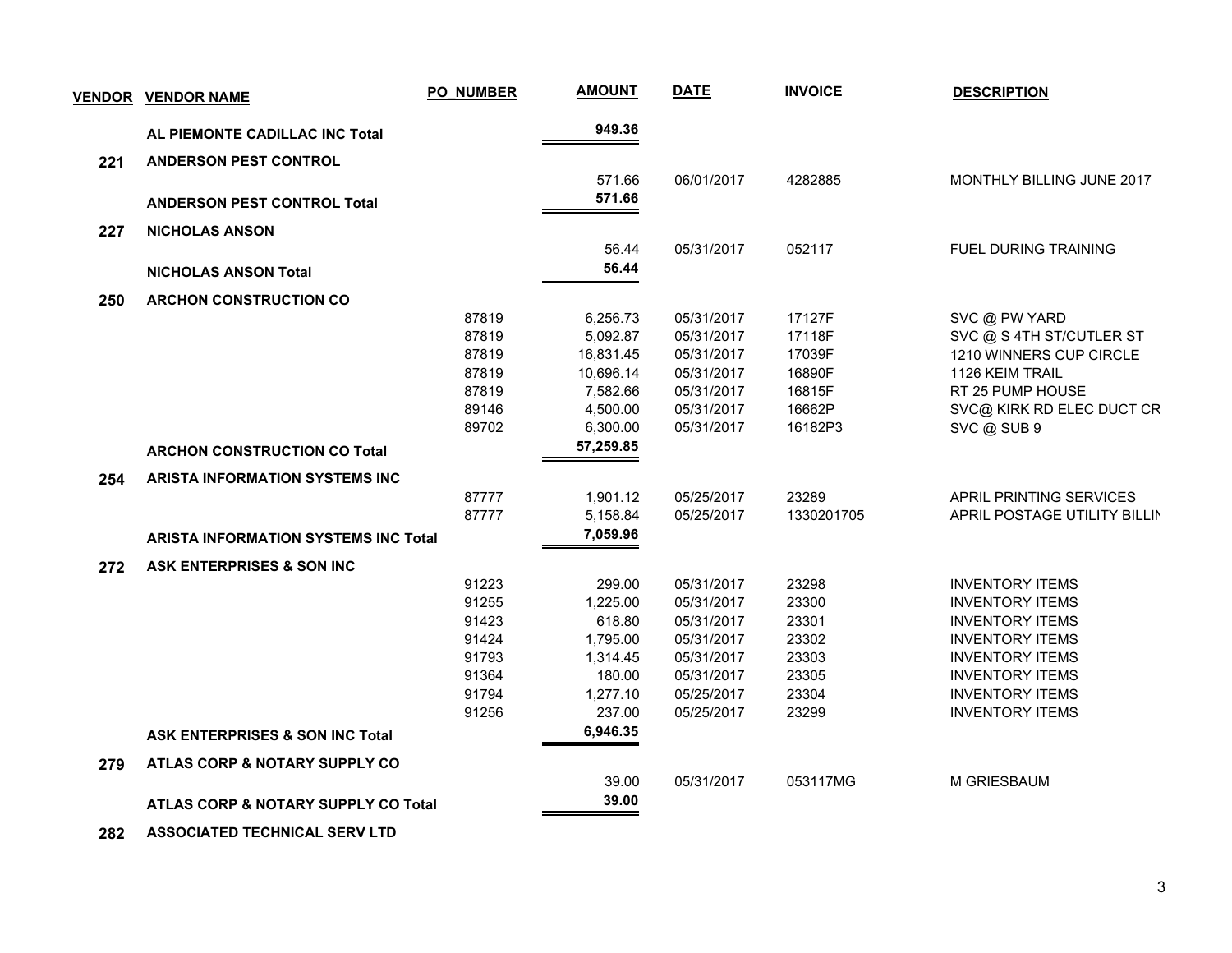|     | <b>VENDOR VENDOR NAME</b>                    | <b>PO_NUMBER</b>        | <b>AMOUNT</b>              | <b>DATE</b>                            | <b>INVOICE</b>       | <b>DESCRIPTION</b>                                                               |
|-----|----------------------------------------------|-------------------------|----------------------------|----------------------------------------|----------------------|----------------------------------------------------------------------------------|
|     | <b>ASSOCIATED TECHNICAL SERV LTD Total</b>   | 87841                   | 656.00<br>656.00           | 05/31/2017                             | 28560                | LEAD LOCATON 37TH AVE OHK                                                        |
| 284 | <b>ILLINOIS BELL TELEPHONE CO</b>            |                         | 65.00                      | 05/31/2017                             | 050817-878           | BILLING THRU 5/8/17                                                              |
|     | <b>ILLINOIS BELL TELEPHONE CO Total</b>      |                         | 65.00                      |                                        |                      |                                                                                  |
| 285 | AT&T                                         |                         | 1,952.40                   | 05/25/2017                             | 7919056306           | MONTHLY BILLING THRU 5/9/17                                                      |
|     | <b>AT&amp;T Total</b>                        |                         | 1,952.40                   |                                        |                      |                                                                                  |
| 298 | <b>AWARDS CONCEPTS</b>                       |                         |                            |                                        |                      |                                                                                  |
|     |                                              | 91591<br>91591          | 320.99<br>45.90            | 05/25/2017<br>05/25/2017               | 10446800<br>10446802 | D LEE<br><b>F CEVALLOS</b>                                                       |
|     |                                              | 91591                   | 47.90                      | 05/25/2017                             | 10446986             | P LACEY                                                                          |
|     | <b>AWARDS CONCEPTS Total</b>                 |                         | 414.79                     |                                        |                      |                                                                                  |
| 320 | <b>CITY OF BATAVIA</b>                       |                         |                            |                                        |                      |                                                                                  |
|     |                                              | 91944                   | 2,981.50<br>2,981.50       | 05/25/2017                             | MISC000206           | LICENSE RENEWAL 2018                                                             |
|     | <b>CITY OF BATAVIA Total</b>                 |                         |                            |                                        |                      |                                                                                  |
| 338 | <b>AIRGAS NORTH CENTRAL</b>                  | 91672                   | 26.25                      | 05/31/2017                             | 9063503283           | <b>CARBON DIOXIDE</b>                                                            |
|     | <b>AIRGAS NORTH CENTRAL Total</b>            |                         | 26.25                      |                                        |                      |                                                                                  |
| 342 | <b>BENTLEY SYSTEMS INC</b>                   |                         |                            |                                        |                      |                                                                                  |
|     |                                              | 91689                   | 2,415.00                   | 05/31/2017                             | 47831802             | <b>MICROSTATION SUBCRIPTION</b>                                                  |
|     | <b>BENTLEY SYSTEMS INC Total</b>             |                         | 2,415.00                   |                                        |                      |                                                                                  |
| 364 | <b>STATE STREET COLLISION</b>                |                         |                            |                                        |                      |                                                                                  |
|     | <b>STATE STREET COLLISION Total</b>          | 91644                   | 180.00<br>180.00           | 05/25/2017                             | 5167                 | FRONT END ALIGN                                                                  |
| 366 | <b>B &amp; L LANDSCAPE CONTRACTORS</b>       |                         |                            |                                        |                      |                                                                                  |
|     |                                              | 88293<br>91345<br>91344 | 534.75<br>950.00<br>705.00 | 05/31/2017<br>05/31/2017<br>05/31/2017 | 5152<br>5819<br>5820 | 1928 PLEASANT DR RESTORAT<br>244 WALNUT RESTORATION<br>117 S 18TH ST RESTORATION |
|     |                                              | 91342                   | 3,493.00                   | 05/31/2017                             | 5821                 | 215 FAIRVIEW RESTORATION                                                         |
|     |                                              | 91343                   | 3,805.00                   | 05/31/2017                             | 5822                 | 425 S 12TH ST RESTORATION                                                        |
|     | <b>B &amp; L LANDSCAPE CONTRACTORS Total</b> |                         | 9,487.75                   |                                        |                      |                                                                                  |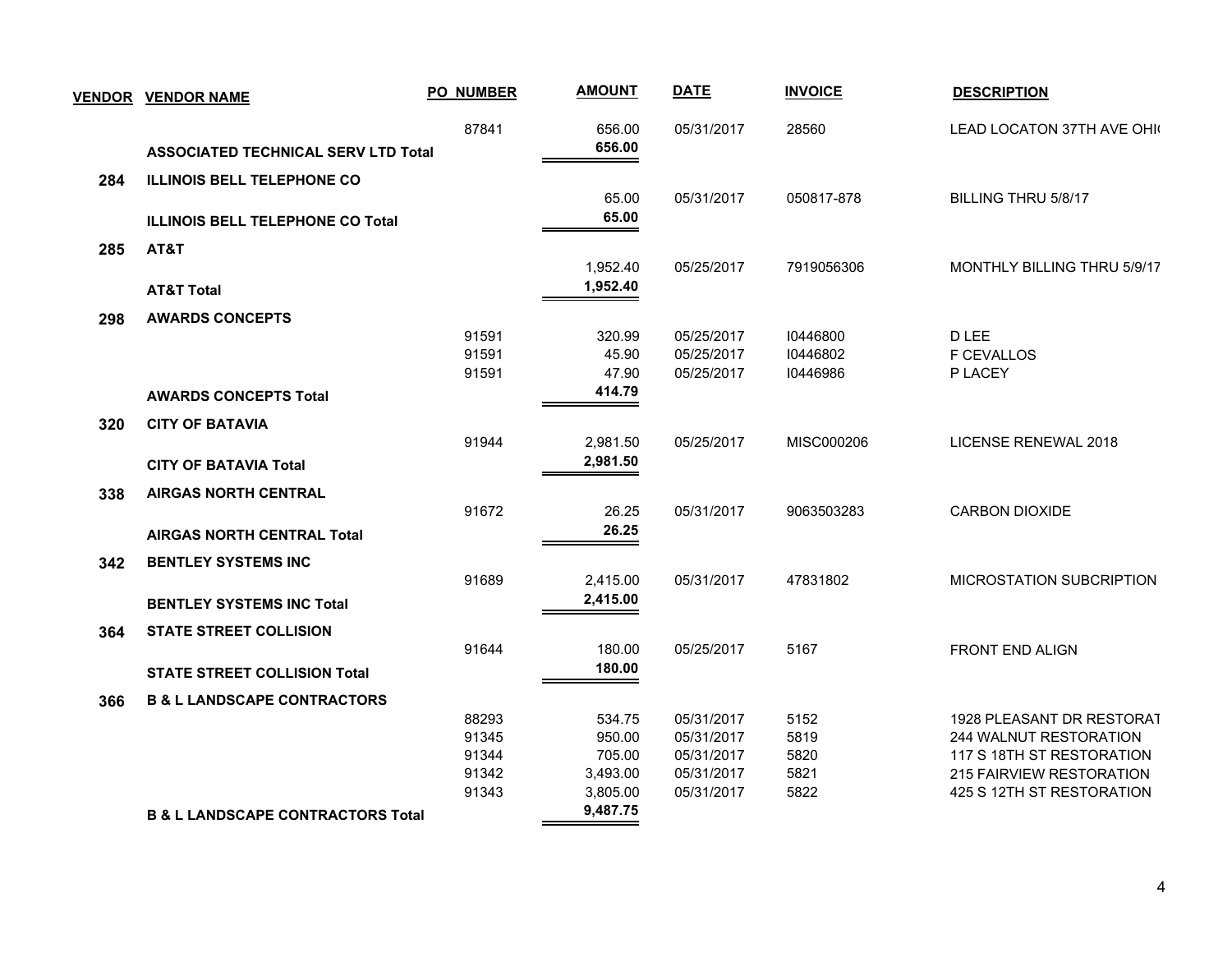| <u>VENDOR</u> | <b>VENDOR NAME</b>                         | <b>PO_NUMBER</b> | <b>AMOUNT</b> | <b>DATE</b> | <b>INVOICE</b> | <b>DESCRIPTION</b>           |
|---------------|--------------------------------------------|------------------|---------------|-------------|----------------|------------------------------|
| 369           | BLUE GOOSE SUPER MARKET INC                |                  |               |             |                |                              |
|               |                                            | 91765            | 6.54          | 05/31/2017  | 00002210       | <b>INVENTORY ITEMS</b>       |
|               |                                            | 91526            | 11.00         | 05/31/2017  | 00345715       | FV DETECTIVES MAY MTG        |
|               |                                            | 91526            | 94.15         | 05/25/2017  | 00519012       | REFRESHMENTS POLICE DEPT     |
|               | <b>BLUE GOOSE SUPER MARKET INC Total</b>   |                  | 111.69        |             |                |                              |
| 382           | <b>BOUND TREE MEDICAL LLC</b>              |                  |               |             |                |                              |
|               |                                            | 91784            | 223.12        | 05/31/2017  | 82492718       | PHARMACY SUPPLIES            |
|               |                                            | 91927            | 97.90         | 05/31/2017  | 82502786       | <b>DEFIB PADS</b>            |
|               |                                            | 91992            | 908.40        | 05/31/2017  | 82509093       | <b>INVENTORY ITEMS</b>       |
|               |                                            | 91996            | 943.20        | 05/31/2017  | 82509094       | <b>INVENTORY ITEMS</b>       |
|               | <b>BOUND TREE MEDICAL LLC Total</b>        |                  | 2,172.62      |             |                |                              |
| 387           | <b>BRANIFF COMMUNICATIONS INC</b>          |                  |               |             |                |                              |
|               |                                            | 91757            | 6,340.00      | 05/25/2017  | 0030927        | PM AGRMNT OUTDOOR SIREN:     |
|               | <b>BRANIFF COMMUNICATIONS INC Total</b>    |                  | 6,340.00      |             |                |                              |
| 407           | <b>BUILDERS ASPHALT LLC</b>                |                  |               |             |                |                              |
|               |                                            | 91778            | 625.24        | 05/25/2017  | 22002          | RECYCLED SURFACE MIX         |
|               | <b>BUILDERS ASPHALT LLC Total</b>          |                  | 625.24        |             |                |                              |
| 517           | <b>CINTAS CORPORATION</b>                  |                  |               |             |                |                              |
|               |                                            | 91640            | 98.15         | 05/25/2017  | 344563256      | FLEET DEPT UNIFORMS          |
|               |                                            | 91640            | 98.15         | 05/31/2017  | 344566619      | <b>WEEKLY FLEET UNIFORMS</b> |
|               | <b>CINTAS CORPORATION Total</b>            |                  | 196.30        |             |                |                              |
| 518           | <b>CLERK OF THE 18TH</b>                   |                  |               |             |                |                              |
|               |                                            |                  | 825.00        | 05/31/2017  | 334961         | BAIL BOND = A M RAMIREZ      |
|               | <b>CLERK OF THE 18TH Total</b>             |                  | 825.00        |             |                |                              |
| 526           | <b>CLARKE ENVIRONMENTAL MOSQUITO</b>       |                  |               |             |                |                              |
|               |                                            | 91633            | 24,779.00     | 05/31/2017  | 6361370        | <b>MOSQUITO SVCS</b>         |
|               |                                            | 91633            | 24,779.00     | 05/31/2017  | 6361387        | <b>MOSQUITO SERVICES</b>     |
|               | <b>CLARKE ENVIRONMENTAL MOSQUITO Total</b> |                  | 49,558.00     |             |                |                              |
| 563           | <b>CDW GOVERNMENT INC</b>                  |                  |               |             |                |                              |
|               |                                            | 91886            | 197.58        | 05/31/2017  | <b>HDW8893</b> | <b>COMPATIBLE BATT RBC7</b>  |
|               |                                            | 91712            | 1,323.35      | 05/31/2017  | HTQ8071        | TENABLE NESSUS PRO - 1 YR    |
|               |                                            | 91993            | 448.92        | 05/31/2017  | HZJ1973        | HP LASERJET PRINTER          |
|               |                                            | 91741            | 93.60         | 05/25/2017  | <b>HTB1107</b> | <b>MOUSE</b>                 |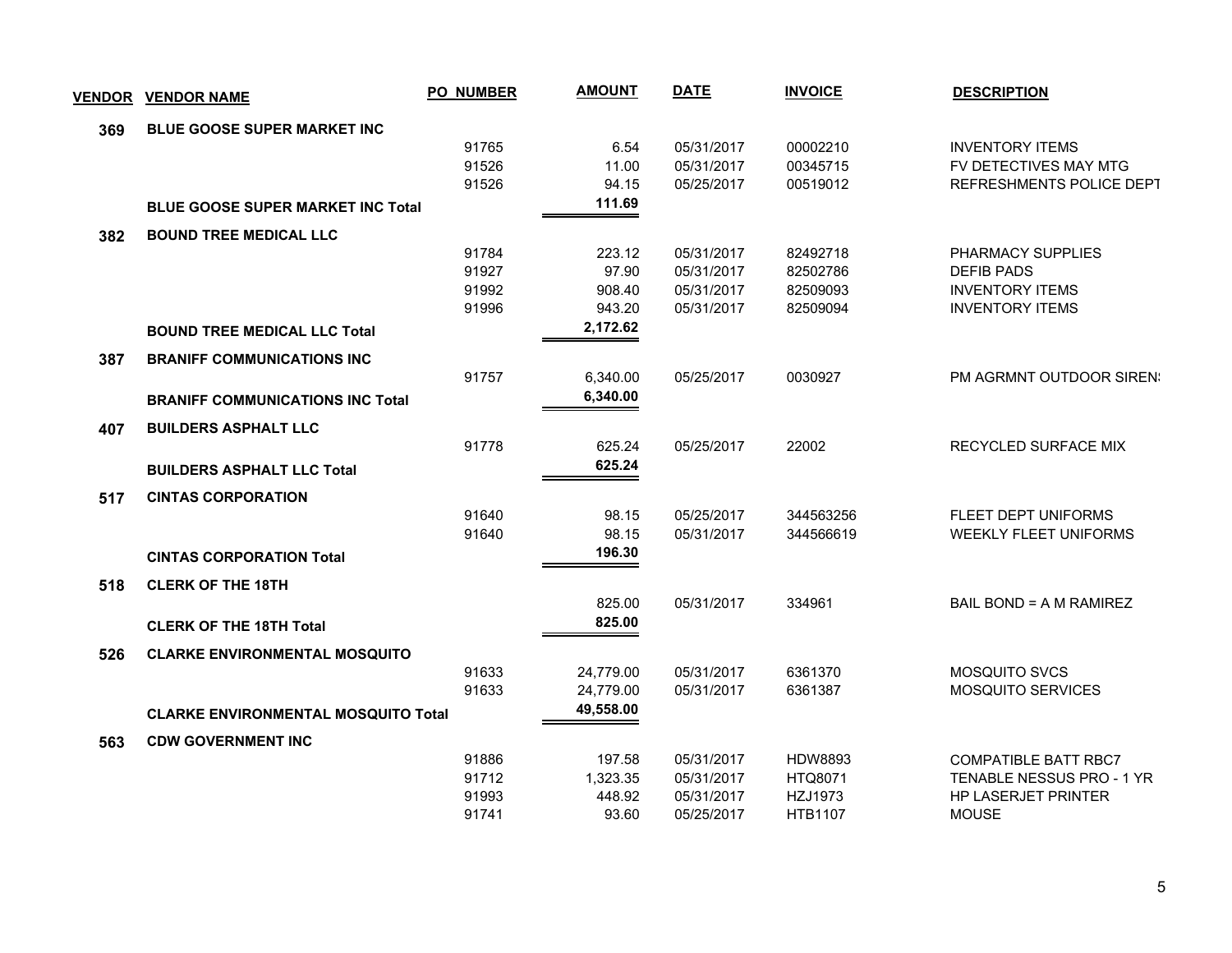| <b>VENDOR</b> | <b>VENDOR NAME</b>                         | <b>PO_NUMBER</b> | <b>AMOUNT</b>        | <b>DATE</b>              | <b>INVOICE</b> | <b>DESCRIPTION</b>                         |
|---------------|--------------------------------------------|------------------|----------------------|--------------------------|----------------|--------------------------------------------|
|               | <b>CDW GOVERNMENT INC Total</b>            |                  | 2,063.45             |                          |                |                                            |
| 564           | <b>COMCAST OF CHICAGO INC</b>              |                  |                      |                          |                |                                            |
|               |                                            |                  | 12.68                | 05/25/2017               | 051617FD       | SVC 5-23 THRU 6-22-17                      |
|               |                                            |                  | 149.85               | 05/25/2017               | 052117COFC     | MONTHLY BILLING THRU 6/27/1                |
|               | <b>COMCAST OF CHICAGO INC Total</b>        |                  | 162.53               |                          |                |                                            |
| 579           | <b>COMMUNICATIONS DIRECT INC</b>           |                  |                      |                          |                |                                            |
|               |                                            | 91792            | 200.75               | 05/31/2017               | SR112294       | <b>RADIO INSTALL</b>                       |
|               | <b>COMMUNICATIONS DIRECT INC Total</b>     |                  | 200.75               |                          |                |                                            |
| 614           | <b>COSTAR REALTY INFORMATION INC</b>       |                  |                      |                          |                |                                            |
|               |                                            | 91545            | 4,221.52             | 05/25/2017               | 104752979      | BILLING 5/1/17 TO 4/30/18                  |
|               | <b>COSTAR REALTY INFORMATION INC Total</b> |                  | 4,221.52             |                          |                |                                            |
| 633           | <b>LAWSON PRODUCTS INC</b>                 |                  |                      |                          |                |                                            |
|               |                                            | 91655            | 131.79               | 05/25/2017               | 9304921553     | V#5299 RO#58113                            |
|               | <b>LAWSON PRODUCTS INC Total</b>           |                  | 131.79               |                          |                |                                            |
| 642           | <b>CUSTOM WELDING &amp; FAB INC</b>        |                  |                      |                          |                |                                            |
|               |                                            | 91885            | 422.60               | 05/31/2017               | 170088         | V#5299 RO#58157                            |
|               |                                            | 91894            | 1,422.65             | 05/31/2017               | 170093         | RAILINGS & FILLER PANELS                   |
|               | <b>CUSTOM WELDING &amp; FAB INC Total</b>  |                  | 1,845.25             |                          |                |                                            |
| 681           | <b>CDH DELNOR HEALTH SYSTEM</b>            |                  |                      |                          |                |                                            |
|               |                                            | 91851            | 1.04<br>1.04         | 05/31/2017               | 052617         | PHARMACY SUPPLIES                          |
|               | <b>CDH DELNOR HEALTH SYSTEM Total</b>      |                  |                      |                          |                |                                            |
| 683           | DE MAR TREE & LANDSCAPE SVC                |                  |                      |                          |                |                                            |
|               |                                            | 91525            | 2,223.20             | 05/31/2017               | 7764           | SVC FOR ELEC DEPT                          |
|               |                                            | 91525<br>91840   | 2,137.80<br>1,100.00 | 05/31/2017<br>06/01/2017 | 7765<br>7767   | <b>TREE TRIMING</b><br>SVC @ 602 N 12TH ST |
|               | DE MAR TREE & LANDSCAPE SVC Total          |                  | 5,461.00             |                          |                |                                            |
|               |                                            |                  |                      |                          |                |                                            |
| 710           | <b>DISCOUNT TIRE</b>                       | 91669            | 508.00               | 05/25/2017               | 133550         | <b>INVENTORY ITEMS</b>                     |
|               | <b>DISCOUNT TIRE Total</b>                 |                  | 508.00               |                          |                |                                            |
|               |                                            |                  |                      |                          |                |                                            |
| 721           | <b>DOC MORGAN INC</b>                      | 91384            | 21.64                | 05/31/2017               | 11074687       | <b>AWARD PLAQUES</b>                       |
|               |                                            |                  |                      |                          |                |                                            |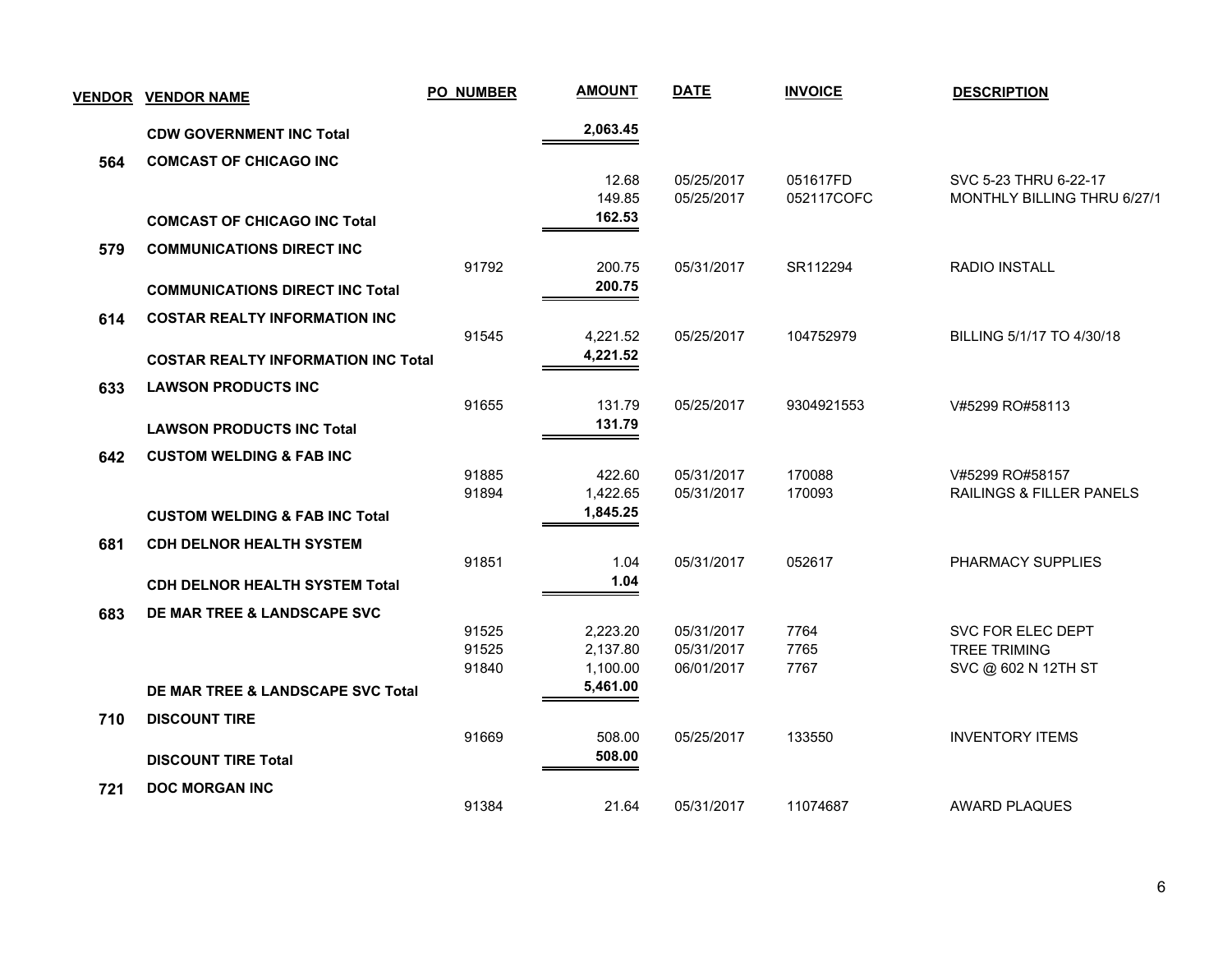|     | <b>VENDOR VENDOR NAME</b>                  | <b>PO_NUMBER</b> | <b>AMOUNT</b> | <b>DATE</b> | <b>INVOICE</b> | <b>DESCRIPTION</b>     |
|-----|--------------------------------------------|------------------|---------------|-------------|----------------|------------------------|
|     | <b>DOC MORGAN INC Total</b>                |                  | 21.64         |             |                |                        |
| 725 | <b>DON MCCUE CHEVROLET</b>                 |                  |               |             |                |                        |
|     |                                            | 91680            | 58.08         | 05/25/2017  | 397535         | RO 58084 VEH 1916      |
|     | <b>DON MCCUE CHEVROLET Total</b>           |                  | 58.08         |             |                |                        |
|     |                                            |                  |               |             |                |                        |
| 749 | <b>DUKES SALES &amp; SERVICE INC</b>       | 91371            | 6,875.00      | 05/25/2017  | 14406          | <b>DEGREASER</b>       |
|     | <b>DUKES SALES &amp; SERVICE INC Total</b> |                  | 6,875.00      |             |                |                        |
|     |                                            |                  |               |             |                |                        |
| 750 | <b>DUKANE CONTRACT SERVICES</b>            |                  |               |             |                |                        |
|     |                                            | 91630            | 1,648.00      | 05/31/2017  | 126030         | JANITORIAL - JUNE 2017 |
|     |                                            | 91630            | 6,707.00      | 05/31/2017  | 126020         | JANITORIAL - JUNE 2017 |
|     |                                            | 91630            | 5,203.00      | 05/31/2017  | 126019         | JANITORIAL - JUNE 2017 |
|     |                                            | 91630            | 4,570.00      | 05/31/2017  | 126018         | JANITORIAL - JUNE 2017 |
|     |                                            | 91630            | 1,785.00      | 05/31/2017  | 126017         | JANITORIAL - JUNE 2017 |
|     | <b>DUKANE CONTRACT SERVICES Total</b>      |                  | 19,913.00     |             |                |                        |
| 767 | <b>EAGLE ENGRAVING INC</b>                 |                  |               |             |                |                        |
|     |                                            | 91530            | 11.85         | 05/31/2017  | 2017-1645      | <b>SIGNS</b>           |
|     |                                            | 91530            | 126.90        | 05/31/2017  | 2017-17074     | <b>BADGES</b>          |
|     |                                            | 91530            | 65.00         | 05/31/2017  | 2017-1716      | <b>ACCENT AWARD</b>    |
|     |                                            | 91530            | 391.40        | 05/31/2017  | 2017-1733      | <b>BADGES</b>          |
|     | <b>EAGLE ENGRAVING INC Total</b>           |                  | 595.15        |             |                |                        |
| 768 | <b>EJ USA INC</b>                          |                  |               |             |                |                        |
|     |                                            | 91648            | 780.00        | 05/31/2017  | 110170033860   | <b>INVENTORY ITEMS</b> |
|     | <b>EJ USA INC Total</b>                    |                  | 780.00        |             |                |                        |
|     |                                            |                  |               |             |                |                        |
| 789 | <b>ANIXTER INC</b>                         |                  |               |             |                |                        |
|     |                                            | 91113            | 768.00        | 05/31/2017  | 3517293-01     | <b>INVENTORY ITEMS</b> |
|     |                                            |                  | $-1,821.60$   | 05/31/2017  | 3565941-00     | CRED INV#3461803-01    |
|     |                                            | 91890            | 2,045.92      | 05/31/2017  | 3572226-00     | <b>INVENTORY ITEMS</b> |
|     |                                            | 91890            | 1,184.48      | 05/31/2017  | 3572226-01     | <b>INVENTORY ITEMS</b> |
|     |                                            | 90014            | 2,580.60      | 05/31/2017  | 3461803-01     | <b>INVENTORY ITEMS</b> |
|     | <b>ANIXTER INC Total</b>                   |                  | 4,757.40      |             |                |                        |
| 790 | <b>ELGIN PAPER CO</b>                      |                  |               |             |                |                        |
|     |                                            | 91402            | 7.44          | 05/25/2017  | 594513         | <b>INVENTORY ITEMS</b> |
|     | <b>ELGIN PAPER CO Total</b>                |                  | 7.44          |             |                |                        |
|     |                                            |                  |               |             |                |                        |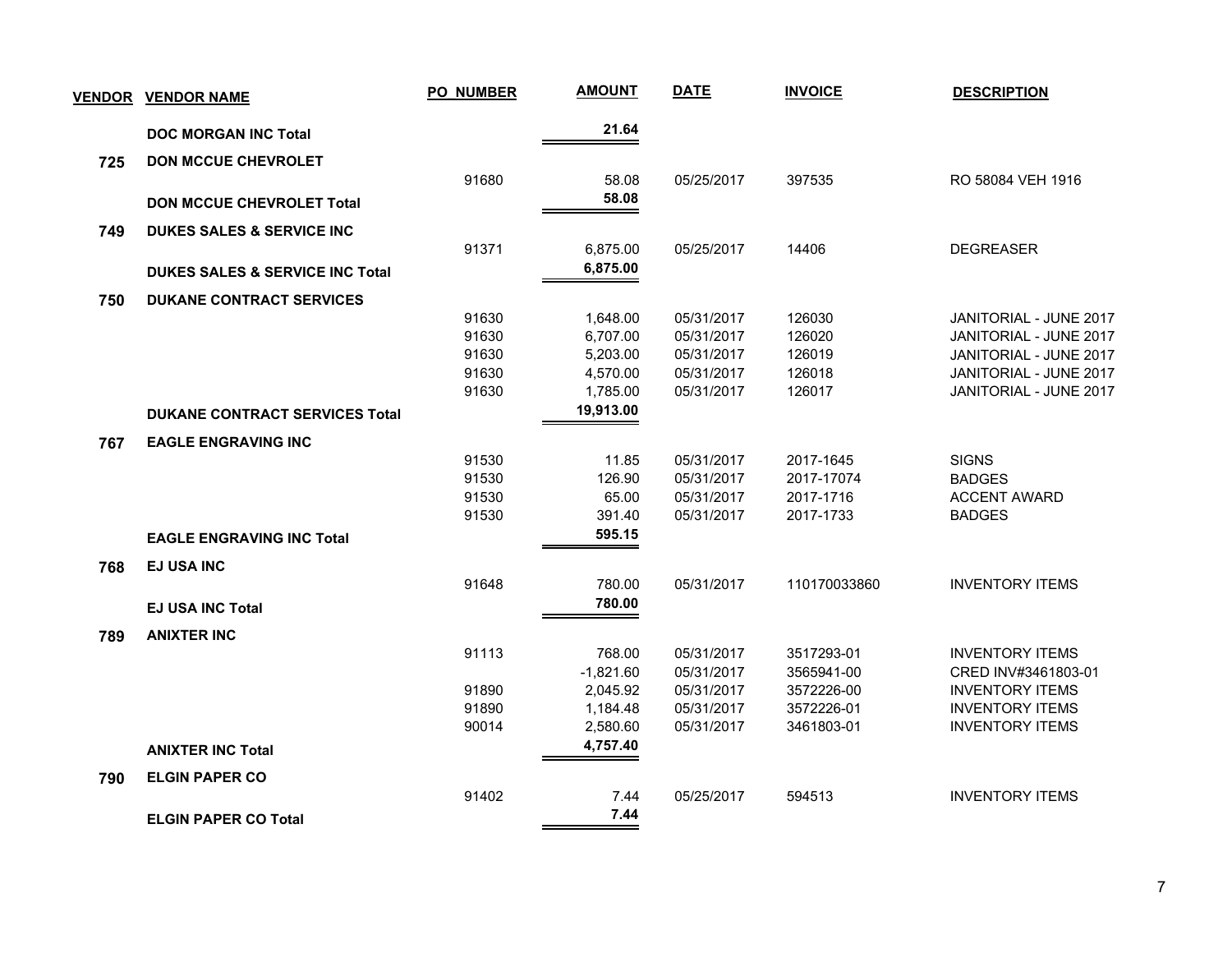| <b>VENDOR</b> | <b>VENDOR NAME</b>                       | <b>PO NUMBER</b> | <b>AMOUNT</b>          | <b>DATE</b> | <b>INVOICE</b>     | <b>DESCRIPTION</b>               |
|---------------|------------------------------------------|------------------|------------------------|-------------|--------------------|----------------------------------|
| 826           | <b>BORDER STATES</b>                     |                  |                        |             |                    |                                  |
|               |                                          | 89906            | 16,245.59              | 05/25/2017  | 913011874          | <b>INVENTORY ITEMS</b>           |
|               | <b>BORDER STATES Total</b>               |                  | 16,245.59              |             |                    |                                  |
| 833           | <b>E&amp;T GLASS &amp; MIRROR</b>        |                  |                        |             |                    |                                  |
|               |                                          | 91361            | 5,176.00               | 05/31/2017  | A0095354           | DOOR REPLACEMENT FS #2           |
|               |                                          | 91361            | 5,176.00               | 05/31/2017  | A0095353           | <b>GLASS INSTALLATION FS #3</b>  |
|               | <b>E&amp;T GLASS &amp; MIRROR Total</b>  |                  | 10,352.00              |             |                    |                                  |
| 859           | FEECE OIL CO                             |                  |                        |             |                    |                                  |
|               |                                          | 91574            | 1,898.05               | 05/25/2017  | 1665623            | <b>INVENTORY ITEMS</b>           |
|               |                                          | 91825            | 69.70<br>1,967.75      | 05/31/2017  | 1667005            | <b>MEGAFLOW</b>                  |
|               | <b>FEECE OIL CO Total</b>                |                  |                        |             |                    |                                  |
| 868           | <b>FINE LINE CREATIVE ARTS</b>           |                  |                        |             |                    |                                  |
|               |                                          | 88762            | 3,159.75               | 05/25/2017  | VCCFIN0417         | <b>HTL TAX DSBRSMNTS FY 2017</b> |
|               | <b>FINE LINE CREATIVE ARTS Total</b>     |                  | 3,159.75               |             |                    |                                  |
| 870           | <b>FIRE PENSION FUND</b>                 |                  |                        |             |                    |                                  |
|               |                                          |                  | 377.13                 | 05/26/2017  | FP1%170526135913FI | Fire Pension 1% Fee              |
|               |                                          |                  | 2,191.75               | 05/26/2017  | FRP2170526135913FD | Fire Pension Tier 2              |
|               |                                          |                  | 15,321.21<br>17,890.09 | 05/26/2017  | FRPN170526135913FI | Fire Pension                     |
|               | <b>FIRE PENSION FUND Total</b>           |                  |                        |             |                    |                                  |
| 876           | <b>FIRST ENVIRONMENTAL LAB INC</b>       |                  |                        |             |                    |                                  |
|               |                                          | 91681            | 54.00                  | 05/31/2017  | 134429             | <b>OUTSIDE LAB TESTS</b>         |
|               | <b>FIRST ENVIRONMENTAL LAB INC Total</b> |                  | 54.00                  |             |                    |                                  |
| 880           | FIRST STREET DEVELOPMENT II              |                  |                        |             |                    |                                  |
|               |                                          |                  | 21,500.00              | 05/25/2017  | 9                  | REMOVALOF DIRT STOCK PILE        |
|               | FIRST STREET DEVELOPMENT II Total        |                  | 21,500.00              |             |                    |                                  |
| 884           | <b>FISHER SCIENTIFIC</b>                 |                  |                        |             |                    |                                  |
|               |                                          | 91569            | 274.96                 | 05/25/2017  | 0917053            | <b>INVENTORY ITEMS</b>           |
|               | <b>FISHER SCIENTIFIC Total</b>           |                  | 274.96                 |             |                    |                                  |
| 885           | THE FITNESS CONNECTION CO                |                  |                        |             |                    |                                  |
|               |                                          | 87630            | 250.00                 | 05/25/2017  | 27886B             | <b>PREV MAINT</b>                |
|               | THE FITNESS CONNECTION CO Total          |                  | 250.00                 |             |                    |                                  |
|               |                                          |                  |                        |             |                    |                                  |

 **891 FLEET SAFETY SUPPLY**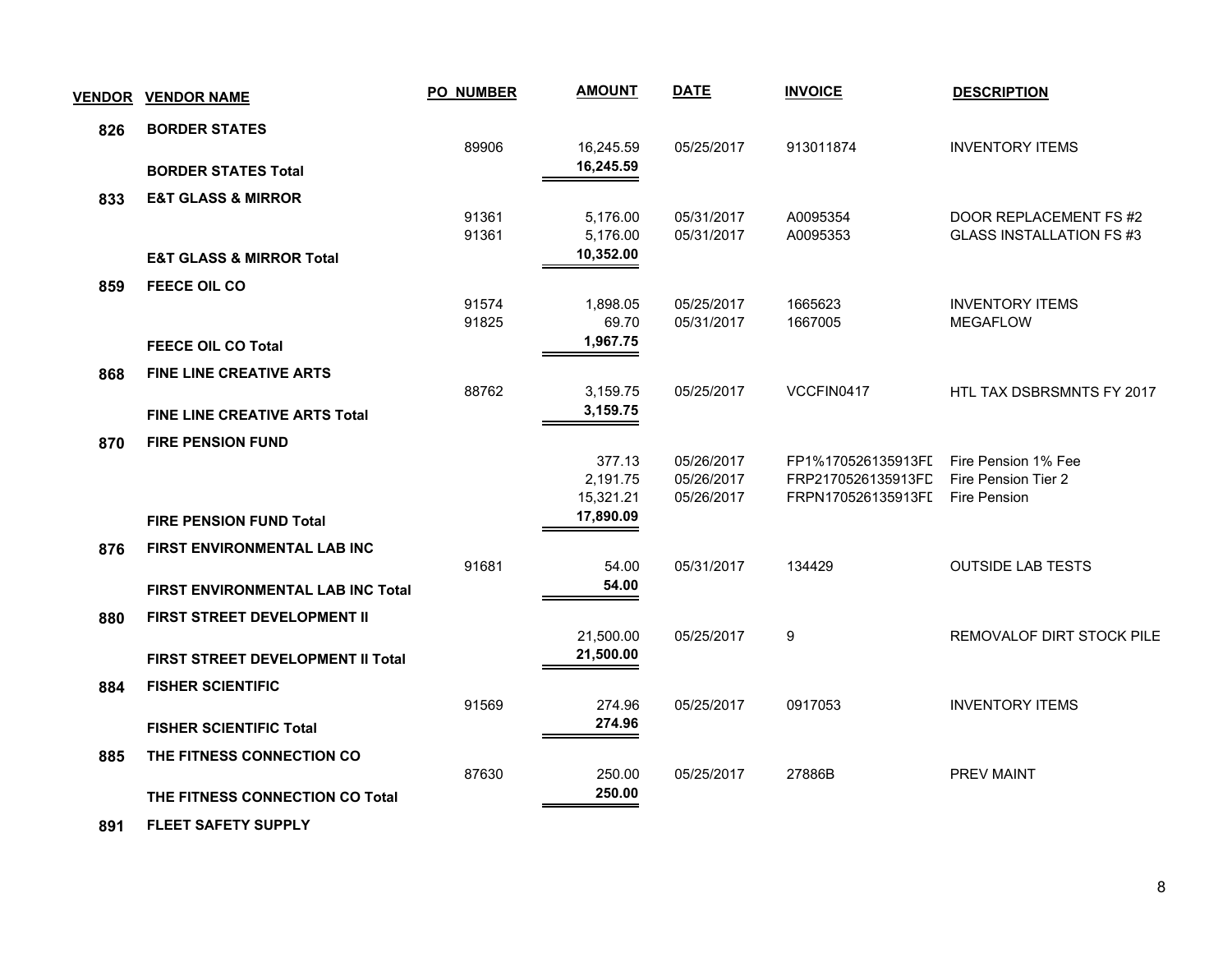|     | <b>VENDOR VENDOR NAME</b>                     | <b>PO_NUMBER</b> | <b>AMOUNT</b>    | <b>DATE</b> | <b>INVOICE</b> | <b>DESCRIPTION</b>           |
|-----|-----------------------------------------------|------------------|------------------|-------------|----------------|------------------------------|
|     | <b>FLEET SAFETY SUPPLY Total</b>              | 91709            | 165.87<br>165.87 | 05/31/2017  | 67934          | <b>INVENTORY ITEMS</b>       |
| 911 | <b>FOUNTAIN TECHNOLOGIES LTD</b>              |                  |                  |             |                |                              |
|     |                                               | 91581            | 655.00           | 05/25/2017  | 10895          | REPLACE SOLENOID VALVE       |
|     |                                               | 91581            | 655.00           | 05/25/2017  | 10895          | REPLACE SOLENOID VALVE       |
|     |                                               | 91581            | $-655.00$        | 05/25/2017  | 10895          | REPLACE SOLENOID VALVE       |
|     |                                               | 91581            | $-655.00$        | 05/25/2017  | 10895          | REPLACE SOLENOID VALVE       |
|     |                                               | 91827            | 655.00           | 05/25/2017  | 10895A         | REPLACE SOLENOID VALVE       |
|     |                                               | 91581            | 1,360.00         | 05/25/2017  | 10896          | 1 of 5 FOUNTAIN INSTALLMENT  |
|     |                                               |                  | 2,015.00         |             |                |                              |
|     | <b>FOUNTAIN TECHNOLOGIES LTD Total</b>        |                  |                  |             |                |                              |
| 913 | <b>FOX VALLEY CONCERT BAND</b>                |                  |                  |             |                |                              |
|     |                                               | 88764            | 1,712.00         | 05/25/2017  | VCCFOX0417     | HTL TAX DSBRSMNTS FY 2017    |
|     | FOX VALLEY CONCERT BAND Total                 |                  | 1,712.00         |             |                |                              |
| 916 | FOX VALLEY FIRE & SAFETY INC                  |                  |                  |             |                |                              |
|     |                                               | 91781            | 114.00           | 05/31/2017  | IN00087378     | <b>QUARTERLY BILLING MAY</b> |
|     |                                               | 91781            | 114.00           | 05/31/2017  | IN00087379     | <b>QUARTERLY BILLING MAY</b> |
|     |                                               | 91781            | 114.00           | 05/31/2017  | IN00087380     | <b>QUARTERLY BILLING MAY</b> |
|     |                                               | 91781            | 114.00           | 05/31/2017  | IN00087381     | <b>QUARTERLY BILLING MAY</b> |
|     |                                               | 91781            | 114.00           | 05/31/2017  | IN00087382     | <b>QUARTERLY BILLING MAY</b> |
|     |                                               | 91781            | 114.00           | 05/31/2017  | IN00087383     | <b>QUARTERLY BILLING MAY</b> |
|     |                                               | 91781            | 114.00           | 05/31/2017  | IN00087384     | <b>QUARTERLY BILLING MAY</b> |
|     |                                               | 91781            | 114.00           | 05/31/2017  | IN00087385     | <b>QUARTERLY BILLING MAY</b> |
|     |                                               | 91781            | 114.00           | 05/31/2017  | IN00087386     | <b>QUARTERLY BILLING MAY</b> |
|     |                                               | 91781            | 114.00           | 05/31/2017  | IN00087387     | <b>QUARTERLY BILLING MAY</b> |
|     |                                               | 91781            | 114.00           | 05/31/2017  | IN00087388     | <b>QUARTERLY BILLING MAY</b> |
|     |                                               | 91781            | 114.00           | 05/31/2017  | IN00087389     | <b>QUARTERLY BILLING MAY</b> |
|     |                                               | 91781            | 114.00           | 05/31/2017  | IN00087390     | <b>QUARTERLY BILLING MAY</b> |
|     |                                               | 91781            | 114.00           | 05/31/2017  | IN00087476     | <b>QUARTERLY BILLING MAY</b> |
|     |                                               | 91781            | 114.00           | 05/25/2017  | IN00079385     | <b>QRTRLY MONITORING</b>     |
|     |                                               | 91781            | 114.00           | 05/25/2017  | IN00079386     | <b>QRTRLY MONITORING</b>     |
|     |                                               | 91781            | 114.00           | 05/25/2017  | IN00079388     | <b>QRTRLY MONITORING</b>     |
|     |                                               | 91781            | 114.00           | 05/25/2017  | IN00079389     | <b>QRTRLY MONITORING</b>     |
|     |                                               | 87593            | 198.00           | 05/25/2017  | IN00084687     | SVC CALL @ PW GARAGE         |
|     |                                               | 91781            | 114.00           | 05/25/2017  | INV00079387    | <b>QRTRLY MONITORING</b>     |
|     | <b>FOX VALLEY FIRE &amp; SAFETY INC Total</b> |                  | 2,364.00         |             |                |                              |

 **944 GALLS LLC**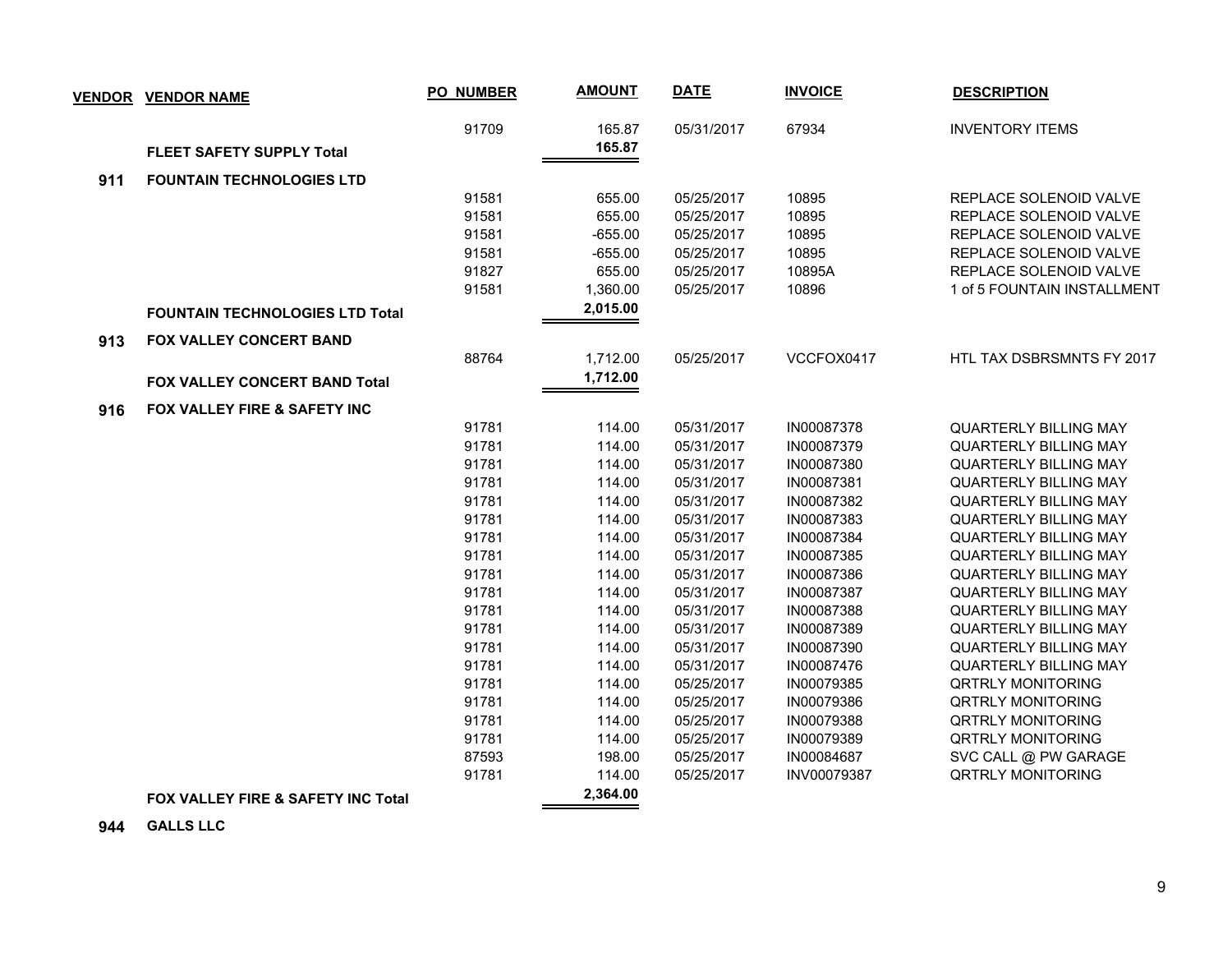|      | <b>VENDOR VENDOR NAME</b>               | <b>PO_NUMBER</b>        | <b>AMOUNT</b>                       | <b>DATE</b>                            | <b>INVOICE</b>                      | <b>DESCRIPTION</b>                                                         |  |
|------|-----------------------------------------|-------------------------|-------------------------------------|----------------------------------------|-------------------------------------|----------------------------------------------------------------------------|--|
|      | <b>GALLS LLC Total</b>                  | 91820<br>91869<br>91820 | 88.44<br>85.07<br>168.31<br>341.82  | 05/31/2017<br>05/31/2017<br>05/31/2017 | 007545982<br>007546920<br>007558086 | <b>BELTS POLICE DEPT</b><br><b>FLASHLIGHT AND PANTS</b><br>STRIKER TORRENT |  |
| 961  | <b>GENEVA CONSTRUCTION CO INC</b>       |                         |                                     |                                        |                                     |                                                                            |  |
|      |                                         | 88472<br>88861          | 19,861.12<br>22,678.10<br>42,539.22 | 05/31/2017<br>05/31/2017               | 20170082<br>20170083                | <b>HARVEST HILLS 1</b><br>HARVEST HILL 2                                   |  |
|      | <b>GENEVA CONSTRUCTION CO INC Total</b> |                         |                                     |                                        |                                     |                                                                            |  |
| 980  | <b>GLOBAL EQUIPMENT COMPANY</b>         | 91357                   | 243.43                              | 05/25/2017                             | 111032164                           | LUXOR PRESTIGE COMPUTER                                                    |  |
|      | <b>GLOBAL EQUIPMENT COMPANY Total</b>   |                         | 243.43                              |                                        |                                     |                                                                            |  |
| 989  | <b>GORDON FLESCH CO INC</b>             |                         |                                     |                                        |                                     |                                                                            |  |
|      |                                         |                         | 58.94<br>73.47                      | 05/31/2017<br>05/31/2017               | IN11908785A<br>IN11910708           | SVC 4-11 THRU 5-10-17<br>SVC 4-12 THRU 5-11-17                             |  |
|      | <b>GORDON FLESCH CO INC Total</b>       |                         | 485.62<br>618.03                    | 05/25/2017                             | IN11898644                          | MONTHLY BILLING THRU 4/27/1                                                |  |
| 1006 | <b>ST CHARLES CONVENTION</b>            | 89253                   | 43,875.00                           | 05/25/2017                             | VCCDRGRE0417                        | HTL TAX DSBRSMNTS FY 2017                                                  |  |
|      | <b>ST CHARLES CONVENTION Total</b>      |                         | 43,875.00                           |                                        |                                     |                                                                            |  |
| 1012 | <b>MICHAEL GRIESBAUM</b>                |                         | 74.00                               | 05/31/2017                             | 060217                              | <b>PER DIEM 6-2-17</b>                                                     |  |
|      | <b>MICHAEL GRIESBAUM Total</b>          |                         | 74.00                               |                                        |                                     |                                                                            |  |
| 1036 | <b>HARRIS BANK NA</b>                   |                         | 1,480.00                            | 05/26/2017                             | UNF 170526135913FD                  | Union Dues - IAFF                                                          |  |
|      | <b>HARRIS BANK NA Total</b>             |                         | 1,480.00                            |                                        |                                     |                                                                            |  |
| 1038 | <b>BMO HARRIS BANK NA</b>               |                         |                                     |                                        |                                     |                                                                            |  |
|      | <b>BMO HARRIS BANK NA Total</b>         | 87911                   | 1,250.00<br>1,250.00                | 05/31/2017                             | 4062855                             | <b>CUSTODIAL SVCS TO 4-30-17</b>                                           |  |
| 1042 | <b>HARRIS COMPUTER SYSTEMS</b>          | 91931                   | 19,125.75                           | 05/25/2017                             | MN00098341                          | CITY VIEW SOFTWARE MAINT                                                   |  |
|      | <b>HARRIS COMPUTER SYSTEMS Total</b>    |                         | 19,125.75                           |                                        |                                     |                                                                            |  |
|      |                                         |                         |                                     |                                        |                                     |                                                                            |  |

 **1044 TCH 101**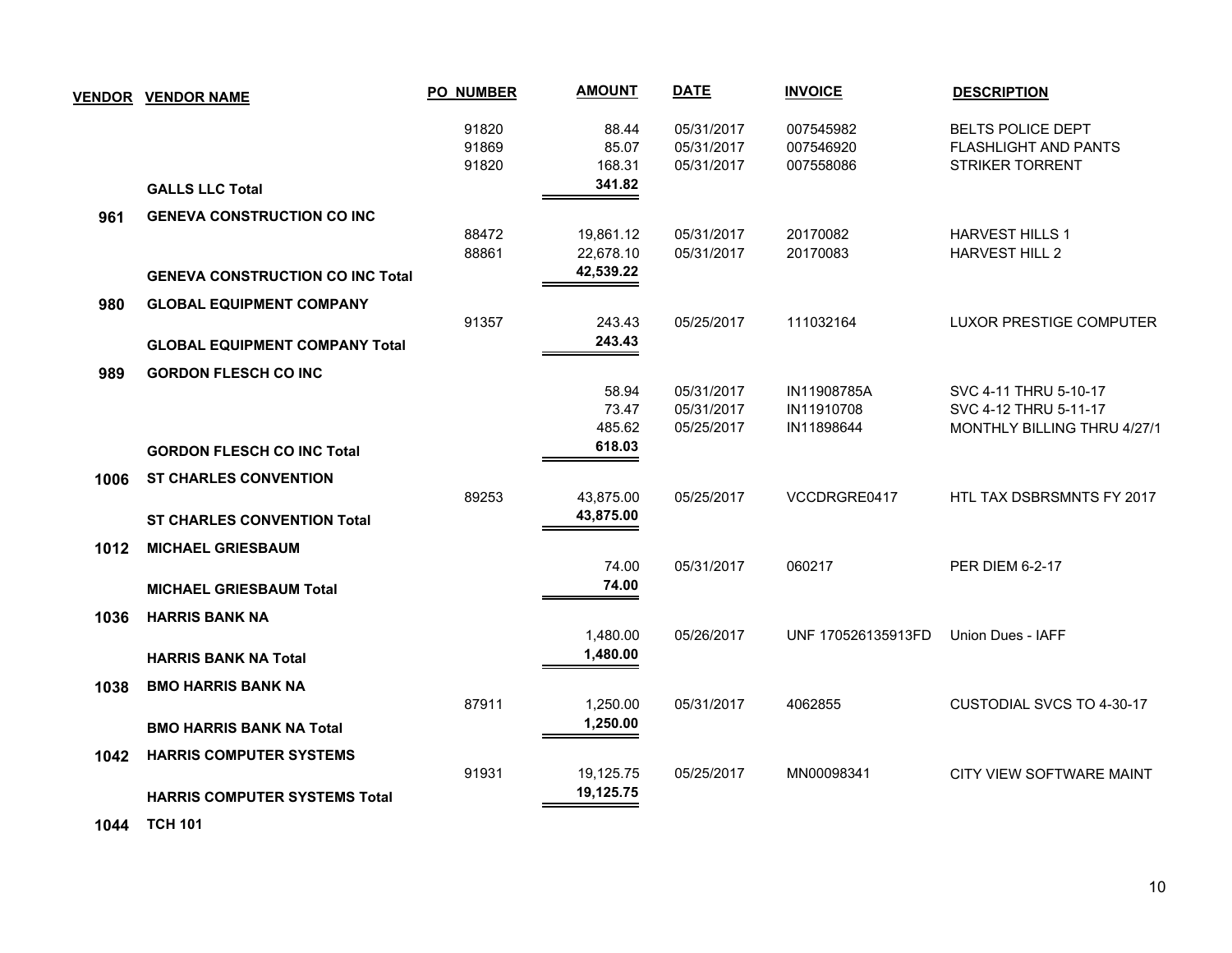| <b>VENDOR</b> | <b>VENDOR NAME</b>                      | <b>PO_NUMBER</b> | <b>AMOUNT</b>      | <b>DATE</b> | <b>INVOICE</b>     | <b>DESCRIPTION</b>               |
|---------------|-----------------------------------------|------------------|--------------------|-------------|--------------------|----------------------------------|
|               |                                         |                  | 89.13              | 05/31/2017  | 060217             | GRIESBAUM 6-2-17                 |
|               | TCH 101 Total                           |                  | 89.13              |             |                    |                                  |
| 1069          | <b>JULIE HERR</b>                       |                  |                    |             |                    |                                  |
|               |                                         |                  | 189.06             | 05/25/2017  | 051917             | <b>REIMBURSEMENT POSTAGE 5/</b>  |
|               | <b>JULIE HERR Total</b>                 |                  | 189.06             |             |                    |                                  |
|               |                                         |                  |                    |             |                    |                                  |
| 1089          | ARENDS HOGAN WALKER LLC                 |                  |                    |             |                    |                                  |
|               |                                         | 91458            | 308.74<br>308.74   | 06/01/2017  | 1450634            | <b>SHAFT</b>                     |
|               | <b>ARENDS HOGAN WALKER LLC Total</b>    |                  |                    |             |                    |                                  |
| 1104          | <b>HOVING PIT STOP INC</b>              |                  |                    |             |                    |                                  |
|               |                                         | 91520            | 65.00              | 05/31/2017  | 160942             | SVC 4-14 THRU 5-11-17            |
|               | <b>HOVING PIT STOP INC Total</b>        |                  | 65.00              |             |                    |                                  |
| 1106          | <b>CAPITAL ONE NATIONAL ASSOC</b>       |                  |                    |             |                    |                                  |
|               |                                         | 92032            | 35.00              | 05/31/2017  | 56683              | FUEL FOR AIR BOAT                |
|               |                                         | 91915            | 54.00              | 05/31/2017  | 91256              | AIR BOAT FUEL PURCHASE           |
|               |                                         | 91915            | 26.00              | 05/31/2017  | 91743              | AIR BOAT FUEL PURCHASE           |
|               |                                         | 91945            | 822.37             | 05/25/2017  | 714300009678       | <b>INVENTORY ITEMS</b>           |
|               |                                         | 91797            | 119.88             | 05/25/2017  | 714300009678A      | <b>INVENTORY ITEMS</b>           |
|               |                                         | 91532            | 33.96              | 05/25/2017  | 714300012325       | <b>WATER AND SNACKS POLICE I</b> |
|               |                                         | 91532            | 27.99              | 05/25/2017  | 714300087199       | POLICE DEPT SUPPLIES             |
|               |                                         | 91998            | 241.51<br>1,360.71 | 06/01/2017  | 714600007847       | <b>VENDING SNACKS</b>            |
|               | <b>CAPITAL ONE NATIONAL ASSOC Total</b> |                  |                    |             |                    |                                  |
| 1113          | <b>HUFF &amp; HUFF INC</b>              |                  |                    |             |                    |                                  |
|               |                                         | 90106            | 1,025.50           | 05/25/2017  | 0737082            | 1423 & 1625 MAIN ST THRU 4/28    |
|               |                                         | 91021            | 19.60              | 05/31/2017  | 0736137            | STC 1ST STREET STOCKPILE         |
|               | <b>HUFF &amp; HUFF INC Total</b>        |                  | 1,045.10           |             |                    |                                  |
| 1133          | <b>IBEW LOCAL 196</b>                   |                  |                    |             |                    |                                  |
|               |                                         |                  | 180.00             | 05/26/2017  | UNE 170526135913PW | Union Due - IBEW                 |
|               |                                         |                  | 798.67             | 05/26/2017  | UNEW170526135913P  | Union Due - IBEW - percent       |
|               | <b>IBEW LOCAL 196 Total</b>             |                  | 978.67             |             |                    |                                  |
| 1136          | <b>ICMA RETIREMENT CORP</b>             |                  |                    |             |                    |                                  |
|               |                                         |                  | 217.76             | 05/26/2017  | C401170526135913CA | 401A Savings Plan Company        |
|               |                                         |                  | 568.04             | 05/26/2017  | C401170526135913CD | 401A Savings Plan Company        |
|               |                                         |                  | 456.61             | 05/26/2017  | C401170526135913FD | 401A Savings Plan Company        |
|               |                                         |                  | 584.98             | 05/26/2017  | C401170526135913FN | 401A Savings Plan Company        |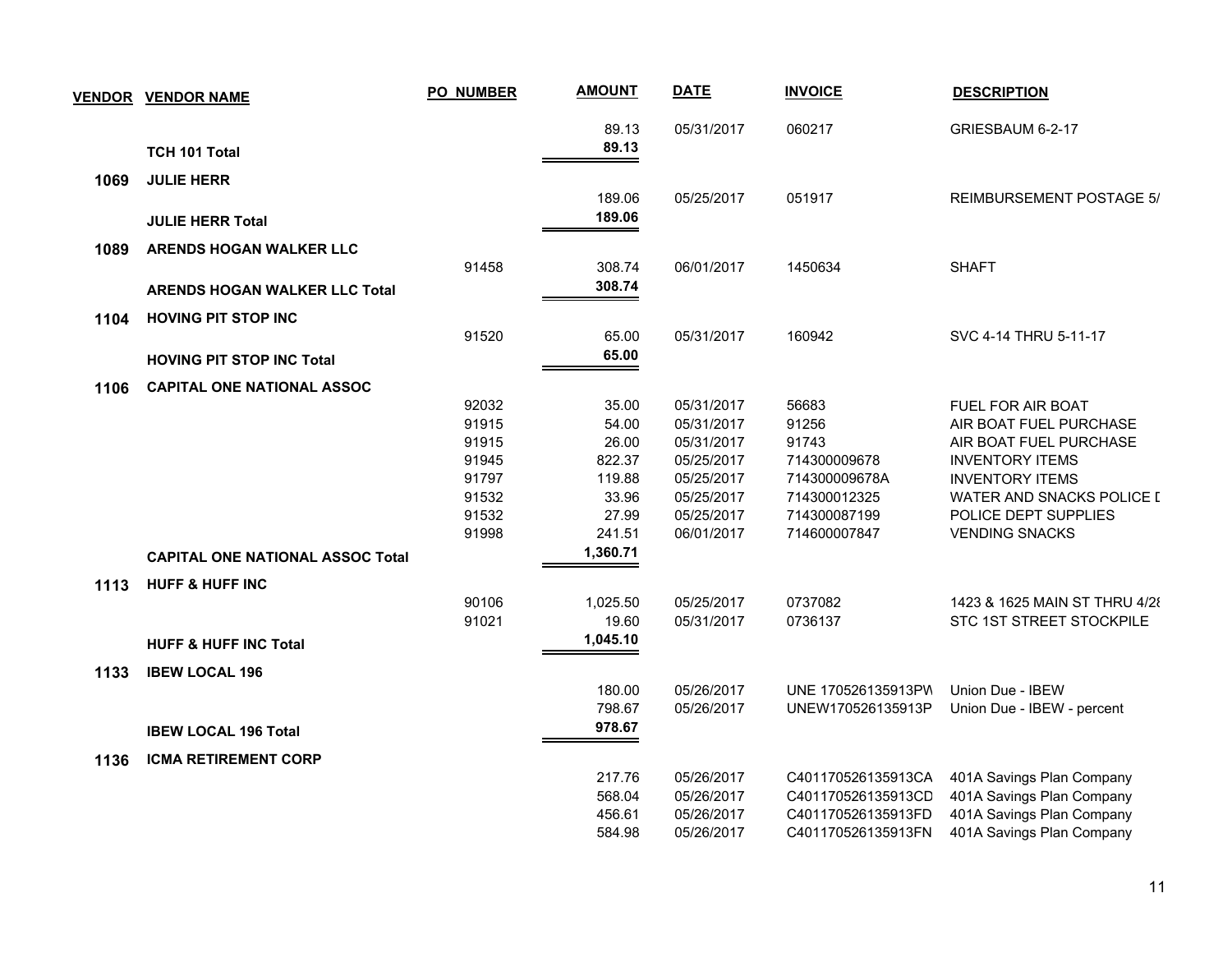| <b>AMOUNT</b> | <b>DATE</b> | <b>INVOICE</b>     | <b>DESCRIPTION</b>               |
|---------------|-------------|--------------------|----------------------------------|
| 238.08        | 05/26/2017  | C401170526135913HR | 401A Savings Plan Company        |
| 337.11        | 05/26/2017  | C401170526135913IS | 401A Savings Plan Company        |
| 680.49        | 05/26/2017  | C401170526135913PD | 401A Savings Plan Company        |
| 911.31        | 05/26/2017  | C401170526135913PW | 401A Savings Plan Company        |
| 217.76        | 05/26/2017  | E401170526135913CA | 401A Savings Plan Employee       |
| 568.04        | 05/26/2017  | E401170526135913CD | 401A Savings Plan Employee       |
| 456.61        | 05/26/2017  | E401170526135913FD | 401A Savings Plan Employee       |
| 584.98        | 05/26/2017  | E401170526135913FN | 401A Savings Plan Employee       |
| 238.08        | 05/26/2017  | E401170526135913HR | 401A Savings Plan Employee       |
| 337.11        | 05/26/2017  | E401170526135913IS | 401A Savings Plan Employee       |
| 680.49        | 05/26/2017  | E401170526135913PD | 401A Savings Plan Employee       |
| 911.31        | 05/26/2017  | E401170526135913PW | 401A Savings Plan Employee       |
| 923.07        | 05/26/2017  | ICMA170526135913CA | ICMA Deductions - Dollar Amt     |
| 1,798.00      | 05/26/2017  | ICMA170526135913CD | ICMA Deductions - Dollar Amt     |
| 1,675.00      | 05/26/2017  | ICMA170526135913FD | ICMA Deductions - Dollar Amt     |
| 817.31        | 05/26/2017  | ICMA170526135913FN | ICMA Deductions - Dollar Amt     |
| 480.00        | 05/26/2017  | ICMA170526135913HF | ICMA Deductions - Dollar Amt     |
| 875.00        | 05/26/2017  | ICMA170526135913IS | ICMA Deductions - Dollar Amt     |
| 7,753.07      | 05/26/2017  | ICMA170526135913PD | ICMA Deductions - Dollar Amt     |
| 5,125.07      | 05/26/2017  | ICMA170526135913PV | ICMA Deductions - Dollar Amt     |
| 240.25        | 05/26/2017  | ICMP170526135913CA | ICMA Deductions - Percent        |
| 1,243.43      | 05/26/2017  | ICMP170526135913CL | <b>ICMA Deductions - Percent</b> |
| 2,488.78      | 05/26/2017  | ICMP170526135913FD | ICMA Deductions - Percent        |
| 1,507.91      | 05/26/2017  | ICMP170526135913FN | ICMA Deductions - Percent        |
| 402.00        | 05/26/2017  | ICMP170526135913HF | ICMA Deductions - Percent        |
| 1,465.62      | 05/26/2017  | ICMP170526135913IS | ICMA Deductions - Percent        |
| 2,113.10      | 05/26/2017  | ICMP170526135913PD | <b>ICMA Deductions - Percent</b> |
| 975.36        | 05/26/2017  | ICMP170526135913PV | <b>ICMA Deductions - Percent</b> |
| 236.53        | 05/26/2017  | ROTH170526135913FI | Roth IRA Deduction               |
| 85.00         | 05/26/2017  | ROTH170526135913FI | Roth IRA Deduction               |
| 292.30        | 05/26/2017  | ROTH170526135913HI | Roth IRA Deduction               |
| 266.50        | 05/26/2017  | ROTH170526135913IS | Roth IRA Deduction               |
| 995.00        | 05/26/2017  | ROTH170526135913PI | Roth IRA Deduction               |
| 295.00        | 05/26/2017  | ROTH170526135913P\ | Roth IRA Deduction               |
| 90.00         | 05/26/2017  | RTHA170526135913CI | Roth 457 - Dollar Amount         |
| 307.00        | 05/26/2017  | RTHA170526135913FI | Roth 457 - Dollar Amount         |
| 35.00         | 05/26/2017  | RTHA170526135913HI | Roth 457 - Dollar Amount         |
| 25.00         | 05/26/2017  | RTHA170526135913IS | Roth 457 - Dollar Amount         |
| 100.00        | 05/26/2017  | RTHA170526135913PI | Roth 457 - Dollar Amount         |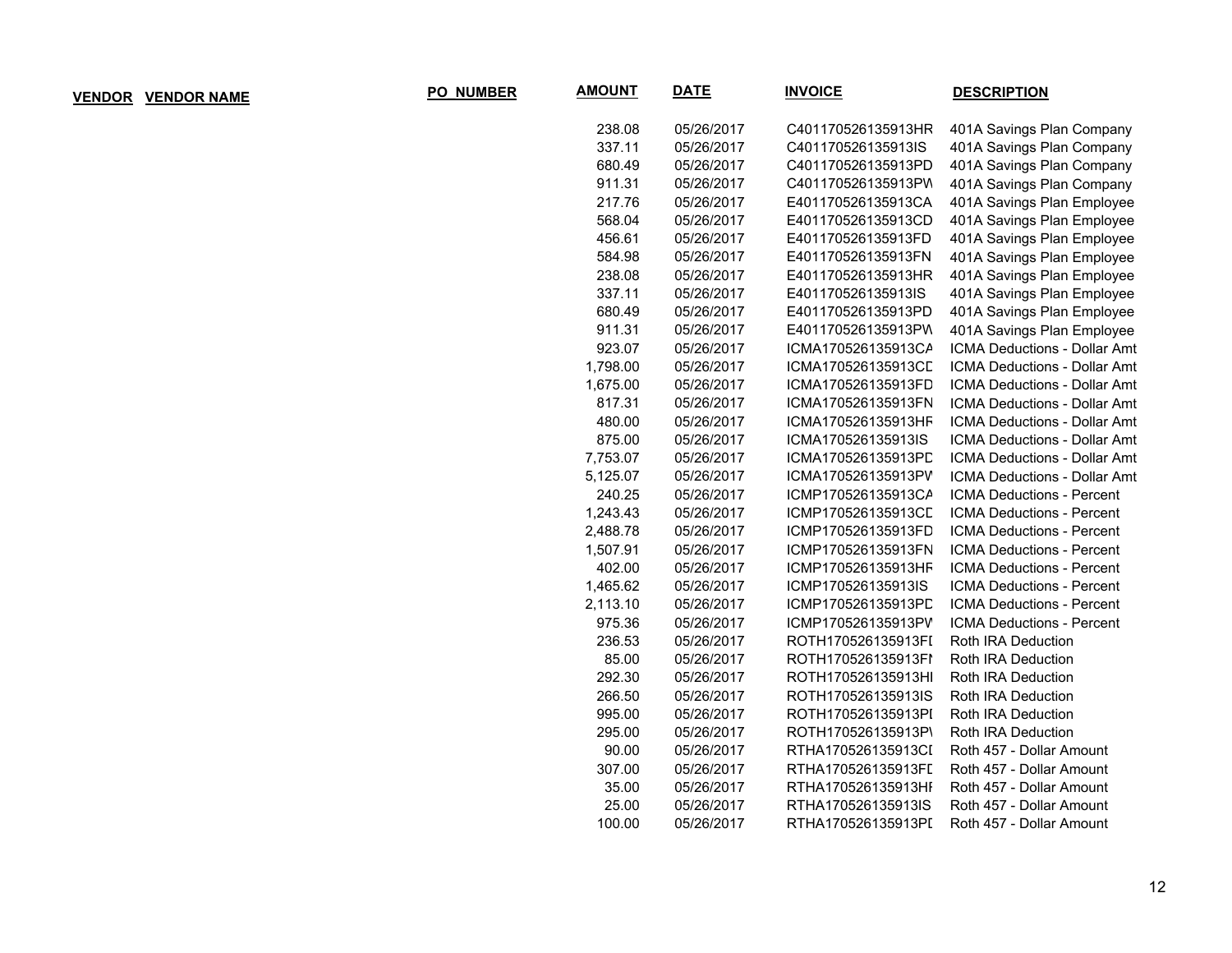| <b>VENDOR</b> | <b>VENDOR NAME</b>                        | PO_NUMBER | <b>AMOUNT</b> | <b>DATE</b> | <b>INVOICE</b>     | <b>DESCRIPTION</b>         |
|---------------|-------------------------------------------|-----------|---------------|-------------|--------------------|----------------------------|
|               |                                           |           | 752.31        | 05/26/2017  | RTHA170526135913P\ | Roth 457 - Dollar Amount   |
|               |                                           |           | 265.59        | 05/26/2017  | RTHP170526135913FI | Roth 457 - Percent         |
|               |                                           |           | 244.71        | 05/26/2017  | RTHP170526135913PI | Roth 457 - Percent         |
|               |                                           |           | 34.54         | 05/26/2017  | RTHP170526135913P\ | Roth 457 - Percent         |
|               |                                           |           | 416.04        | 05/26/2017  | 052617             | <b>PLAN 109830 ICMA</b>    |
|               |                                           |           | 28.39         | 05/26/2017  | C401170526143640PW | 401A Savings Plan Company  |
|               |                                           |           | 28.39         | 05/26/2017  | E401170526143640PW | 401A Savings Plan Employee |
|               | <b>ICMA RETIREMENT CORP Total</b>         |           | 42,369.03     |             |                    |                            |
| 1153          | <b>ILCMA</b>                              |           |               |             |                    |                            |
|               |                                           |           | 208.50        | 05/25/2017  | 052217             | MBRSHP = J MCMAHON         |
|               | <b>ILCMA Total</b>                        |           | 208.50        |             |                    |                            |
| 1170          | <b>IMPACT NETWORKING LLC</b>              |           |               |             |                    |                            |
|               |                                           | 91627     | 1,199.60      | 05/25/2017  | 826951             | <b>INVENTORY ITEMS</b>     |
|               | <b>IMPACT NETWORKING LLC Total</b>        |           | 1,199.60      |             |                    |                            |
| 1194          | <b>ISAWWA</b>                             |           |               |             |                    |                            |
|               |                                           |           | 140.00        | 05/25/2017  | 200029586          | WATER DEPT KIM/MORMINO     |
|               | <b>ISAWWA Total</b>                       |           | 140.00        |             |                    |                            |
|               |                                           |           |               |             |                    |                            |
| 1203          | IL DEPT OF AGRICULTURE                    |           |               |             |                    |                            |
|               |                                           | 91562     | 800.00        | 05/25/2017  | 7M005959           | ANNUAL LAW ENFRCMNT SCAI   |
|               | <b>IL DEPT OF AGRICULTURE Total</b>       |           | 800.00        |             |                    |                            |
| 1223          | <b>INITIAL IMPRESSIONS EMBROIDERY</b>     |           |               |             |                    |                            |
|               |                                           | 91547     | 15.00         | 05/25/2017  | 7205               | <b>EMBROIDERY</b>          |
|               |                                           | 91378     | 223.75        | 05/31/2017  | 7027               | <b>INVENTORY ITEMS</b>     |
|               |                                           | 91468     | 171.40        | 05/31/2017  | 7133               | <b>INVENTORY ITEMS</b>     |
|               | INITIAL IMPRESSIONS EMBROIDERY Total      |           | 410.15        |             |                    |                            |
| 1225          | <b>INSIGHT PUBLIC SECTOR</b>              |           |               |             |                    |                            |
|               |                                           | 91816     | 269.70        | 05/31/2017  | 1100534025         | <b>LED MONITORS</b>        |
|               |                                           | 91815     | 1,064.40      | 05/31/2017  | 1100534225         | MS SURFACE PRO/MOUSE/COV   |
|               | <b>INSIGHT PUBLIC SECTOR Total</b>        |           | 1,334.10      |             |                    |                            |
| 1240          | <b>INTERSTATE BATTERY SYSTEM OF</b>       |           |               |             |                    |                            |
|               |                                           | 91873     | 159.50        | 05/31/2017  | 1915201017625      | <b>INVENTORY ITEMS</b>     |
|               |                                           | 91695     | 341.85        | 05/25/2017  | 60340017           | <b>INVENTORY ITEMS</b>     |
|               | <b>INTERSTATE BATTERY SYSTEM OF Total</b> |           | 501.35        |             |                    |                            |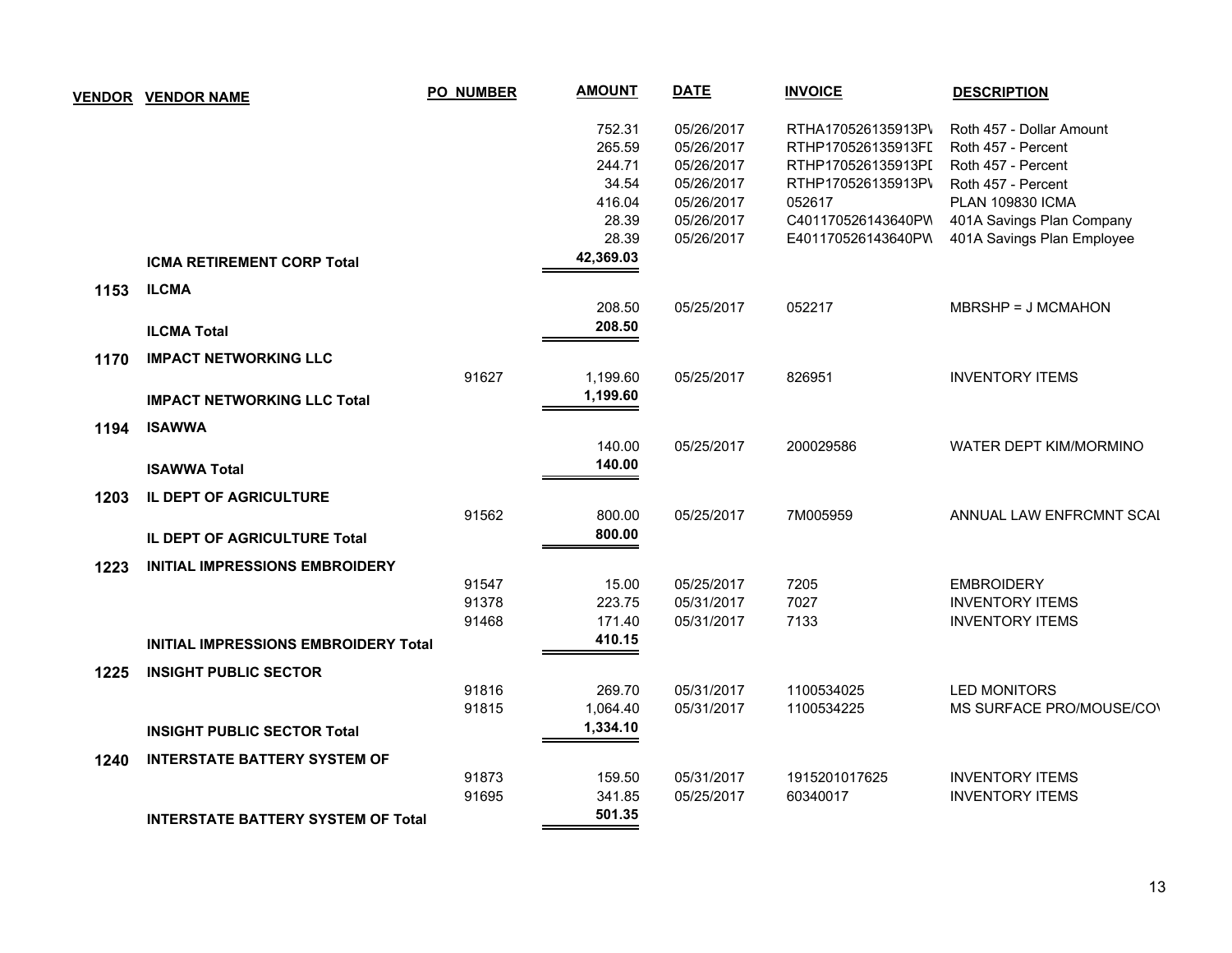|      | <u>VENDOR VENDOR NAME</u>                     | <b>PO NUMBER</b> | <b>AMOUNT</b>    | <b>DATE</b>              | <b>INVOICE</b>    | <b>DESCRIPTION</b>                            |
|------|-----------------------------------------------|------------------|------------------|--------------------------|-------------------|-----------------------------------------------|
| 1303 | <b>JOHN M WARREN INC</b>                      |                  |                  |                          |                   |                                               |
|      |                                               | 91584            | 205.97           | 05/31/2017               | 0514317-IN        | <b>INVENTORY ITEMS</b>                        |
|      | <b>JOHN M WARREN INC Total</b>                |                  | 205.97           |                          |                   |                                               |
| 1313 | <b>KANE COUNTY RECORDERS OFFICE</b>           |                  |                  |                          |                   |                                               |
|      |                                               |                  | 240.00           | 05/31/2017               | 249420            | 2017K026616,17,18                             |
|      |                                               |                  | 102.00<br>342.00 | 05/25/2017               | 248793            | RECORDING FEES DORAN SCA                      |
|      | <b>KANE COUNTY RECORDERS OFFICE Total</b>     |                  |                  |                          |                   |                                               |
| 1327 | <b>KANE COUNTY FAIR</b>                       |                  | 382.13           | 05/31/2017               | FY 2018           | DEBT PAYMENT MANNION PRC                      |
|      |                                               |                  | 382.13           | 05/31/2017               | FY 2018           | DEBT PAYMENT MANNION PRC                      |
|      |                                               |                  | 382.13           | 05/31/2017               | FY 2018           | DEBT PAYMENT MANNION PRC                      |
|      | <b>KANE COUNTY FAIR Total</b>                 |                  | 1,146.39         |                          |                   |                                               |
| 1333 | <b>KANE GRAPHICAL CORP</b>                    |                  |                  |                          |                   |                                               |
|      |                                               | 91564            | 25.22            | 05/31/2017               | <b>INV1177926</b> | NAMEBADGES KRIEGER/ROGIN                      |
|      | <b>KANE GRAPHICAL CORP Total</b>              |                  | 25.22            |                          |                   |                                               |
| 1334 | <b>KANE COUNTY ANIMAL CONTROL</b>             |                  |                  |                          |                   |                                               |
|      |                                               |                  | 100.00           | 05/25/2017               | 043017            | ANIMAL CNTRL SVCS APRIL 20                    |
|      | <b>KANE COUNTY ANIMAL CONTROL Total</b>       |                  | 100.00           |                          |                   |                                               |
| 1364 | <b>KIEFT BROTHERS INC</b>                     |                  |                  |                          |                   |                                               |
|      |                                               | 91622            | 1,271.19         | 05/25/2017               | 223813            | <b>INVENTORY ITEMS</b>                        |
|      | <b>KIEFT BROTHERS INC Total</b>               |                  | 1,271.19         |                          |                   |                                               |
| 1387 | <b>KONICA MINOLTA BUS SOLUTIONS</b>           |                  |                  |                          |                   |                                               |
|      |                                               |                  | 187.52           | 05/31/2017               | 9003515705        | SVC 4-19 THRU 5-18-17                         |
|      |                                               |                  | 250.87<br>438.39 | 05/31/2017               | 9003516232        | SVC 4-19 THRU 5-18-17                         |
|      | <b>KONICA MINOLTA BUS SOLUTIONS Total</b>     |                  |                  |                          |                   |                                               |
| 1403 | <b>WEST VALLEY GRAPHICS &amp; PRINT</b>       |                  |                  |                          |                   |                                               |
|      |                                               | 91701<br>91870   | 545.00<br>175.40 | 05/31/2017<br>05/31/2017 | 15224<br>15233    | DOOR HANGERS - WATER DEP<br><b>FOAM BOARD</b> |
|      |                                               | 91496            | 870.00           | 05/25/2017               | 15157             | <b>BUSINESS CARDS</b>                         |
|      |                                               | 91541            | 106.50           | 05/25/2017               | 15159             | SFST CARDS - PD                               |
|      |                                               | 91649            | 99.50            | 05/25/2017               | 15177             | <b>BUSINESS CARDS - D BROGAN</b>              |
|      | <b>WEST VALLEY GRAPHICS &amp; PRINT Total</b> |                  | 1,796.40         |                          |                   |                                               |

 **1413 PENNY LANCOR**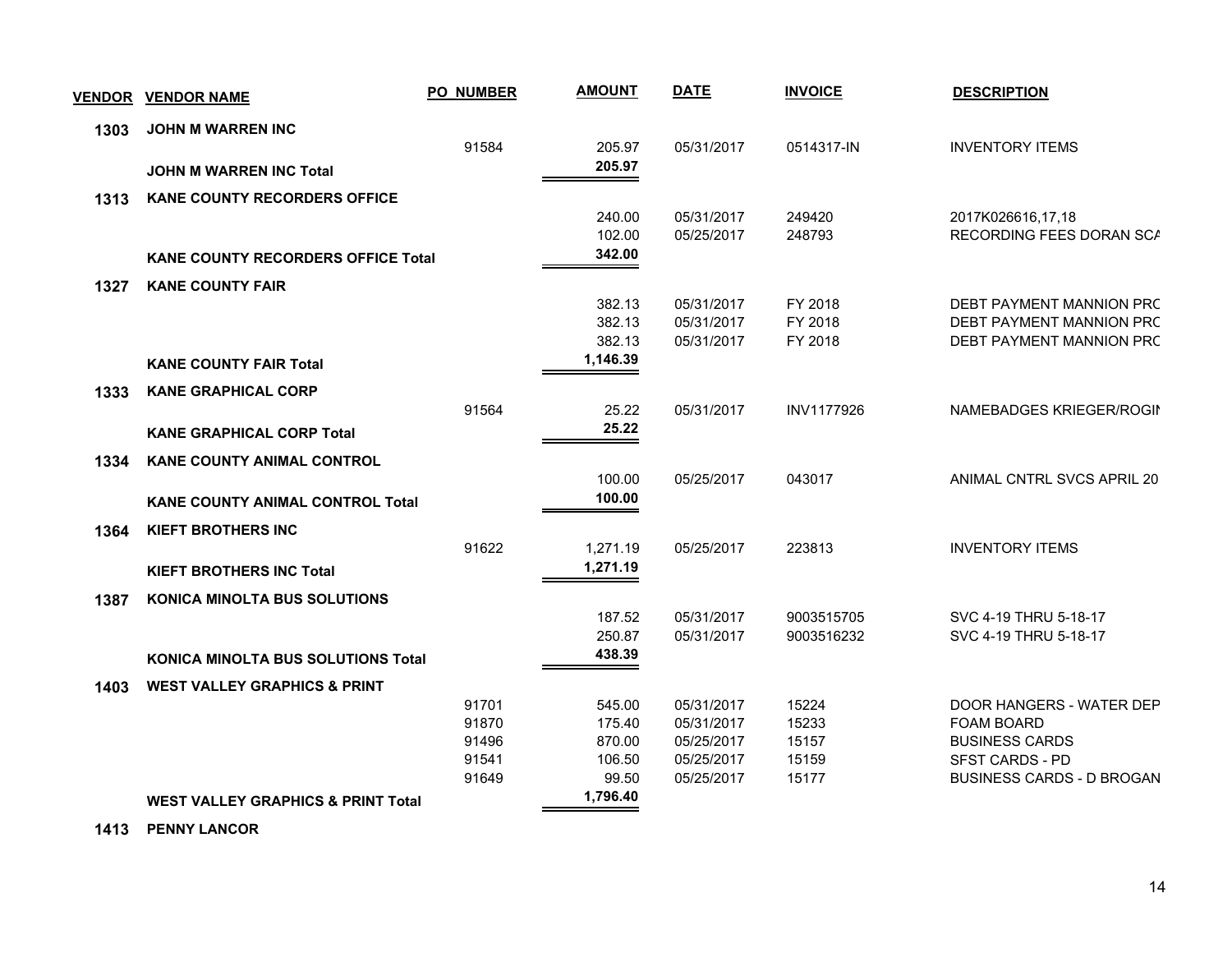| <b>VENDOR</b> | <b>VENDOR NAME</b>                        | <b>PO_NUMBER</b> | <b>AMOUNT</b> | <b>DATE</b> | <b>INVOICE</b> | <b>DESCRIPTION</b>           |
|---------------|-------------------------------------------|------------------|---------------|-------------|----------------|------------------------------|
|               |                                           |                  | 1,688.00      | 05/25/2017  | 013017         | PMP BOOTCAMP JAN 2017        |
|               | <b>PENNY LANCOR Total</b>                 |                  | 1,688.00      |             |                |                              |
| 1439          | <b>LAW ENFORCEMENT TRAINING LLC</b>       |                  |               |             |                |                              |
|               |                                           | 91749            | 2,600.00      | 05/25/2017  | 050917         | <b>COURT SMART PROGRAM</b>   |
|               | <b>LAW ENFORCEMENT TRAINING LLC Total</b> |                  | 2,600.00      |             |                |                              |
|               | LEE JENSEN SALES CO INC                   |                  |               |             |                |                              |
| 1450          |                                           | 91454            | 5,901.25      | 05/25/2017  | 166479         | <b>MISC BRACKETS HARNESS</b> |
|               |                                           | 87612            | 373.00        | 05/31/2017  | 165417         |                              |
|               | <b>LEE JENSEN SALES CO INC Total</b>      |                  | 6,274.25      |             |                |                              |
|               |                                           |                  |               |             |                |                              |
| 1463          | <b>LINA</b>                               |                  |               |             |                |                              |
|               |                                           | 91600            | 10,032.50     | 05/25/2017  | 053117         | SVCS MAY 2017                |
|               | <b>LINA Total</b>                         |                  | 10,032.50     |             |                |                              |
| 1489          | <b>LOWES</b>                              |                  |               |             |                |                              |
|               |                                           | 91624            | 73.08         | 05/25/2017  | 02039/05-08-17 | LANDSCAPE KOBALT TOOL        |
|               |                                           | 91405            | 7.20          | 05/25/2017  | 02040/05-08-17 | MISC HARDWARE/SUPPLIES       |
|               |                                           | 91406            | 15.17         | 05/25/2017  | 02041/05-08-17 | MISC HARDWARE/SUPPLIES       |
|               |                                           | 91533            | 255.49        | 05/25/2017  | 02058/05-08-17 | <b>MISC PARTS</b>            |
|               |                                           | 87587            | 249.69        | 05/25/2017  | 02070/04-25-17 | <b>PS SUPPLIES</b>           |
|               |                                           | 91684            | 40.44         | 05/25/2017  | 02150/05-09-17 | MISC HARDWARE/SUPPLIES       |
|               |                                           | 91515            | 11.39         | 05/25/2017  | 02163/05-09-17 | <b>SUPPLIES</b>              |
|               |                                           | 91515            | 7.52          | 05/25/2017  | 02195/05-03-17 | MISC HARDWARE/SUPPLIES       |
|               |                                           | 91515            | 155.44        | 05/25/2017  | 02378/05-04-17 | <b>MISC SUPPLIES</b>         |
|               |                                           | 91684            | 180.20        | 05/25/2017  | 02956/05-08-17 | MISC SUPPLIES WW DEPT        |
|               |                                           |                  | $-207.10$     | 05/25/2017  | 03854/04-27-17 | RETURN PRODCT INV 2070       |
|               |                                           |                  | 13.27         | 05/25/2017  | 988252A        | CREDIT TAKEN INCORRECTLY     |
|               |                                           | 87811            | 1.41          | 05/31/2017  | 02138/04-25-17 | SUPPLIES WATER DEPT          |
|               |                                           | 91533            | 112.60        | 05/31/2017  | 02329/05-10-17 | MISC HARDWARE/SUPPLIES       |
|               |                                           | 91515            | 68.23         | 05/31/2017  | 02340/05-16-17 | MISC HARDWARE/SUPPLIES       |
|               |                                           | 91533            | 117.18        | 05/31/2017  | 02448/05-11-17 | MISC HARDWARE/SUPPLIES       |
|               |                                           | 91910            | 23.56         | 05/31/2017  | 02556/05-12-17 | MISC HARDWARE/SUPPLIES       |
|               |                                           | 91910            | 17.00         | 05/31/2017  | 02845/05-19-17 | <b>BRAIDED TUBING</b>        |
|               |                                           | 91684            | 25.62         | 05/31/2017  | 02848/05-19-17 | WW DEPT SUPPLIES             |
|               |                                           | 91515            | 17.09         | 05/31/2017  | 09248          | MISC HARDWARE/SUPPLIES       |
|               |                                           | 91848            | 283.10        | 05/31/2017  | 09812/05-23-17 | MICROWAVES FOR FIRE DEPT     |
|               |                                           | 91848            | 11.39         | 05/31/2017  | 10491          | MISC HARDWARE/SUPPLIES       |
|               |                                           | 91779            | 6.64          | 05/31/2017  | 16469          | MISC HARDWARE/SUPPLIES       |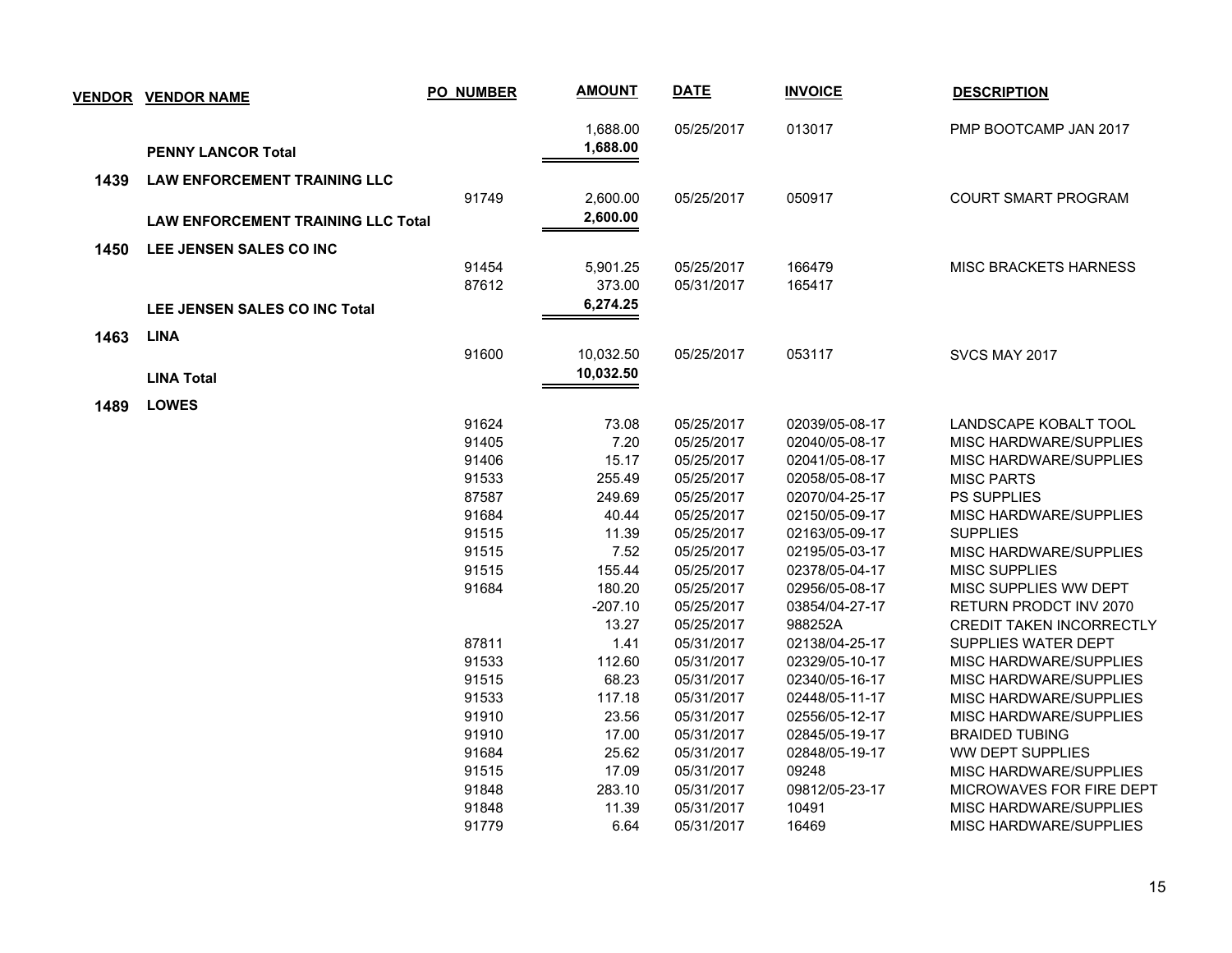|      | <b>VENDOR VENDOR NAME</b>                    | <b>PO_NUMBER</b>        | <b>AMOUNT</b>             | <b>DATE</b>                            | <b>INVOICE</b>                            | <b>DESCRIPTION</b>                                                         |
|------|----------------------------------------------|-------------------------|---------------------------|----------------------------------------|-------------------------------------------|----------------------------------------------------------------------------|
|      |                                              | 91515<br>91515<br>91645 | 872.93<br>18.94<br>194.03 | 05/31/2017<br>05/31/2017<br>05/31/2017 | 20523/05-11-17<br>20526/05-11-17<br>82406 | <b>MIRACLE GRO</b><br>MISC SUPPLIES PUBLIC SERVI<br><b>INVENTORY ITEMS</b> |
|      | <b>LOWES Total</b>                           | 91645                   | 350.55<br>2,922.06        | 05/31/2017                             | 82407                                     | <b>INVENTORY ITEMS</b>                                                     |
| 1518 | <b>MANAGEMENT ASSOC OF ILLINOIS</b>          |                         |                           |                                        |                                           |                                                                            |
|      |                                              | 91716                   | 2,230.00                  | 05/25/2017                             | FY18-3550                                 | MEMBERSHIP J MCMAHON                                                       |
|      | <b>MANAGEMENT ASSOC OF ILLINOIS Total</b>    |                         | 2,230.00                  |                                        |                                           |                                                                            |
| 1532 | <b>MARSHALLS TOWING &amp; RECOVERY</b>       |                         |                           |                                        |                                           |                                                                            |
|      |                                              | 91544                   | 100.00                    | 05/25/2017                             | 21591                                     | POLICE DEPT TOWING                                                         |
|      |                                              | 91544                   | 225.00                    | 05/31/2017                             | 1617                                      | <b>BOBCAT AND TANK OF FUEL</b>                                             |
|      | <b>MARSHALLS TOWING &amp; RECOVERY Total</b> |                         | 325.00                    |                                        |                                           |                                                                            |
| 1534 | <b>MARTIN IMPLEMENT SALES INC</b>            |                         |                           |                                        |                                           |                                                                            |
|      |                                              | 91814                   | 855.00                    | 05/31/2017                             | R13856                                    | ROLLER RENTAL                                                              |
|      |                                              | 91930                   | 10,750.00                 | 05/31/2017                             | R13958                                    | RENTAL THRU 5/16/18                                                        |
|      |                                              | 91679                   | 3,465.00                  | 05/25/2017                             | R13763                                    | EXCAVATOR RENTAL THRU 6/2                                                  |
|      | <b>MARTIN IMPLEMENT SALES INC Total</b>      |                         | 15,070.00                 |                                        |                                           |                                                                            |
| 1537 | <b>MARTENSON TURF PRODUCTS INC</b>           |                         |                           |                                        |                                           |                                                                            |
|      |                                              | 91623                   | 1,833.50                  | 05/25/2017                             | 53549                                     | <b>CURLEX QUICK GRASS</b>                                                  |
|      |                                              | 91586                   | 2,392.50                  | 05/31/2017                             | 53583                                     | QWICK SOD MIX                                                              |
|      | <b>MARTENSON TURF PRODUCTS INC Total</b>     |                         | 4,226.00                  |                                        |                                           |                                                                            |
| 1556 | <b>NIKOS TOOLS LLC</b>                       |                         |                           |                                        |                                           |                                                                            |
|      |                                              | 91699                   | 144.50                    | 05/25/2017                             | 107307                                    | V#5299 RO#58109                                                            |
|      |                                              | 91826                   | 15.70                     | 05/25/2017                             | 107308                                    | <b>TOOL REPLACEMENT</b>                                                    |
|      | <b>NIKOS TOOLS LLC Total</b>                 |                         | 160.20                    |                                        |                                           |                                                                            |
| 1582 | <b>MCMASTER CARR SUPPLY CO</b>               |                         |                           |                                        |                                           |                                                                            |
|      |                                              | 91614                   | 39.41                     | 05/25/2017                             | 30417821                                  | <b>INVENTORY ITEMS</b>                                                     |
|      | <b>MCMASTER CARR SUPPLY CO Total</b>         |                         | 39.41                     |                                        |                                           |                                                                            |
| 1585 | <b>MEADE ELECTRIC COMPANY INC</b>            |                         |                           |                                        |                                           |                                                                            |
|      |                                              |                         | 156.79                    | 05/31/2017                             | 676986                                    | <b>STREET LIGHTING RGB</b>                                                 |
|      | <b>MEADE ELECTRIC COMPANY INC Total</b>      |                         | 156.79                    |                                        |                                           |                                                                            |
| 1590 | <b>MEDICAL SCREENING SERVICES INC.</b>       |                         |                           |                                        |                                           |                                                                            |
|      |                                              |                         | 99.00                     | 05/25/2017                             | 0332950-IN                                | RENTAL 5-15 THRU 6-14-17                                                   |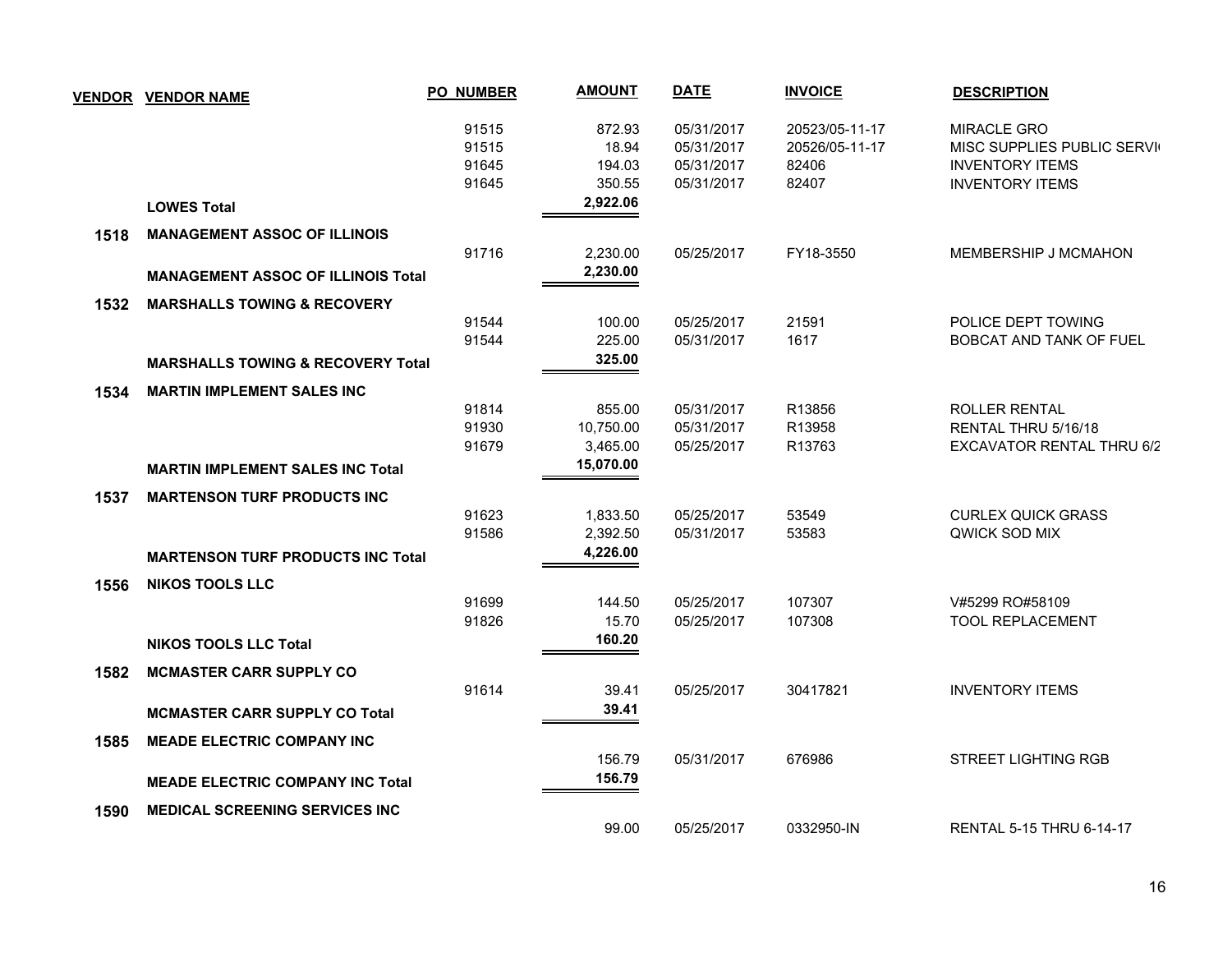| <b>VENDOR</b> | <b>VENDOR NAME</b>                             | <b>PO_NUMBER</b> | <b>AMOUNT</b>    | <b>DATE</b>              | <b>INVOICE</b>           | <b>DESCRIPTION</b>                                    |
|---------------|------------------------------------------------|------------------|------------------|--------------------------|--------------------------|-------------------------------------------------------|
|               | <b>MEDICAL SCREENING SERVICES INC Total</b>    |                  | 99.00            |                          |                          |                                                       |
| 1598          | <b>MENARDS INC</b>                             |                  |                  |                          |                          |                                                       |
|               |                                                | 91523            | 7.59<br>7.59     | 05/31/2017               | 58748                    | GYPSUM 1/4X4X8                                        |
|               | <b>MENARDS INC Total</b>                       |                  |                  |                          |                          |                                                       |
| 1600          | <b>MENDEL PLUMBING &amp; HEATING INC</b>       | 91553            | 700.00           | 05/25/2017               | 277889                   | <b>SERVICE REPAIR</b>                                 |
|               | <b>MENDEL PLUMBING &amp; HEATING INC Total</b> |                  | 700.00           |                          |                          |                                                       |
|               |                                                |                  |                  |                          |                          |                                                       |
| 1604          | <b>METRO TANK AND PUMP COMPANY</b>             | 91167            | 790.00           | 05/25/2017               | 14224                    | REPAIR INTERSTITIAL SENSOR                            |
|               | <b>METRO TANK AND PUMP COMPANY Total</b>       |                  | 790.00           |                          |                          |                                                       |
| 1613          | <b>METROPOLITAN ALLIANCE OF POL</b>            |                  |                  |                          |                          |                                                       |
|               |                                                |                  | 945.00           | 05/26/2017               | UNP 170526135913PD       | Union Dues - IMAP                                     |
|               |                                                |                  | 102.00           | 05/26/2017               | UNPS170526135913PI       | Union Dues-Police Sergeants                           |
|               | <b>METROPOLITAN ALLIANCE OF POL Total</b>      |                  | 1,047.00         |                          |                          |                                                       |
| 1633          | <b>MIDWEST ENVIRONMENTAL SVCS INC</b>          |                  |                  |                          |                          |                                                       |
|               |                                                | 91871            | 22,500.00        | 05/31/2017               | 17-440                   | <b>RE: VALLEY SHOPPING CENTE</b>                      |
|               | <b>MIDWEST ENVIRONMENTAL SVCS INC Total</b>    |                  | 22,500.00        |                          |                          |                                                       |
| 1637          | <b>FLEETPRIDE INC</b>                          |                  |                  |                          |                          |                                                       |
|               |                                                | 91575            | 203.84           | 05/25/2017               | 84675372                 | FLEET DEPT SUPPLIES                                   |
|               | <b>FLEETPRIDE INC Total</b>                    |                  | 203.84           |                          |                          |                                                       |
| 1651          | <b>MNJ TECHNOLOGIES DIRECT INC</b>             |                  |                  |                          |                          |                                                       |
|               |                                                | 91818<br>91817   | 152.20<br>244.00 | 05/31/2017<br>05/31/2017 | 0003532943<br>0003533114 | OLYMPUS TRANSCRIPTION KIT<br>OLYMPUS DIGITAL RECORDER |
|               |                                                | 91863            | 92.47            | 05/31/2017               | 0003533374               | APPLE MAGIC KEYBOARD                                  |
|               |                                                | 91969            | 19.59            | 05/31/2017               | 0003535280               | KINGSTON USB READER                                   |
|               | <b>MNJ TECHNOLOGIES DIRECT INC Total</b>       |                  | 508.26           |                          |                          |                                                       |
| 1666          | <b>ST CHARLES SINGERS</b>                      |                  |                  |                          |                          |                                                       |
|               |                                                | 88766            | 3,215.25         | 05/25/2017               | VCCMOS0417               | HTL TAX DSBRSMNTS FY 2017                             |
|               | <b>ST CHARLES SINGERS Total</b>                |                  | 3,215.25         |                          |                          |                                                       |
| 1669          | <b>MOTOROLA INC</b>                            |                  |                  |                          |                          |                                                       |
|               |                                                | 91200            | 1,744.75         | 05/31/2017               | 8280000068               | <b>BATT LIION IP54</b>                                |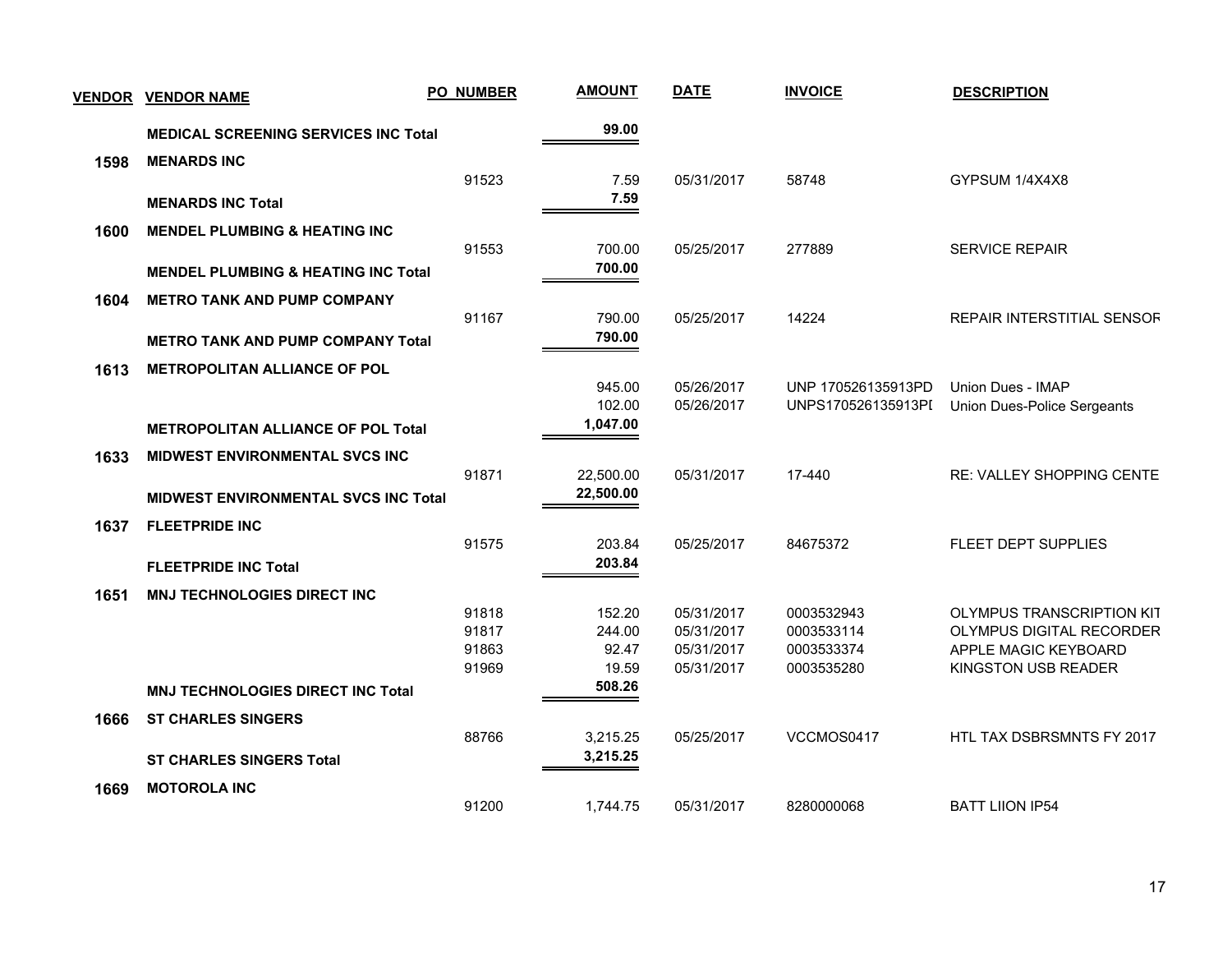| <b>VENDOR</b> | <b>VENDOR NAME</b>                       | PO_NUMBER | <b>AMOUNT</b> | <b>DATE</b> | <b>INVOICE</b>       | <b>DESCRIPTION</b>                 |
|---------------|------------------------------------------|-----------|---------------|-------------|----------------------|------------------------------------|
|               | <b>MOTOROLA INC Total</b>                |           | 1,744.75      |             |                      |                                    |
| 1704          | <b>NCPERS IL IMRF</b>                    |           |               |             |                      |                                    |
|               |                                          |           | 8.00          | 05/26/2017  | NCP2170526135913PI   | NCPERS 2                           |
|               |                                          |           | 16.00         | 05/26/2017  | NCP2170526135913PV   | <b>NCPERS 2</b>                    |
|               | <b>NCPERS IL IMRF Total</b>              |           | 24.00         |             |                      |                                    |
| 1705          | <b>NEENAH FOUNDRY COMPANY CORP</b>       |           |               |             |                      |                                    |
|               |                                          | 91646     | 756.00        | 05/25/2017  | 216921               | <b>INVENTORY ITEMS</b>             |
|               | <b>NEENAH FOUNDRY COMPANY CORP Total</b> |           | 756.00        |             |                      |                                    |
|               |                                          |           |               |             |                      |                                    |
| 1729          | NIU CENTER FOR GOV STUDIES               |           |               |             |                      |                                    |
|               |                                          | 90507     | 2,400.00      | 05/31/2017  | CGS002639            | <b>DISCUSSION WORKSHOPS</b>        |
|               | NIU CENTER FOR GOV STUDIES Total         |           | 2,400.00      |             |                      |                                    |
| 1736          | <b>NORRIS CULTURAL ARTS CENTER</b>       |           |               |             |                      |                                    |
|               |                                          | 88761     | 1,932.00      | 05/25/2017  | VCCNOR0417           | <b>HTL TAX DSBRSMNTS FY 2017</b>   |
|               | <b>NORRIS CULTURAL ARTS CENTER Total</b> |           | 1,932.00      |             |                      |                                    |
|               |                                          |           |               |             |                      |                                    |
| 1745          | <b>NICOR</b>                             |           |               |             |                      |                                    |
|               |                                          |           | 838.03        | 05/25/2017  | 2485 8 MAY 15 2017   | MONTHLY BILLING THRU 5/4/17        |
|               |                                          | 91988     | 2,167.99      | 05/31/2017  | 1852963942-1         | <b>QUOTED AMOUNT 850 EQUITY</b>    |
|               |                                          |           | 80.83         | 06/01/2017  | 0000 6 MAY 25 2017   | MONTHLY BILLING THRU 5/24/1        |
|               |                                          |           | 2,919.30      | 06/01/2017  | 0929 6 MAY 24 2017   | MONTHLY BILLING THRU 5/24/1        |
|               |                                          |           | 32.18         | 06/01/2017  | 1000 2 MAY 23 2017   | <b>MONTHLY BILLING THRU 5/22/1</b> |
|               |                                          |           | 132.60        | 06/01/2017  | 1000 2 MAY 25 2017   | <b>MONTHLY BILLING THRU 5/24/1</b> |
|               |                                          |           | 28.43         | 06/01/2017  | 1000 3 MAY 26 2017   | MONTHLY BILLING THRU 5-25-1        |
|               |                                          |           | 37.17         | 06/01/2017  | 1000 5 MAY 25 2017   | <b>MONTHLY BILLING THRU 5/24/1</b> |
|               |                                          |           | 159.40        | 06/01/2017  | 1000 9 MAY 25 2017   | MONTHLY BILLING THRU 5/24/1        |
|               |                                          |           | 179.76        | 06/01/2017  | 1000 9 MAY 25 2017-A | <b>MONTHLY BILLING THRU 5/24/1</b> |
|               |                                          |           | 30.19         | 06/01/2017  | 1000 9 MAY 25 2017-N | <b>MONTHLY BILLING THRU 5/24/1</b> |
|               |                                          |           | 3,504.72      | 06/01/2017  | 8317 9 MAY 26 2017   | <b>MONTHLY BILLING THRU 5/24/1</b> |
|               |                                          |           | 31.12         | 06/01/2017  | 9676 7 MAY 26 2017   | MONTHLY BILLING THRU 5/24/1        |
|               | <b>NICOR Total</b>                       |           | 10,141.72     |             |                      |                                    |
| 1756          | <b>NORTH CENTRAL LABORATORIES</b>        |           |               |             |                      |                                    |
|               |                                          | 91683     | 1,277.46      | 05/31/2017  | 389808               | <b>LAB SUPPLIES</b>                |
|               |                                          | 91874     | 150.54        | 05/31/2017  | 390127               | <b>INVENTORY ITEMS</b>             |
|               |                                          | 91683     | 400.42        | 05/31/2017  | 390128               | <b>LAB SUPPLIES</b>                |
|               |                                          | 91336     | 133.77        | 05/25/2017  | 389744               | <b>LAB SUPPLIES</b>                |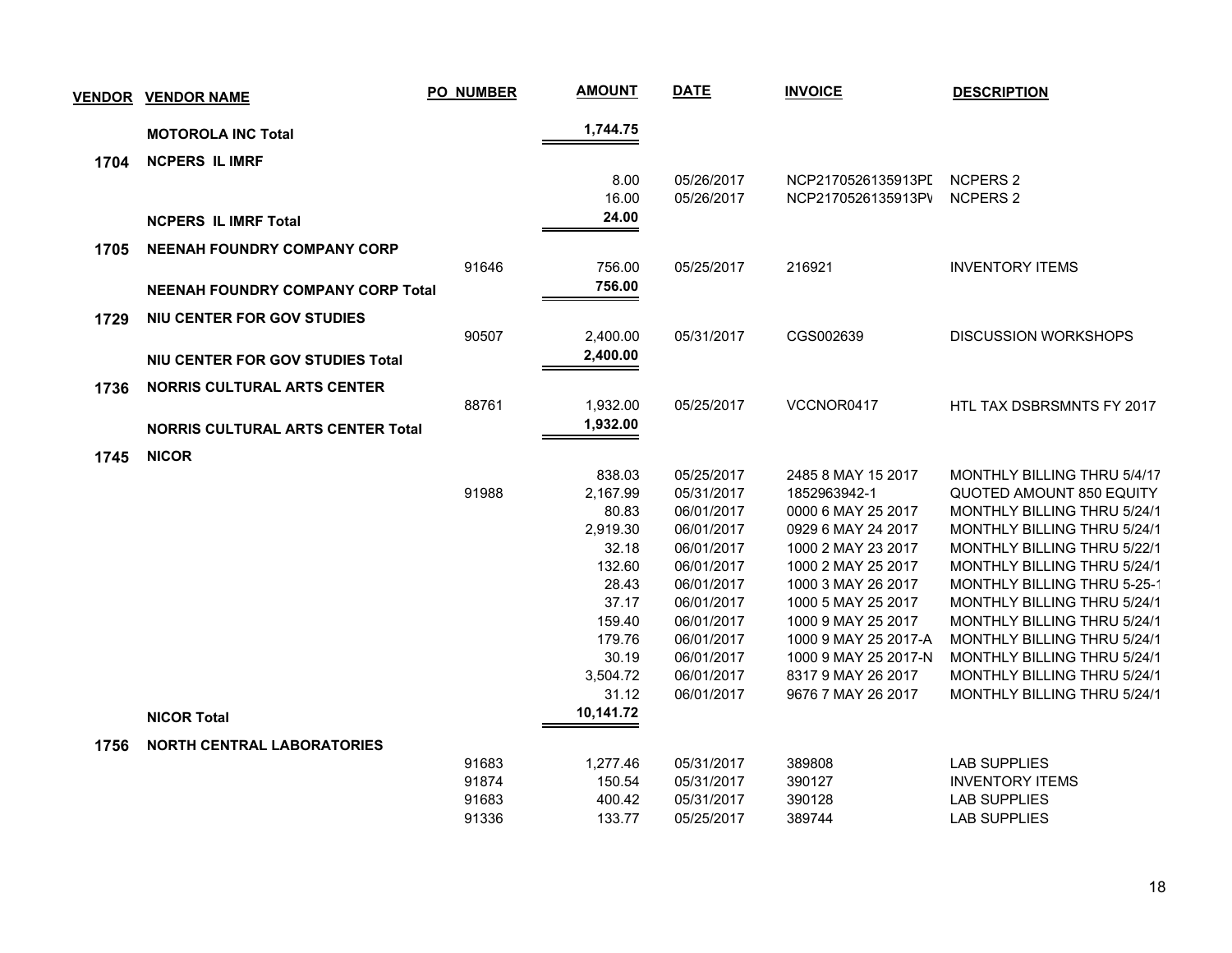|      | <b>VENDOR VENDOR NAME</b>                   | <b>PO_NUMBER</b> | <b>AMOUNT</b> | <b>DATE</b> | <b>INVOICE</b>     | <b>DESCRIPTION</b>         |
|------|---------------------------------------------|------------------|---------------|-------------|--------------------|----------------------------|
|      | <b>NORTH CENTRAL LABORATORIES Total</b>     |                  | 1,962.19      |             |                    |                            |
| 1769 | <b>OEI PRODUCTS INC</b>                     |                  |               |             |                    |                            |
|      |                                             | 91916            | 132.00        | 05/31/2017  | 5376               | <b>INVENTORY ITEMS</b>     |
|      | <b>OEI PRODUCTS INC Total</b>               |                  | 132.00        |             |                    |                            |
|      |                                             |                  |               |             |                    |                            |
| 1772 | <b>OHALLORAN KOSOFF GEITNER &amp;</b>       |                  |               |             |                    |                            |
|      |                                             |                  | 3,457.94      | 05/25/2017  | 653470             | <b>RE: LEGAL J WOLFF</b>   |
|      | <b>OHALLORAN KOSOFF GEITNER &amp; Total</b> |                  | 3,457.94      |             |                    |                            |
| 1775 | <b>RAY O'HERRON CO</b>                      |                  |               |             |                    |                            |
|      |                                             | 87545            | 97.12         | 05/25/2017  | 1724359-IN         | POLICE DEPT UNIFORMS       |
|      |                                             | 87545            | 182.65        | 05/25/2017  | 1724360-IN         | POLICE DEPT UNIFORMS       |
|      |                                             | 87545            | 37.68         | 05/25/2017  | 1724367-IN         | POLICE DEPT UNIFORMS       |
|      |                                             | 87545            | 292.43        | 05/31/2017  | 1726540-IN         | <b>UNIFORMS - PD</b>       |
|      |                                             | 91821            | 8.99          | 05/31/2017  | 1726542-IN         | <b>UNIFORMS - PD</b>       |
|      |                                             | 91821            | 148.45        | 05/31/2017  | 1727839-IN         | UNIFORMS - WOLOSZYK        |
|      |                                             | 91821            | 14.75         | 05/31/2017  | 1728949-IN         | <b>UNIFORMS - PD</b>       |
|      | <b>RAY O'HERRON CO Total</b>                |                  | 782.07        |             |                    |                            |
| 1783 | ON TIME EMBROIDERY INC                      |                  |               |             |                    |                            |
|      |                                             | 91847            | 60.00         | 05/31/2017  | 39262              | FIRE DEPT UNIFORMS         |
|      |                                             | 91847            | 274.00        | 05/31/2017  | 41460              | UNIFORMS - FD              |
|      |                                             | 91847            | 265.00        | 05/31/2017  | 41582              | <b>UNIFORMS - FD</b>       |
|      | ON TIME EMBROIDERY INC Total                |                  | 599.00        |             |                    |                            |
| 1814 | <b>PATTEN INDUSTRIES INC</b>                |                  |               |             |                    |                            |
|      |                                             | 91864            | 437.58        | 05/25/2017  | P50C0997308        | BELT/ALTERNATOR            |
|      |                                             | 91875            | 692.16        | 05/25/2017  | P50C0997309        | <b>INVENTORY ITEMS</b>     |
|      |                                             |                  | 23.01         | 05/25/2017  | P50C0997546        | FREIGHT PO#91875           |
|      |                                             |                  | $-19.33$      | 05/25/2017  | P50R0113436        | <b>CRED PO#91864</b>       |
|      |                                             |                  | $-215.90$     | 05/25/2017  | P50R0113437        | CRED PO#91864              |
|      | <b>PATTEN INDUSTRIES INC Total</b>          |                  | 917.52        |             |                    |                            |
| 1825 | <b>PEDERSEN COMPANY</b>                     |                  |               |             |                    |                            |
|      |                                             | 91393            | 73,064.00     | 05/25/2017  | 2017-4633          | SPRING TREES FY2017 PER TC |
|      | <b>PEDERSEN COMPANY Total</b>               |                  | 73,064.00     |             |                    |                            |
|      |                                             |                  |               |             |                    |                            |
| 1861 | <b>POLICE PENSION FUND</b>                  |                  | 4,440.56      | 05/26/2017  | PLP2170526135913PD | Police Pension Tier 2      |
|      |                                             |                  | 15,342.51     | 05/26/2017  | PLPN170526135913PD | <b>Police Pension</b>      |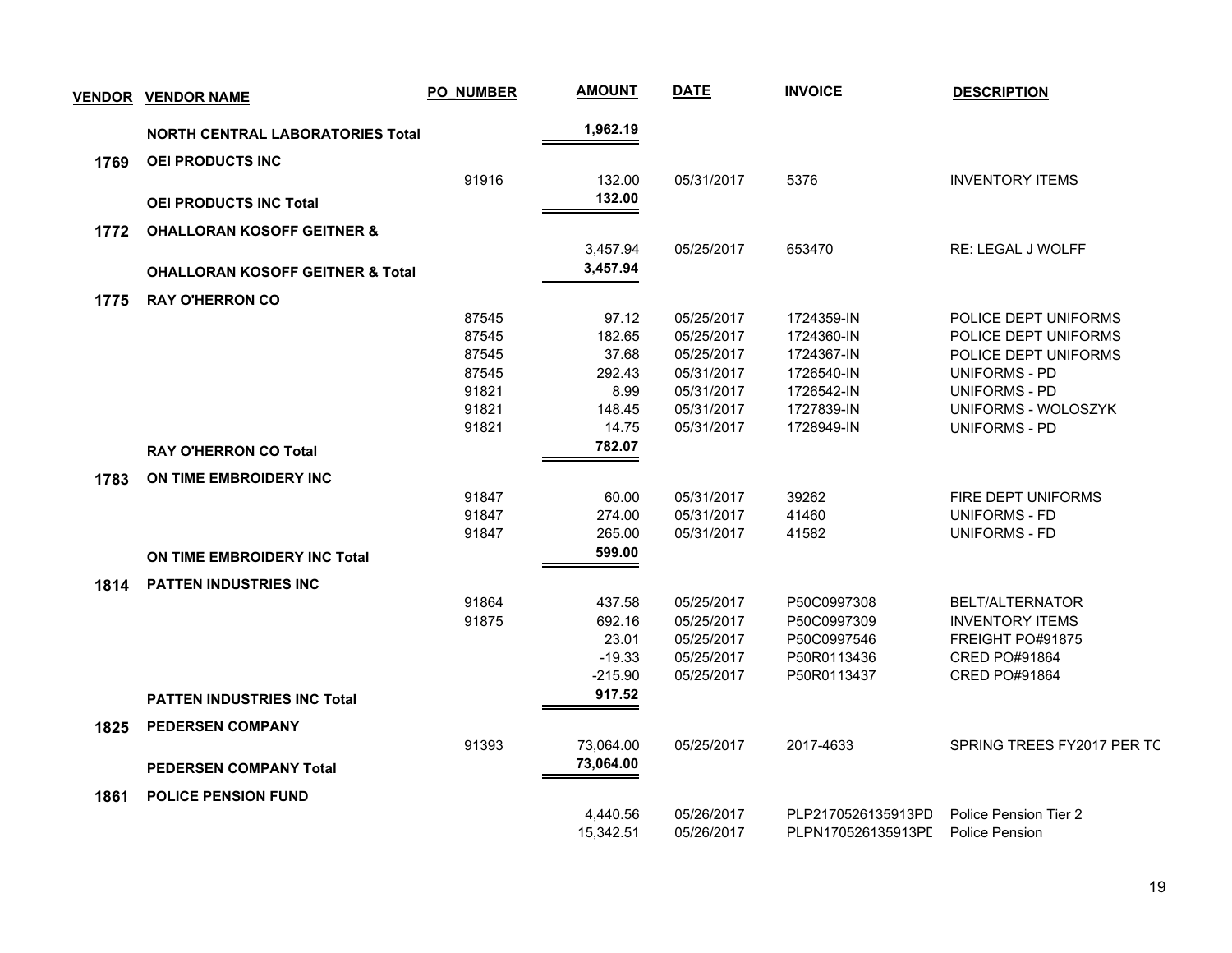| <b>VENDOR</b> | <b>VENDOR NAME</b>                         | <b>PO_NUMBER</b> | <b>AMOUNT</b> | <b>DATE</b>              | <b>INVOICE</b>                           | <b>DESCRIPTION</b>                                 |
|---------------|--------------------------------------------|------------------|---------------|--------------------------|------------------------------------------|----------------------------------------------------|
|               |                                            |                  | 469.66        | 05/26/2017               | POLP170526135913PI                       | Police Pension - non deferred                      |
|               | <b>POLICE PENSION FUND Total</b>           |                  | 20,252.73     |                          |                                          |                                                    |
| 1862          | <b>POLICE TRAINING INSTITUTE</b>           |                  |               |                          |                                          |                                                    |
|               |                                            |                  | 100.00        | 05/25/2017               | <b>UPIN8795</b>                          | <b>TUITION 4/28/17</b>                             |
|               | <b>POLICE TRAINING INSTITUTE Total</b>     |                  | 100.00        |                          |                                          |                                                    |
| 1890          | <b>LEGAL SHIELD</b>                        |                  |               |                          |                                          |                                                    |
|               |                                            |                  | 14.26         | 05/26/2017               | PPLS170526135913FD                       | Pre-Paid Legal Services                            |
|               |                                            |                  | 8.75<br>8.75  | 05/26/2017<br>05/26/2017 | PPLS170526135913FN<br>PPLS170526135913HF | Pre-Paid Legal Services<br>Pre-Paid Legal Services |
|               |                                            |                  | 136.09        | 05/26/2017               | PPLS170526135913PD                       | Pre-Paid Legal Services                            |
|               |                                            |                  | 8.75          | 05/26/2017               | PPLS170526135913PV                       | Pre-Paid Legal Services                            |
|               | <b>LEGAL SHIELD Total</b>                  |                  | 176.60        |                          |                                          |                                                    |
| 1897          | <b>PRIME TACK &amp; SEAL CO</b>            |                  |               |                          |                                          |                                                    |
|               |                                            | 91522            | 607.50        | 05/31/2017               | 52509                                    | <b>EMULSION TACK</b>                               |
|               | <b>PRIME TACK &amp; SEAL CO Total</b>      |                  | 607.50        |                          |                                          |                                                    |
| 1898          | <b>PRIORITY PRODUCTS INC</b>               |                  |               |                          |                                          |                                                    |
|               |                                            | 91729            | 8.61          | 05/31/2017               | 908444                                   | <b>MISC SUPPLIES</b>                               |
|               |                                            | 91729            | 374.84        | 05/31/2017               | 908767                                   | FLEET DEPT PARTS                                   |
|               |                                            | 91876            | 144.65        | 05/31/2017               | 909171                                   | <b>INVENTORY ITEMS</b>                             |
|               | <b>PRIORITY PRODUCTS INC Total</b>         |                  | 528.10        |                          |                                          |                                                    |
| 1900          | <b>PROVIDENT LIFE &amp; ACCIDENT</b>       |                  |               |                          |                                          |                                                    |
|               |                                            |                  | 26.76         | 05/26/2017               | POPT170526135913FI                       | Provident Optional Life                            |
|               | <b>PROVIDENT LIFE &amp; ACCIDENT Total</b> |                  | 26.76         |                          |                                          |                                                    |
| 1903          | PRO LINE SAFETY PRODUCTS                   |                  |               |                          |                                          |                                                    |
|               |                                            | 91799            | 74.23         | 05/31/2017               | 128104                                   | <b>INVENTORY ITEMS</b>                             |
|               | <b>PRO LINE SAFETY PRODUCTS Total</b>      |                  | 74.23         |                          |                                          |                                                    |
| 1940          | <b>RADCO COMMUNICATIONS INC</b>            |                  |               |                          |                                          |                                                    |
|               |                                            | 91919            | 140.00        | 05/31/2017               | 82229                                    | SVC UNIT#100BC                                     |
|               | <b>RADCO COMMUNICATIONS INC Total</b>      |                  | 140.00        |                          |                                          |                                                    |
| 1946          | <b>RANDALL PRESSURE SYSTEMS INC</b>        |                  |               |                          |                                          |                                                    |
|               |                                            | 91720            | 9.68          | 05/31/2017               | I-11122-0                                | <b>SUPPLIES - FLEET</b>                            |
|               |                                            | 91720            | 25.16         | 05/31/2017               | $I-11141-0$                              | SUPPLIES - FLEET                                   |
|               |                                            | 91720            | 162.31        | 05/31/2017               | 111295-0                                 | FLEET DEPT PARTS                                   |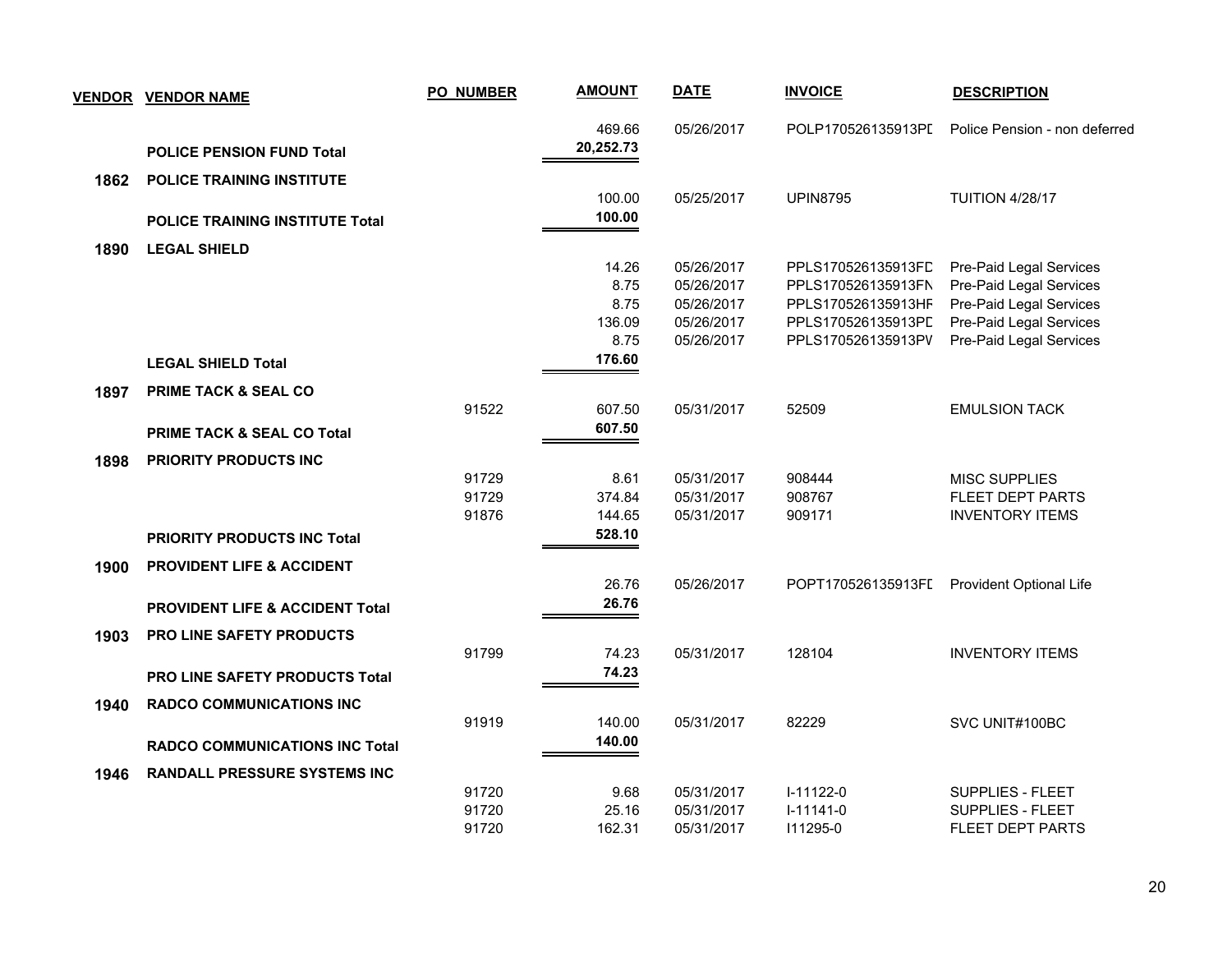|      | <b>VENDOR VENDOR NAME</b>                  | <b>PO_NUMBER</b> | <b>AMOUNT</b> | <b>DATE</b> | <b>INVOICE</b> | <b>DESCRIPTION</b>         |
|------|--------------------------------------------|------------------|---------------|-------------|----------------|----------------------------|
|      |                                            | 91548            | 42.48         | 05/25/2017  | $I-10824-0$    | <b>MISC SUPPLIES</b>       |
|      |                                            | 91720            | 69.04         | 05/25/2017  | I-10906-0      | MISC FLEET SUPPLIES        |
|      |                                            | 91720            | 14.86         | 05/25/2017  | I-11020-0      | <b>MISC FLEET SUPPLIES</b> |
|      | <b>RANDALL PRESSURE SYSTEMS INC Total</b>  |                  | 323.53        |             |                |                            |
| 1953 | <b>RBS PACKAGING INC</b>                   |                  |               |             |                |                            |
|      |                                            | 91403            | 45.00         | 05/25/2017  | 2031694-01     | <b>INVENTORY ITEMS</b>     |
|      |                                            | 91403            | 45.00         | 05/25/2017  | 2031694-01B    | <b>INVENTORY ITEMS</b>     |
|      |                                            | 91800            | 186.00        | 05/31/2017  | 2031795        | <b>INVENTORY ITEMS</b>     |
|      |                                            | 91917            | 288.00        | 05/31/2017  | 2031824        | <b>INVENTORY ITEMS</b>     |
|      | <b>RBS PACKAGING INC Total</b>             |                  | 564.00        |             |                |                            |
| 1998 | <b>RURAL ELECTRIC SUPPLY CO OP</b>         |                  |               |             |                |                            |
|      |                                            | 91801            | 89.89         | 05/25/2017  | 679452-014     | <b>INVENTORY ITEMS</b>     |
|      | <b>RURAL ELECTRIC SUPPLY CO OP Total</b>   |                  | 89.89         |             |                |                            |
| 2000 | <b>PRESERVATION PARTNERS OF</b>            |                  |               |             |                |                            |
|      |                                            | 88763            | 2,305.25      | 05/25/2017  | VCCPDRE0417    | HTL TAX DSBRSMNTS FY 2017  |
|      | <b>PRESERVATION PARTNERS OF Total</b>      |                  | 2,305.25      |             |                |                            |
| 2023 | <b>KEN ROBINSON</b>                        |                  |               |             |                |                            |
|      |                                            |                  | 161.95        | 05/25/2017  | 051817         | SAFETY BOOTS AMAZON 5-18-  |
|      | <b>KEN ROBINSON Total</b>                  |                  | 161.95        |             |                |                            |
| 2032 | <b>POMPS TIRE SERVICE INC.</b>             |                  |               |             |                |                            |
|      |                                            | 91638            | 6.00          | 05/25/2017  | 640051044      | <b>SCRAP DISPOSAL FEE</b>  |
|      |                                            | 91638            | 12.00         | 05/25/2017  | 640051229      | <b>SCRAP DISPOSAL FEE</b>  |
|      |                                            | 91621            | 2,043.52      | 05/31/2017  | 640051006      | <b>INVENTORY ITEMS</b>     |
|      |                                            | 91638            | 6.00          | 05/31/2017  | 640051448      | <b>SCRAP DISPOSAL FEES</b> |
|      | <b>POMPS TIRE SERVICE INC Total</b>        |                  | 2,067.52      |             |                |                            |
| 2034 | <b>RONDO ENTERPRISES TRUCK &amp;</b>       |                  |               |             |                |                            |
|      |                                            | 91913            | 50.00         | 05/25/2017  | 94716          | <b>LIGHT MOUNT CLEAR</b>   |
|      | <b>RONDO ENTERPRISES TRUCK &amp; Total</b> |                  | 50.00         |             |                |                            |
| 2055 | <b>SAFETY-KLEEN</b>                        |                  |               |             |                |                            |
|      |                                            | 91656            | 100.00        | 05/25/2017  | 73240206       | SERVICES/STOP FEE USED OIL |
|      | <b>SAFETY-KLEEN Total</b>                  |                  | 100.00        |             |                |                            |
| 2059 | <b>SCOTT R SANDERS</b>                     |                  |               |             |                |                            |
|      |                                            |                  | 225.22        | 05/31/2017  | 052517         | PETTY CASH                 |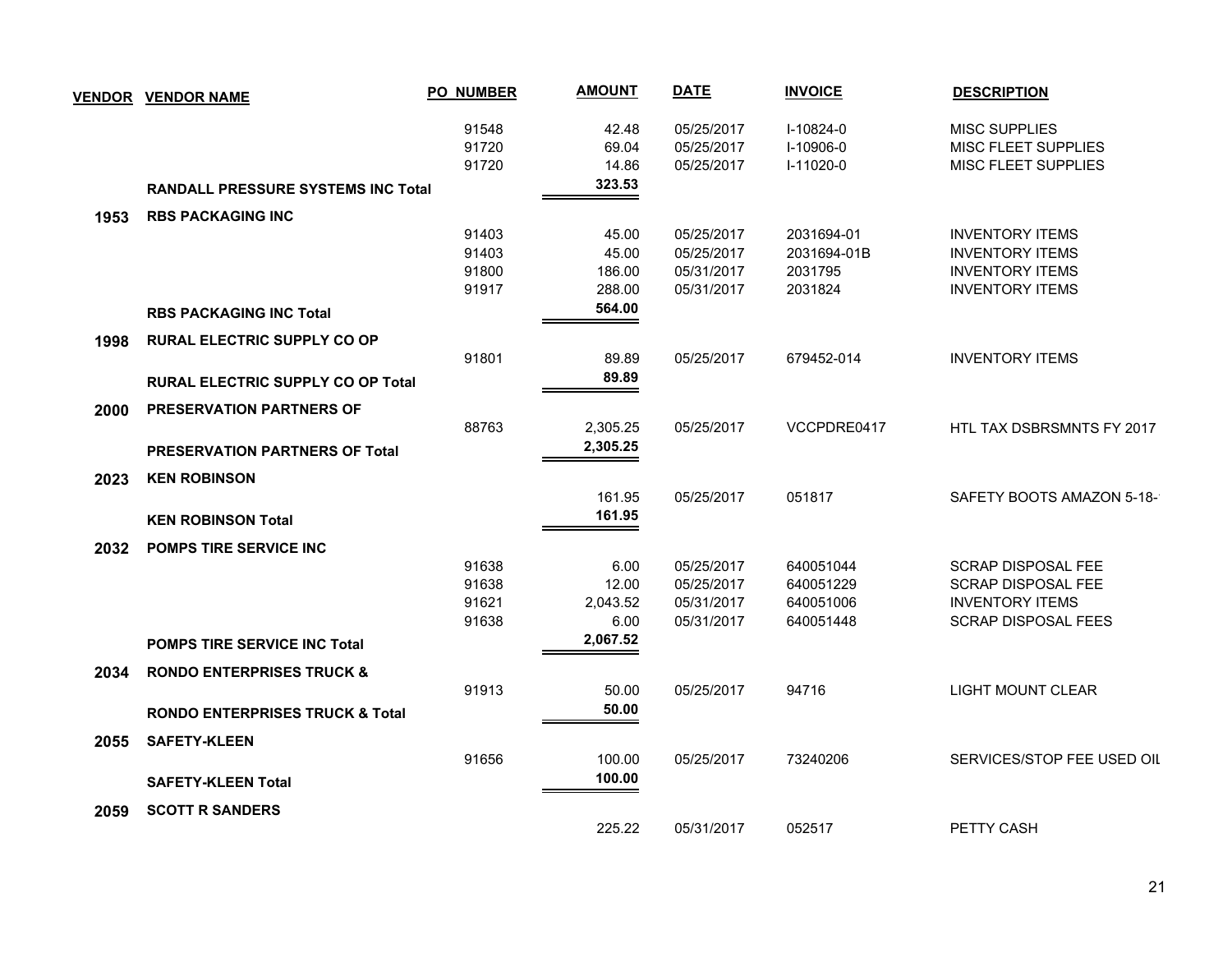|      | <b>VENDOR VENDOR NAME</b>                 | <b>PO_NUMBER</b> | <b>AMOUNT</b>        | <b>DATE</b>              | <b>INVOICE</b>   | <b>DESCRIPTION</b>            |
|------|-------------------------------------------|------------------|----------------------|--------------------------|------------------|-------------------------------|
|      | <b>SCOTT R SANDERS Total</b>              |                  | 225.22               |                          |                  |                               |
| 2076 | <b>ST CHARLES HISTORY MUSEUM</b>          |                  |                      |                          |                  |                               |
|      |                                           | 88759            | 2,625.00<br>2,625.00 | 05/25/2017               | VCCHSM0417       | HTL TAX DSBRSMNTS FY 2017     |
|      | <b>ST CHARLES HISTORY MUSEUM Total</b>    |                  |                      |                          |                  |                               |
| 2086 | <b>SCHWEITZER ENGINEERING LABS</b>        |                  |                      |                          |                  |                               |
|      |                                           | 91483            | 9,975.00             | 05/31/2017               | INV-000166553    | PROTECTION RELAY PARTS        |
|      | <b>SCHWEITZER ENGINEERING LABS Total</b>  |                  | 9,975.00             |                          |                  |                               |
| 2101 | <b>SCULPTURE IN THE PARK</b>              |                  |                      |                          |                  |                               |
|      |                                           | 88765            | 1,661.75             | 05/25/2017               | VCCSCU0417       | HTL TAX DSBRSMNTS FY 2017     |
|      | <b>SCULPTURE IN THE PARK Total</b>        |                  | 1,661.75             |                          |                  |                               |
| 2146 | <b>PRODUCTION PLUS GRAPHICS INC</b>       |                  |                      |                          |                  |                               |
|      |                                           | 91303            | 150.95               | 05/25/2017               | CG-212873        | ROLAND 45 DEG                 |
|      | <b>PRODUCTION PLUS GRAPHICS INC Total</b> |                  | 150.95               |                          |                  |                               |
| 2157 | <b>SISLERS ICE &amp; DAIRY LTD</b>        |                  |                      |                          |                  |                               |
|      |                                           | 91665            | 103.50               | 05/25/2017               | 325108           | WATER DELIVERY PW             |
|      |                                           | 91665            | 86.25                | 05/31/2017               | 327890           | <b>ICE DELIVERY</b>           |
|      | <b>SISLERS ICE &amp; DAIRY LTD Total</b>  |                  | 189.75               |                          |                  |                               |
| 2160 | <b>SKARSHAUG TESTING LABORATORY</b>       |                  |                      |                          |                  |                               |
|      |                                           | 89353            | 773.00               | 05/31/2017               | 218071           | <b>GLOVE TESTING SERVICES</b> |
|      | <b>SKARSHAUG TESTING LABORATORY Total</b> |                  | 773.00               |                          |                  |                               |
| 2163 | <b>SKYLINE TREE SERVICE &amp;</b>         |                  |                      |                          |                  |                               |
|      |                                           | 91519            | 860.17               | 05/31/2017               | 3712             | EMERGENCY WK @ 400 MCKIN      |
|      |                                           | 91519            | 2,696.48             | 05/31/2017               | 3737             | SVC @ 704 & 708 SOUTH AVE     |
|      |                                           | 91519            | 924.51               | 05/31/2017               | 3738             | SVC @ 520 PRAIRIE ST          |
|      |                                           | 91519            | 926.34               | 05/25/2017               | 3677             | <b>TREE REMOVAL</b>           |
|      | <b>SKYLINE TREE SERVICE &amp; Total</b>   |                  | 5,407.50             |                          |                  |                               |
| 2201 | <b>STANDARD EQUIPMENT CO</b>              |                  |                      |                          |                  |                               |
|      |                                           | 90502            | 1.10                 | 05/25/2017               | C19127           | <b>SCREW BUTTON</b>           |
|      |                                           | 90570            | 52.33                | 05/25/2017               | C19416           | COIL SOLENOID                 |
|      |                                           | 90502<br>90502   | 152.38<br>4.51       | 05/25/2017<br>05/25/2017 | C20956<br>C21500 | SEAL RING ASSMBLY             |
|      |                                           | 91896            | 31.95                | 06/01/2017               | C21834           | LOCK/FAN<br><b>HYD TANK</b>   |
|      |                                           |                  |                      |                          |                  |                               |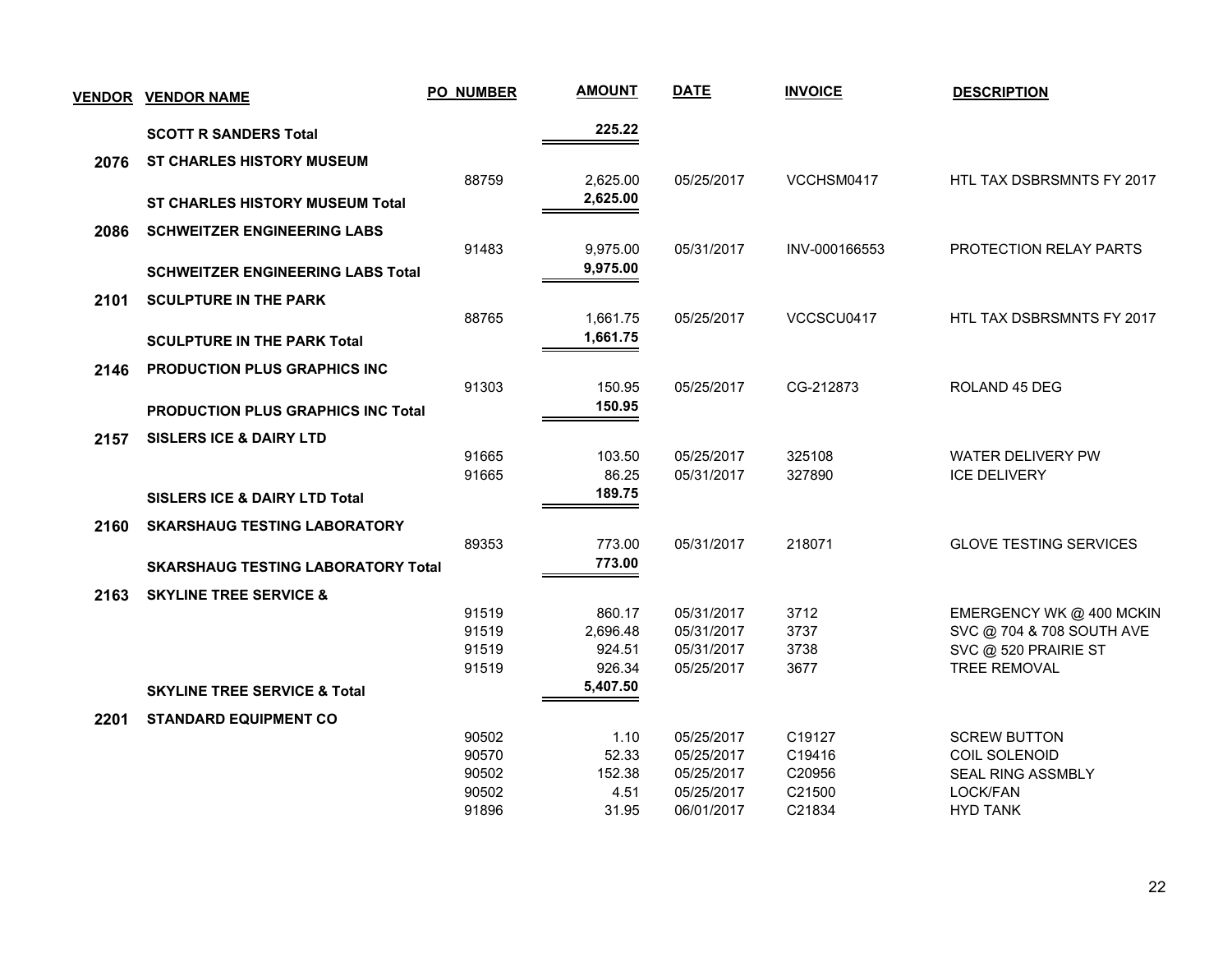| <b>VENDOR</b> | <b>VENDOR NAME</b>                    | <b>PO_NUMBER</b> | <b>AMOUNT</b>    | <b>DATE</b>              | <b>INVOICE</b>                   | <b>DESCRIPTION</b>                                      |
|---------------|---------------------------------------|------------------|------------------|--------------------------|----------------------------------|---------------------------------------------------------|
|               | <b>STANDARD EQUIPMENT CO Total</b>    |                  | 242.27           |                          |                                  |                                                         |
| 2205          | <b>STATE FIRE MARSHAL</b>             |                  |                  |                          |                                  |                                                         |
|               |                                       | 91938            | 300.00           | 05/25/2017               | 5125084092                       | ELEVATOR CERT RENEWALS                                  |
|               | <b>STATE FIRE MARSHAL Total</b>       |                  | 300.00           |                          |                                  |                                                         |
| 2207          | <b>TOM STAROSKE</b>                   |                  |                  |                          |                                  |                                                         |
|               |                                       | 91653            | 23,467.87        | 05/31/2017               | 201-203-1                        | DWTWN INCTV AGREEMENT                                   |
|               | <b>TOM STAROSKE Total</b>             |                  | 23,467.87        |                          |                                  |                                                         |
|               |                                       |                  |                  |                          |                                  |                                                         |
| 2228          | <b>CITY OF ST CHARLES</b>             |                  |                  |                          |                                  |                                                         |
|               |                                       |                  | 178.09           | 05/31/2017               | 3-31-31065-6-1-0417              | SVC 3-28-17 THRU 4-29-17                                |
|               |                                       |                  | 115.00           | 05/31/2017               | 3-31-31067-2-1-0417              | SVC 3-28 THRU 4-29-17                                   |
|               |                                       |                  | 87.00            | 05/31/2017               | 3-31-31068-0-2-0417              | SVC 3-28 THRU 4-29-17                                   |
|               | <b>CITY OF ST CHARLES Total</b>       |                  | 380.09           |                          |                                  |                                                         |
| 2229          | <b>SOURCE ONE</b>                     |                  |                  |                          |                                  |                                                         |
|               |                                       | 91832            | 197.10           | 05/31/2017               | 418480                           | <b>INK CARTRIDGES</b>                                   |
|               | <b>SOURCE ONE Total</b>               |                  | 197.10           |                          |                                  |                                                         |
|               |                                       |                  |                  |                          |                                  |                                                         |
| 2234          | <b>STEEL BEAM THEATRE</b>             | 88767            | 3,699.50         | 05/25/2017               | VCCSTE0417                       | HTL TAX DSBRSMNTS FY 2017                               |
|               |                                       |                  | 3,699.50         |                          |                                  |                                                         |
|               | <b>STEEL BEAM THEATRE Total</b>       |                  |                  |                          |                                  |                                                         |
| 2235          | <b>STEINER ELECTRIC COMPANY</b>       |                  |                  |                          |                                  |                                                         |
|               |                                       |                  | $-99.80$         | 05/25/2017               | A005716599.005                   | RETURN ON IN#S005716599.00.                             |
|               |                                       | 91844            | 222.05           | 05/25/2017               | S005703085.001                   | <b>INVENTORY ITEMS</b>                                  |
|               |                                       | 91803            | 437.96           | 05/25/2017               | S005714821.001                   | <b>INVENTORY ITEMS</b>                                  |
|               |                                       | 91803            | 20.20            | 05/25/2017               | S005714821.002                   | <b>INVENTORY ITEMS</b>                                  |
|               |                                       | 91372            | 2.816.00         | 05/31/2017               | S005678398.001                   | <b>FIXTURES</b>                                         |
|               |                                       | 91768            | 157.50           | 05/31/2017               | S005712464.001                   | <b>INVENTORY ITEMS</b>                                  |
|               |                                       | 91751            | 147.27           | 05/31/2017               | S00571253.001                    | <b>TERMINAL/LABEL</b>                                   |
|               |                                       | 91751            | 257.64           | 05/31/2017               | S005712570.001                   | <b>ELEC SUPPLIES</b>                                    |
|               |                                       | 91802            | 1,131.39         | 05/31/2017               | S005714716.001                   | <b>INVENTORY ITEMS</b>                                  |
|               |                                       | 91751            | 104.78           | 05/31/2017               | S005715209.001                   | ELECTRIC DEPT PARTS                                     |
|               |                                       | 91843<br>91843   | 123.92<br>384.65 | 05/31/2017<br>05/31/2017 | S005716599.002<br>S005716599.003 | 30856C600L H/S ELEC<br><b>INVENTORY ITEMS/MISC SUPP</b> |
|               |                                       | 91843            | 49.90            | 05/31/2017               | S005716599.004                   |                                                         |
|               |                                       |                  | 5,753.46         |                          |                                  |                                                         |
|               | <b>STEINER ELECTRIC COMPANY Total</b> |                  |                  |                          |                                  |                                                         |

 **2241 JEFF STENGLER**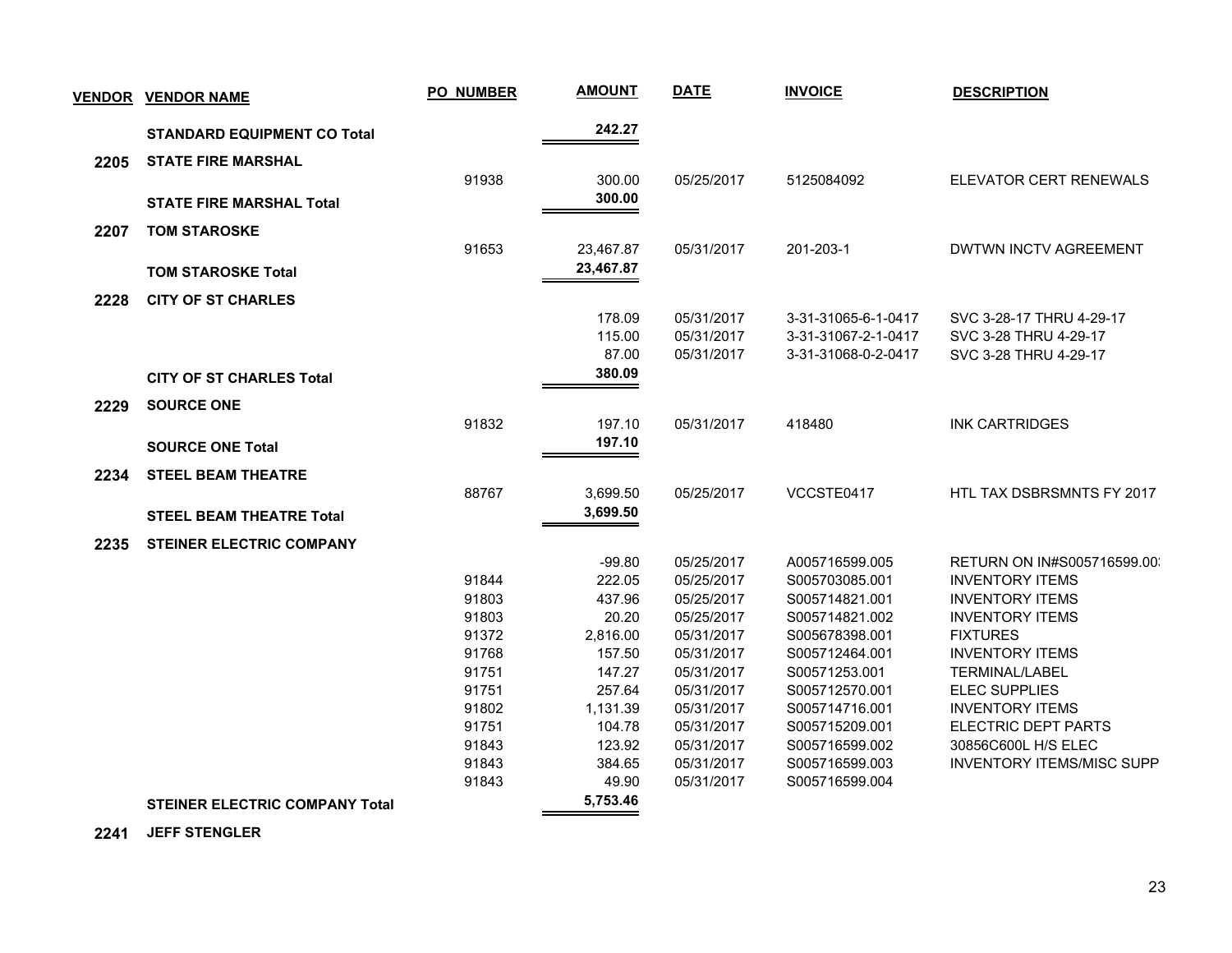|      | <u>VENDOR VENDOR NAME</u>                     | <b>PO_NUMBER</b> | <b>AMOUNT</b>      | <b>DATE</b> | <b>INVOICE</b>     | <b>DESCRIPTION</b>                                  |
|------|-----------------------------------------------|------------------|--------------------|-------------|--------------------|-----------------------------------------------------|
|      |                                               |                  | 60.00              | 05/25/2017  | 051617             | <b>CDL REIMBURSEMENT</b>                            |
|      | <b>JEFF STENGLER Total</b>                    |                  | 60.00              |             |                    |                                                     |
| 2295 | <b>MICHAEL TANNENBAUM</b>                     |                  |                    |             |                    |                                                     |
|      |                                               |                  | 400.00             | 05/25/2017  | 052117             | JEANS - DULUTH TRADING 5-21                         |
|      |                                               |                  | 164.45             | 05/25/2017  | 052117A            | <b>BOOTS DULUTH TRADING 5-21</b>                    |
|      | <b>MICHAEL TANNENBAUM Total</b>               |                  | 564.45             |             |                    |                                                     |
| 2300 | <b>TEMCO MACHINERY INC</b>                    |                  |                    |             |                    |                                                     |
|      |                                               | 87574            | 43.91              | 05/25/2017  | AG56080            | <b>SWITCH ROCK</b>                                  |
|      | <b>TEMCO MACHINERY INC Total</b>              |                  | 43.91              |             |                    |                                                     |
| 2301 | <b>GENERAL CHAUFFERS SALES DRIVER</b>         |                  |                    |             |                    |                                                     |
|      |                                               |                  | 159.00             | 05/26/2017  | UNT 170526135913CD | Union Dues - Teamsters                              |
|      |                                               |                  | 124.50             | 05/26/2017  | UNT 170526135913FN | <b>Union Dues - Teamsters</b>                       |
|      |                                               |                  | 2,231.00           | 05/26/2017  | UNT 170526135913PW | <b>Union Dues - Teamsters</b>                       |
|      | <b>GENERAL CHAUFFERS SALES DRIVER Total</b>   |                  | 2,514.50           |             |                    |                                                     |
| 2314 | 3M<br><b>VHS0733</b>                          |                  |                    |             |                    |                                                     |
|      |                                               | 91804            | 1,008.00           | 05/31/2017  | SS64006            | <b>INVENTORY ITEMS</b>                              |
|      |                                               | 91830            | 1,656.00           | 05/31/2017  | SS64170            | <b>INVENTORY ITEMS</b>                              |
|      |                                               | 91830            | 1,656.00           | 05/31/2017  | SS65084            | <b>PAPER</b>                                        |
|      | <b>VHS0733 Total</b><br>3M                    |                  | 4,320.00           |             |                    |                                                     |
| 2316 | <b>APC STORE</b>                              |                  |                    |             |                    |                                                     |
|      |                                               |                  | 68.55              | 05/31/2017  | 478-432925         | V#5299 RO#58087                                     |
|      |                                               | 91550            | 885.50             | 05/31/2017  | 478-435125         | <b>INVENTORY ITEMS</b>                              |
|      |                                               | 91551            | 32.18              | 05/31/2017  | 478-435145         | <b>INVENTORY ITEMS</b>                              |
|      |                                               | 89380            | 38.62              | 05/25/2017  | 478-0418491        | <b>BLADE FUSES/WIRE ACCESSO</b>                     |
|      |                                               | 87575            | 56.62              | 05/25/2017  | 478-428481         | <b>FLEET DEPT SUPPLIES</b>                          |
|      |                                               | 87753            | 119.98             | 05/25/2017  | 478-431935         | MISC SUPPLIES NOTCH BELT                            |
|      |                                               | 91897            | 398.02             | 05/25/2017  | 478-436493         | <b>INVENTORY ITEMS</b>                              |
|      |                                               | 91901<br>91587   | 1,108.40<br>823.68 | 05/25/2017  | 478-436519         | <b>INVENTORY ITEMS</b><br>FLEET SUPPLIES - MAY 2017 |
|      |                                               |                  | 3,531.55           | 06/01/2017  | 4780004177-0517    |                                                     |
|      | <b>APC STORE Total</b>                        |                  |                    |             |                    |                                                     |
| 2345 | <b>TRAFFIC CONTROL &amp; PROTECTION</b>       |                  |                    |             |                    |                                                     |
|      |                                               | 91703            | 878.75             | 05/25/2017  | 89675              | <b>INVENTORY ITEMS</b>                              |
|      | <b>TRAFFIC CONTROL &amp; PROTECTION Total</b> |                  | 878.75             |             |                    |                                                     |

 **2357 TRI CITY FAMILY SERVICES**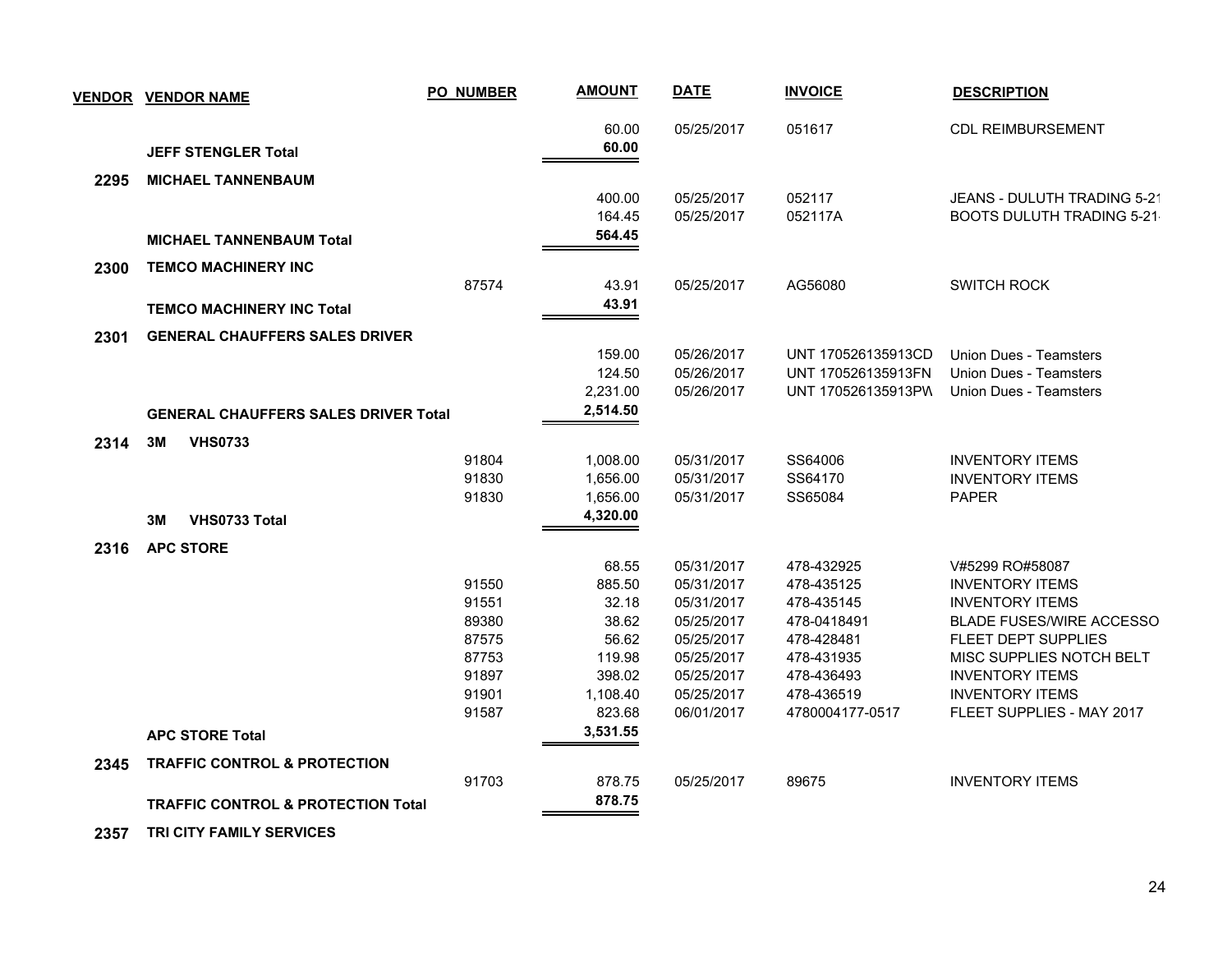| <b>VENDOR</b> | <b>VENDOR NAME</b>                          | <b>PO_NUMBER</b> | <b>AMOUNT</b>        | <b>DATE</b>              | <b>INVOICE</b>   | <b>DESCRIPTION</b>                               |
|---------------|---------------------------------------------|------------------|----------------------|--------------------------|------------------|--------------------------------------------------|
|               |                                             | 87682<br>87682   | 1,875.00<br>1,875.00 | 05/25/2017<br>06/01/2017 | 051517<br>053017 | 4TH INSTALLMENT 2017<br>2ND INSLMNT FY 2016-2017 |
|               | <b>TRI CITY FAMILY SERVICES Total</b>       |                  | 3,750.00             |                          |                  |                                                  |
| 2362          | TRI AIR TESTING INC                         |                  |                      |                          |                  |                                                  |
|               |                                             | 91783            | 492.00               | 05/31/2017               | 107537           | NFPA TESTING                                     |
|               | <b>TRI AIR TESTING INC Total</b>            |                  | 492.00               |                          |                  |                                                  |
| 2373          | <b>TYLER MEDICAL SERVICES</b>               |                  |                      |                          |                  |                                                  |
|               |                                             | 91711            | 750.00               | 05/31/2017               | 386867           | RPLC IN#386648 = PFT'S PW                        |
|               | <b>TYLER MEDICAL SERVICES Total</b>         |                  | 750.00               |                          |                  |                                                  |
| 2389          | UNIVERSITY OF ILLINOIS-GAR                  |                  |                      |                          |                  |                                                  |
|               |                                             | 91151            | 300.00               | 05/25/2017               | UFINX681         | $CLASS = S$ SULAK 3-27-17                        |
|               |                                             | 91151            | 300.00               | 05/25/2017               | UFINX722         | $CLASS = S$ SULAK 4-10-17                        |
|               | UNIVERSITY OF ILLINOIS-GAR Total            |                  | 600.00               |                          |                  |                                                  |
| 2401          | UNIVERSAL UTILITY SUPPLY INC                |                  |                      |                          |                  |                                                  |
|               |                                             | 91829            | 1,222.65             | 05/25/2017               | 3024518          | <b>SPACERS</b>                                   |
|               |                                             | 91733            | 3,289.10             | 05/25/2017               | 3024519          | 8IN FIBER 22.5 DEG                               |
|               | UNIVERSAL UTILITY SUPPLY INC Total          |                  | 4,511.75             |                          |                  |                                                  |
| 2404          | <b>HD SUPPLY FACILITIES MAINT LTD</b>       |                  |                      |                          |                  |                                                  |
|               |                                             | 91455            | 4,877.76             | 05/25/2017               | 239719           | <b>HACH POCKET/HARDNESS</b>                      |
|               |                                             | 91914            | 3,736.20             | 05/31/2017               | 263623           | PORTABLE FLUSHING HYDRAN                         |
|               | <b>HD SUPPLY FACILITIES MAINT LTD Total</b> |                  | 8,613.96             |                          |                  |                                                  |
| 2432          | <b>VESCO DIVISION OF THE STRAITS</b>        |                  |                      |                          |                  |                                                  |
|               |                                             | 91856            | 867.40               | 05/31/2017               | 40384            | MAINTENANCE RENEWAL XER                          |
|               | <b>VESCO DIVISION OF THE STRAITS Total</b>  |                  | 867.40               |                          |                  |                                                  |
| 2470          | <b>WAREHOUSE DIRECT</b>                     |                  |                      |                          |                  |                                                  |
|               |                                             | 91173            | 2,593.91             | 05/31/2017               | 3444755-0        | INSTALLATION AND EQUIPMEN                        |
|               |                                             | 91540            | 26.26                | 05/31/2017               | 3476031-0        | <b>OFFICE SUPPLIES - PD</b>                      |
|               |                                             | 91540            | 136.46               | 05/31/2017               | 3476936-0        | OFFICE SUPPLIES - PD                             |
|               |                                             | 91866            | 49.99                | 05/31/2017               | 3480589-0        | OFFICE SUPPLIES - FINANCE                        |
|               |                                             | 91540            | 35.71                | 05/31/2017               | 3481143-0        | POLICE DEPT OFFICE SUPPLIE                       |
|               |                                             | 91755            | 151.47               | 05/31/2017               | 3482032-0        | OFFICE SUPPLIES ELECTRIC D                       |
|               |                                             | 91828            | 79.99                | 05/31/2017               | 3482224-0        | <b>STOCK ROOM SUPPLIES</b>                       |
|               |                                             | 91666            | 32.06                | 05/31/2017               | 3484381-0        | OFFICE SUPPLIES - PW                             |
|               |                                             | 91557            | 30.50                | 05/31/2017               | 3485859-0        | DRIVE 4 GB                                       |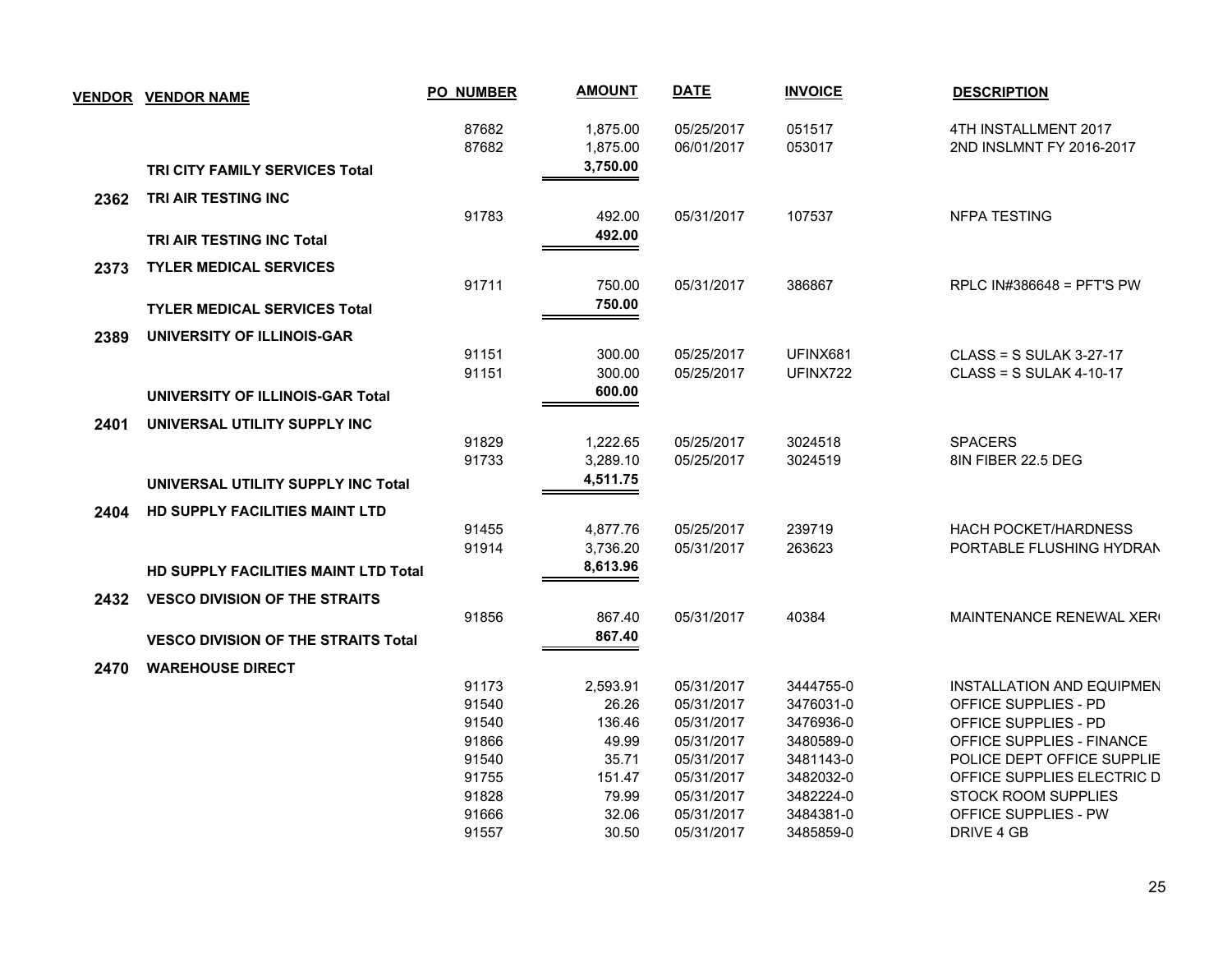|      | <b>VENDOR VENDOR NAME</b>               | <b>PO_NUMBER</b> | <b>AMOUNT</b> | <b>DATE</b> | <b>INVOICE</b> | <b>DESCRIPTION</b>           |
|------|-----------------------------------------|------------------|---------------|-------------|----------------|------------------------------|
|      |                                         | 91540            | 72.84         | 05/31/2017  | 3486369-0      | POLICE DEPT OFFICE SUPPLIE   |
|      |                                         | 91905            | 69.62         | 05/31/2017  | 3487756-0      | OFFICE SUPPLIES - IC         |
|      |                                         | 91920            | 30.23         | 05/31/2017  | 3489724-0      | <b>OFFICE SUPPLIES - FD</b>  |
|      |                                         | 91495            | 13.14         | 05/31/2017  | 3489948-0      | OFFICE SUPPLIES - CH         |
|      |                                         | 91866            | 119.99        | 05/31/2017  | 3491126-0      | CALCULATOR FOR ALPA FINAN    |
|      |                                         | 91935            | 94.26         | 05/31/2017  | 3491958-0      | OFFICE SUPPLIES              |
|      |                                         | 91617            | 13.30         | 05/25/2017  | 3469148-0      | <b>INDEX CARDS</b>           |
|      |                                         | 91616            | 18.06         | 05/25/2017  | 3469150-0      | PAPER AND STAPLE REMOVEF     |
|      |                                         | 91557            | 37.12         | 05/25/2017  | 3469534-0      | OFFICE SUPPLIES HR DEPT      |
|      |                                         | 91666            | 73.69         | 05/25/2017  | 3471447-0      | <b>OFFICE SUPPLIES - PW</b>  |
|      |                                         | 91495            | 36.26         | 05/25/2017  | 3472165-0      | OFFICE SUPPLIES - CH         |
|      |                                         | 91693            | 6.64          | 05/25/2017  | 3472170-0      | OFFICE SUPPLIES - FD         |
|      |                                         | 91702            | 3.30          | 05/25/2017  | 3473000-0      | OFFICE SUPPLIES - FD         |
|      |                                         |                  | $-78.07$      | 05/25/2017  | C3462994-0     | CREDIT RETURN PRODUCT        |
|      | <b>WAREHOUSE DIRECT Total</b>           |                  | 3,646.73      |             |                |                              |
| 2478 | <b>WATER PRODUCTS AURORA</b>            |                  |               |             |                |                              |
|      |                                         | 91766            | 475.00        | 05/31/2017  | 0273046        | <b>FLANGED VALVES</b>        |
|      |                                         | 91807            | 980.00        | 05/31/2017  | 0273067        | <b>INVENTORY ITEMS</b>       |
|      |                                         | 91807            | 490.00        | 05/31/2017  | 0273132        | <b>INVENTORY ITEMS</b>       |
|      | <b>WATER PRODUCTS AURORA Total</b>      |                  | 1,945.00      |             |                |                              |
| 2485 | <b>WBK ENGINEERING LLC</b>              |                  |               |             |                |                              |
|      |                                         | 88713            | 8,325.37      | 05/25/2017  | 17778          | IL31 CULVERT IMPROVEMENTS    |
|      |                                         | 88034            | 443.38        | 05/25/2017  | 17776          | <b>RGR RESURFACE LAFO</b>    |
|      |                                         | 91078            | 2,853.50      | 05/25/2017  | 17746          | <b>PRAIRIE WINDS SBDVSN</b>  |
|      |                                         | 89354            | 38,522.50     | 05/25/2017  | 17745          | <b>RIVER PARK CONCEPT</b>    |
|      |                                         | 88798            | 324.50        | 05/25/2017  | 17744          | <b>STC KINETIC SCULPTURE</b> |
|      | <b>WBK ENGINEERING LLC Total</b>        |                  | 50,469.25     |             |                |                              |
| 2490 | <b>WELCH BROS INC</b>                   |                  |               |             |                |                              |
|      |                                         | 91893            | 945.00        | 05/31/2017  | 1592249        | <b>INVENTORY ITEMS</b>       |
|      | <b>WELCH BROS INC Total</b>             |                  | 945.00        |             |                |                              |
| 2495 | <b>WEST SIDE TRACTOR SALES CO</b>       |                  |               |             |                |                              |
|      |                                         | 91722            | 213.28        | 05/31/2017  | N51938         | <b>MISC PARTS</b>            |
|      |                                         | 91722            | 133.08        | 05/31/2017  | N52010         | MISC FLEET DEPT              |
|      |                                         | 91892            | 181.46        | 05/31/2017  | N52430         | <b>WATER TANK</b>            |
|      | <b>WEST SIDE TRACTOR SALES CO Total</b> |                  | 527.82        |             |                |                              |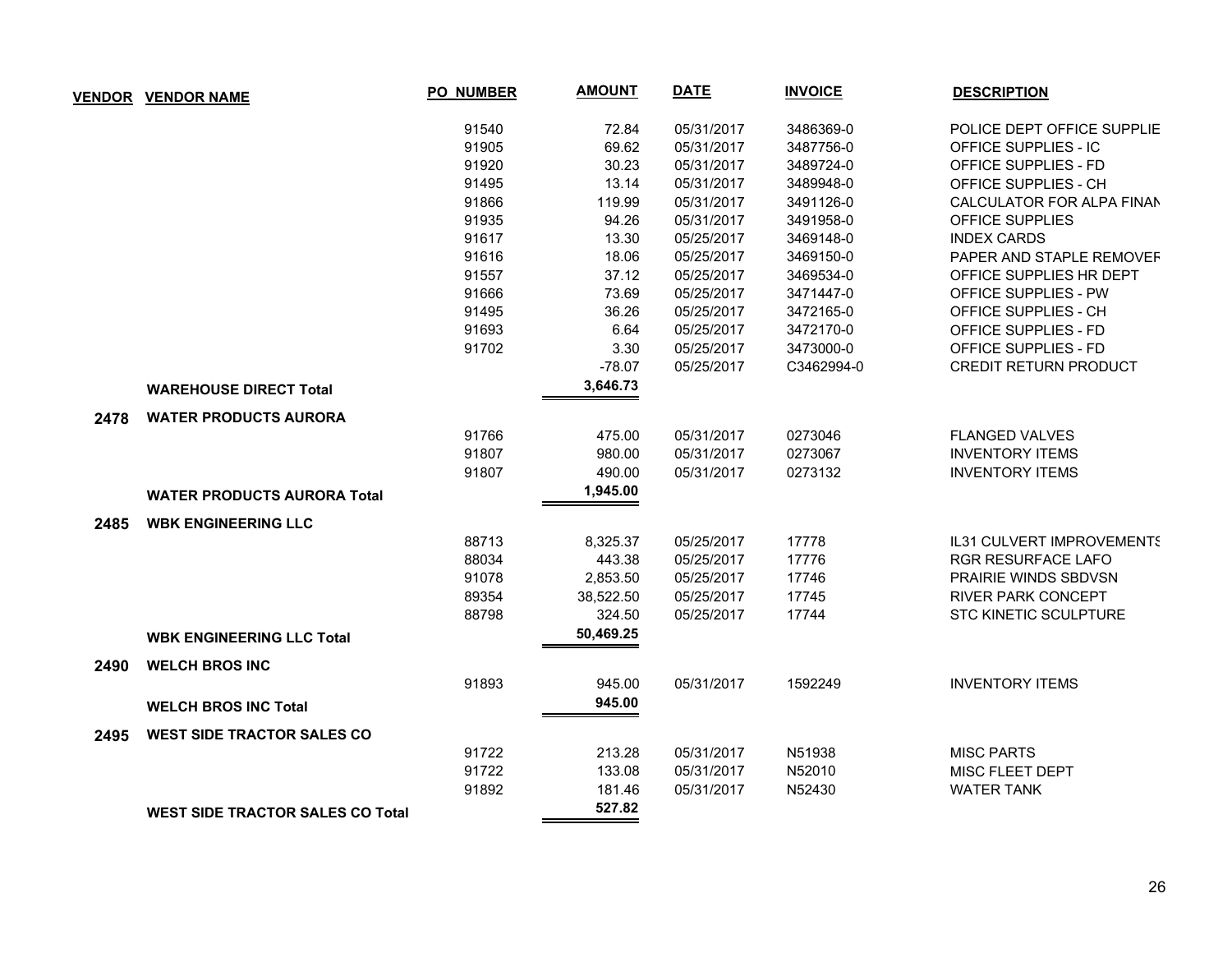|      | <b>VENDOR VENDOR NAME</b>         | <b>PO_NUMBER</b> | <b>AMOUNT</b> | <b>DATE</b> | <b>INVOICE</b>     | <b>DESCRIPTION</b>           |
|------|-----------------------------------|------------------|---------------|-------------|--------------------|------------------------------|
| 2506 | <b>EESCO</b>                      |                  |               |             |                    |                              |
|      |                                   | 91808            | 1,505.00      | 05/31/2017  | 075182             | <b>INVENTORY ITEMS</b>       |
|      |                                   | 91808            | 1,116.72      | 05/31/2017  | 079723             | <b>INVENTORY ITEMS</b>       |
|      |                                   | 90899            | 180.00        | 05/31/2017  | 086295             | <b>INVENTORY ITEMS</b>       |
|      |                                   | 91808            | 4,658.25      | 05/31/2017  | 089260             | <b>INVENTORY ITEMS</b>       |
|      |                                   | 91626            | 2,000.00      | 05/31/2017  | 063520             | <b>INVENTORY ITEMS</b>       |
|      |                                   | 91626            | 510.00        | 05/31/2017  | 052037A            | <b>INVENTORY ITEMS</b>       |
|      |                                   |                  | $-510.00$     | 05/31/2017  | 052037-APCORRECTI  | AP CORRECTIONS               |
|      |                                   |                  | 510.00        | 05/31/2017  | 052037-APCORR-2    | AP INTERNAL CORRECTION FY    |
|      |                                   | 91626            | $-510.00$     | 05/31/2017  | 052037             | <b>INVENTORY ITEMS</b>       |
|      |                                   | 91626            | $-510.00$     | 05/31/2017  | 052037             | <b>INVENTORY ITEMS</b>       |
|      |                                   | 91626            | 510.00        | 05/31/2017  | 052037             | <b>INVENTORY ITEMS</b>       |
|      |                                   | 91626            | 510.00        | 05/31/2017  | 052037             | <b>INVENTORY ITEMS</b>       |
|      | <b>EESCO Total</b>                |                  | 9,969.97      |             |                    |                              |
| 2545 | <b>GRAINGER INC</b>               |                  |               |             |                    |                              |
|      |                                   | 91786            | 179.52        | 05/31/2017  | 9442575461         | <b>FOLDING COT</b>           |
|      |                                   | 91812            | 416.05        | 05/31/2017  | 9443741393         | PORTABLE LOCK OUT KIT        |
|      |                                   | 91889            | 460.00        | 05/31/2017  | 9447614232         | <b>FAUCET</b>                |
|      |                                   | 91883            | 1,446.44      | 05/31/2017  | 9456672345         | <b>INVENTORY ITEMS</b>       |
|      |                                   | 91694            | 372.09        | 05/25/2017  | 94368883285        | <b>INVENTORY ITEMS</b>       |
|      |                                   | 91654            | 21.39         | 05/25/2017  | 9436066048         | <b>LIGHTED ROCKER SWITCH</b> |
|      |                                   | 91657            | 83.00         | 05/25/2017  | 9435434312         | SAFETY BOOTS                 |
|      |                                   | 91572            | 239.16        | 05/25/2017  | 9434607595         | <b>INVENTORTY ITEMS</b>      |
|      |                                   | 91573            | 129.63        | 05/25/2017  | 9434607587         | <b>TELESCOPIC DIPPER</b>     |
|      |                                   | 91698            | 119.00        | 05/25/2017  | 9437365415         | <b>WORK BOOTS</b>            |
|      |                                   | 91736            | 140.36        | 05/31/2017  | 9452082929         | <b>WORK BOOTS</b>            |
|      |                                   | 91926            | 38.63         | 05/31/2017  | 9451610316         | TIME CARD RACK               |
|      |                                   | 91921            | 178.42        | 05/31/2017  | 9450229282         | <b>FLANGE BEARING</b>        |
|      |                                   | 91909            | 114.24        | 05/31/2017  | 9449020081         | <b>INVENTORY ITEMS</b>       |
|      | <b>GRAINGER INC Total</b>         |                  | 3,937.93      |             |                    |                              |
| 2629 | <b>ZEP MANUFACTURING CO</b>       |                  |               |             |                    |                              |
|      |                                   | 91670            | 488.89        | 05/25/2017  | 9002807737         | <b>INVENTORY ITEMS</b>       |
|      | <b>ZEP MANUFACTURING CO Total</b> |                  | 488.89        |             |                    |                              |
| 2637 | <b>ILLINOIS DEPT OF REVENUE</b>   |                  |               |             |                    |                              |
|      |                                   |                  | 590.37        | 05/26/2017  | ILST170526143640PW | Illinois State Tax           |
|      |                                   |                  | 665.63        | 05/26/2017  | ILST170526135913CA | Illinois State Tax           |
|      |                                   |                  | 1,698.98      | 05/26/2017  | ILST170526135913CD | Illinois State Tax           |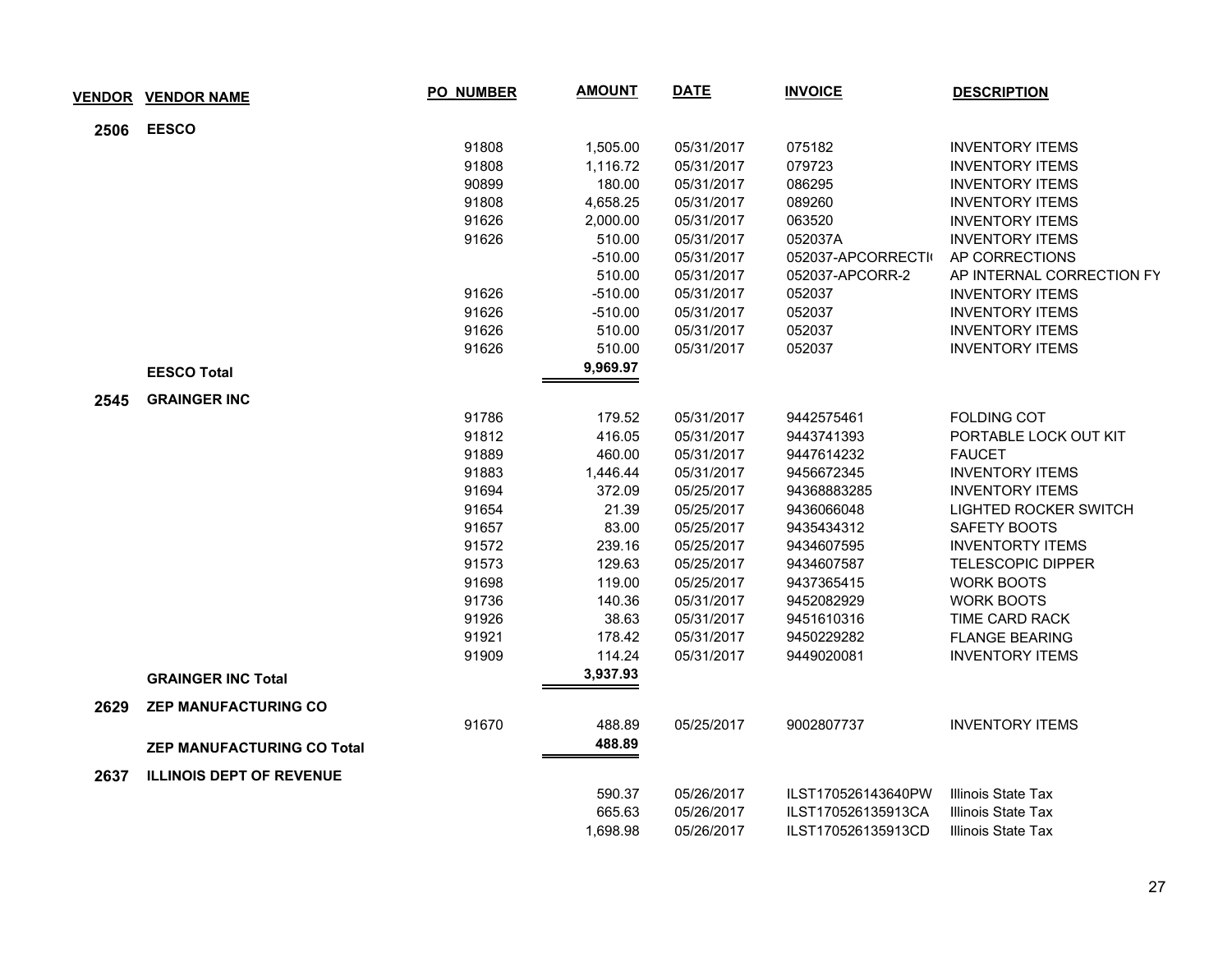|      | <b>VENDOR VENDOR NAME</b>             | <b>PO_NUMBER</b> | <b>AMOUNT</b> | <b>DATE</b> | <b>INVOICE</b>     | <b>DESCRIPTION</b>             |
|------|---------------------------------------|------------------|---------------|-------------|--------------------|--------------------------------|
|      |                                       |                  | 6,434.34      | 05/26/2017  | ILST170526135913FD | Illinois State Tax             |
|      |                                       |                  | 2,074.16      | 05/26/2017  | ILST170526135913FN | Illinois State Tax             |
|      |                                       |                  | 815.81        | 05/26/2017  | ILST170526135913HR | Illinois State Tax             |
|      |                                       |                  | 1,493.14      | 05/26/2017  | ILST170526135913IS | Illinois State Tax             |
|      |                                       |                  | 8,223.63      | 05/26/2017  | ILST170526135913PD | Illinois State Tax             |
|      |                                       |                  | 10,475.30     | 05/26/2017  | ILST170526135913PW | Illinois State Tax             |
|      | <b>ILLINOIS DEPT OF REVENUE Total</b> |                  | 32,471.36     |             |                    |                                |
| 2638 | <b>INTERNAL REVENUE SERVICE</b>       |                  |               |             |                    |                                |
|      |                                       |                  | 1,327.56      | 05/26/2017  | FICA170526135913CA | FICA Employee                  |
|      |                                       |                  | 3,217.34      | 05/26/2017  | FICA170526135913CD | FICA Employee                  |
|      |                                       |                  | 542.23        | 05/26/2017  | FICA170526135913FD | FICA Employee                  |
|      |                                       |                  | 3,837.83      | 05/26/2017  | FICA170526135913FN | FICA Employee                  |
|      |                                       |                  | 1,523.72      | 05/26/2017  | FICA170526135913HR | FICA Employee                  |
|      |                                       |                  | 2,888.34      | 05/26/2017  | FICA170526135913IS | FICA Employee                  |
|      |                                       |                  | 2,726.46      | 05/26/2017  | FICA170526135913PD | FICA Employee                  |
|      |                                       |                  | 19,097.97     | 05/26/2017  | FICA170526135913PW | FICA Employee                  |
|      |                                       |                  | 1,327.56      | 05/26/2017  | FICE170526135913CA | FICA Employer                  |
|      |                                       |                  | 3,217.34      | 05/26/2017  | FICE170526135913CD | FICA Employer                  |
|      |                                       |                  | 517.42        | 05/26/2017  | FICE170526135913FD | FICA Employer                  |
|      |                                       |                  | 3,837.83      | 05/26/2017  | FICE170526135913FN | FICA Employer                  |
|      |                                       |                  | 1,523.72      | 05/26/2017  | FICE170526135913HR | FICA Employer                  |
|      |                                       |                  | 2,888.34      | 05/26/2017  | FICE170526135913IS | FICA Employer                  |
|      |                                       |                  | 2,751.27      | 05/26/2017  | FICE170526135913PD | FICA Employer                  |
|      |                                       |                  | 19,097.97     | 05/26/2017  | FICE170526135913PW | FICA Employer                  |
|      |                                       |                  | 2,591.96      | 05/26/2017  | FIT 170526135913CA | <b>Federal Withholding Tax</b> |
|      |                                       |                  | 6,878.11      | 05/26/2017  | FIT 170526135913CD | Federal Withholding Tax        |
|      |                                       |                  | 27,271.77     | 05/26/2017  | FIT 170526135913FD | Federal Withholding Tax        |
|      |                                       |                  | 9,294.25      | 05/26/2017  | FIT 170526135913FN | <b>Federal Withholding Tax</b> |
|      |                                       |                  | 3,473.88      | 05/26/2017  | FIT 170526135913HR | <b>Federal Withholding Tax</b> |
|      |                                       |                  | 5,445.38      | 05/26/2017  | FIT 170526135913IS | Federal Withholding Tax        |
|      |                                       |                  | 32,489.24     | 05/26/2017  | FIT 170526135913PD | <b>Federal Withholding Tax</b> |
|      |                                       |                  | 41,288.17     | 05/26/2017  | FIT 170526135913PW | Federal Withholding Tax        |
|      |                                       |                  | 310.44        | 05/26/2017  | MEDE170526135913C. | Medicare Employee              |
|      |                                       |                  | 752.45        | 05/26/2017  | MEDE170526135913C  | Medicare Employee              |
|      |                                       |                  | 2,902.81      | 05/26/2017  | MEDE170526135913FI | Medicare Employee              |
|      |                                       |                  | 897.54        | 05/26/2017  | MEDE170526135913FI | Medicare Employee              |
|      |                                       |                  | 356.35        | 05/26/2017  | MEDE170526135913H  | Medicare Employee              |
|      |                                       |                  | 675.51        | 05/26/2017  | MEDE170526135913IS | Medicare Employee              |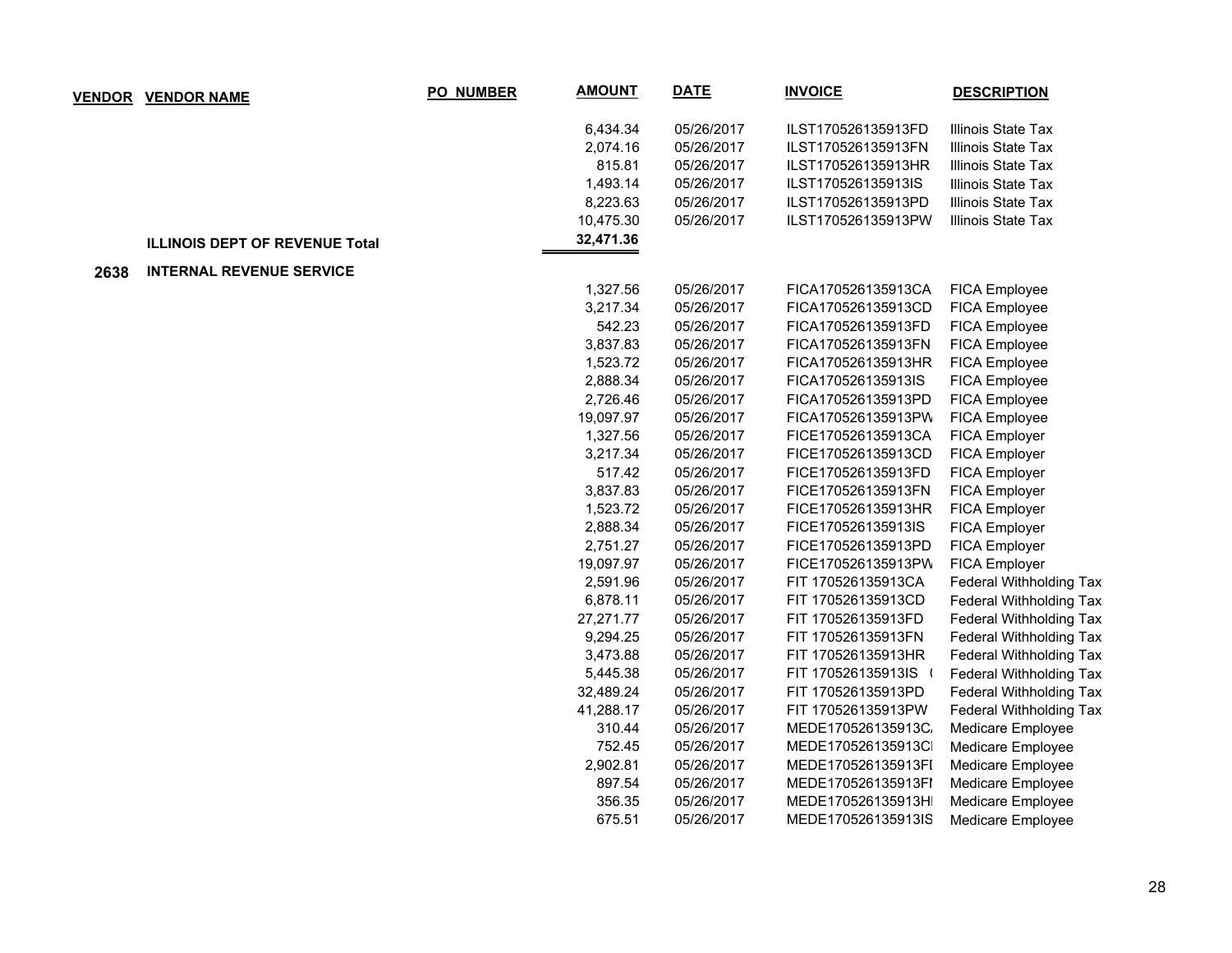|      | <b>VENDOR VENDOR NAME</b>             | <b>PO_NUMBER</b> | <b>AMOUNT</b> | <b>DATE</b> | <b>INVOICE</b>      | <b>DESCRIPTION</b>         |
|------|---------------------------------------|------------------|---------------|-------------|---------------------|----------------------------|
|      |                                       |                  | 3,729.10      | 05/26/2017  | MEDE170526135913PI  | Medicare Employee          |
|      |                                       |                  | 4,466.52      | 05/26/2017  | MEDE170526135913P   | Medicare Employee          |
|      |                                       |                  | 310.44        | 05/26/2017  | MEDR170526135913C   | Medicare Employer          |
|      |                                       |                  | 752.45        | 05/26/2017  | MEDR170526135913C   | Medicare Employer          |
|      |                                       |                  | 2,897.01      | 05/26/2017  | MEDR170526135913FI  | Medicare Employer          |
|      |                                       |                  | 897.54        | 05/26/2017  | MEDR170526135913FI  | Medicare Employer          |
|      |                                       |                  | 356.35        | 05/26/2017  | MEDR170526135913H   | Medicare Employer          |
|      |                                       |                  | 675.51        | 05/26/2017  | MEDR170526135913IS  | Medicare Employer          |
|      |                                       |                  | 3,734.90      | 05/26/2017  | MEDR170526135913P   | Medicare Employer          |
|      |                                       |                  | 4,466.52      | 05/26/2017  | MEDR170526135913P   | Medicare Employer          |
|      |                                       |                  | 1,024.04      | 05/26/2017  | FICA170526143640PW  | FICA Employee              |
|      |                                       |                  | 1,024.04      | 05/26/2017  | FICE170526143640PW  | FICA Employer              |
|      |                                       |                  | 4,527.55      | 05/26/2017  | FIT 170526143640PW  | Federal Withholding Tax    |
|      |                                       |                  | 239.49        | 05/26/2017  | MEDE170526143640P   | Medicare Employee          |
|      |                                       |                  | 239.49        | 05/26/2017  | MEDR170526143640P   | Medicare Employer          |
|      | <b>INTERNAL REVENUE SERVICE Total</b> |                  | 234,291.71    |             |                     |                            |
| 2639 | <b>STATE DISBURSEMENT UNIT</b>        |                  |               |             |                     |                            |
|      |                                       |                  | 440.93        | 05/26/2017  | 0000000371705261359 | IL Child Support Amount 1  |
|      |                                       |                  | 465.36        | 05/26/2017  | 0000000641705261359 | IL Child Support Amount 2  |
|      |                                       |                  | 795.70        | 05/26/2017  | 0000001351705261359 | IL Child Support Amount 1  |
|      |                                       |                  | 600.00        | 05/26/2017  | 0000001911705261359 | IL Child Support Amount 1  |
|      |                                       |                  | 471.13        | 05/26/2017  | 0000001911705261359 | IL Child Support Amount 1  |
|      |                                       |                  | 817.98        | 05/26/2017  | 0000001971705261359 | IL CS Maintenance 1        |
|      |                                       |                  | 1,661.54      | 05/26/2017  | 0000002021705261359 | IL CS Maintenance 1        |
|      |                                       |                  | 545.00        | 05/26/2017  | 0000002061705261359 | IL Child Support Amount 1  |
|      |                                       |                  | 580.00        | 05/26/2017  | 0000002921705261359 | IL Child Support Amount 1  |
|      |                                       |                  | 369.23        | 05/26/2017  | 0000004861705261359 | IL Child Support Amount 1  |
|      |                                       |                  | 334.16        | 05/26/2017  | 0000011631705261359 | IL Child Support Amount 1  |
|      |                                       |                  | 700.15        | 05/26/2017  | 0000012251705261359 | IL Child Support Amount 1  |
|      |                                       |                  | 180.00        | 05/26/2017  | 0000012671705261359 | IL Child Support Amount 1  |
|      | <b>STATE DISBURSEMENT UNIT Total</b>  |                  | 7,961.18      |             |                     |                            |
| 2643 | <b>DELTA DENTAL</b>                   |                  |               |             |                     |                            |
|      |                                       |                  | 4,261.43      | 05/22/2017  | 052217              | DELTA DENTAL CLAIMS        |
|      |                                       |                  | 4,845.82      | 05/30/2017  | 053017              | DELTA DENTAL CLAIMS        |
|      | <b>DELTA DENTAL Total</b>             |                  | 9,107.25      |             |                     |                            |
| 2683 | <b>CONTINENTAL AMERICAN INSURANCE</b> |                  |               |             |                     |                            |
|      |                                       |                  | 59.89         | 05/26/2017  | ACCG170526135913FI  | <b>AFLAC Accident Plan</b> |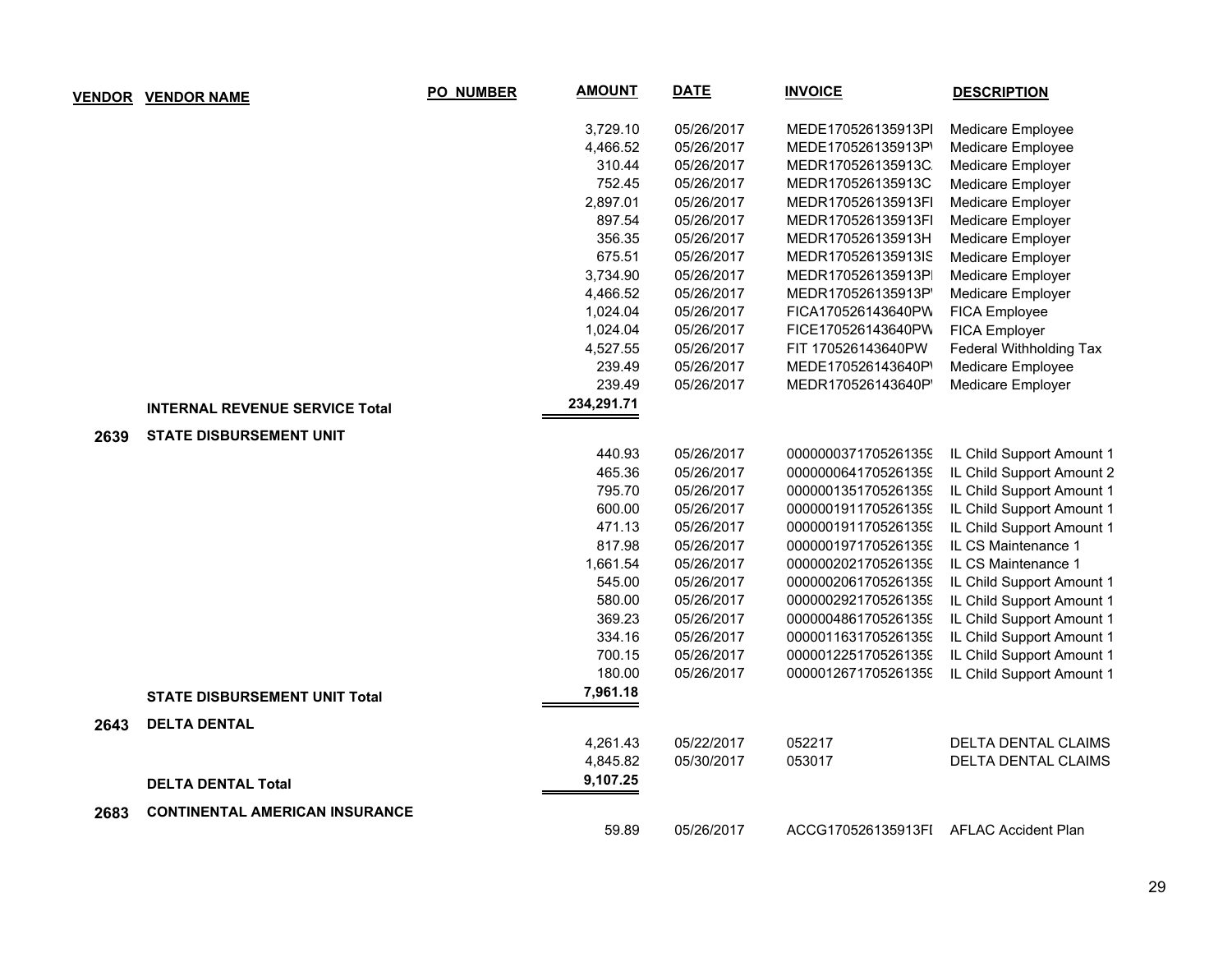| <b>VENDOR</b> | <b>VENDOR NAME</b>                                                             | <b>PO_NUMBER</b> | <b>AMOUNT</b>                               | <b>DATE</b>                                          | <b>INVOICE</b>                                                                       | <b>DESCRIPTION</b>                                                                                                   |
|---------------|--------------------------------------------------------------------------------|------------------|---------------------------------------------|------------------------------------------------------|--------------------------------------------------------------------------------------|----------------------------------------------------------------------------------------------------------------------|
|               | <b>CONTINENTAL AMERICAN INSURANCE Total</b>                                    |                  | 27.31<br>17.48<br>106.22<br>68.07<br>278.97 | 05/26/2017<br>05/26/2017<br>05/26/2017<br>05/26/2017 | ACCG170526135913FI<br>ACCG170526135913IS<br>ACCG170526135913Pl<br>ACCG170526135913P' | <b>AFLAC Accident Plan</b><br><b>AFLAC Accident Plan</b><br><b>AFLAC Accident Plan</b><br><b>AFLAC Accident Plan</b> |
|               | <b>RXBENEFITS INC.</b>                                                         |                  |                                             |                                                      |                                                                                      |                                                                                                                      |
| 2756          | <b>RXBENEFITS INC. Total</b>                                                   |                  | 39,747.96<br>83.88<br>39,831.84             | 05/25/2017<br>05/26/2017                             | 59928<br>60265                                                                       | <b>PRESCRIPTION CLAIMS/FEES</b><br>PRESCRIPTION CLAIMS/FEES                                                          |
| 2766          | <b>WAUBONSEE COMMUNITY COLLEGE</b><br><b>WAUBONSEE COMMUNITY COLLEGE Total</b> | 90830            | 96.00<br>96.00                              | 05/31/2017                                           | 108044                                                                               | <b>CPR SERVICES</b>                                                                                                  |
| 2793          | <b>4IMPRINT INC</b>                                                            | 91419            | 1,060.77                                    | 05/25/2017                                           | 5395312                                                                              | HAND SANITIZER/POCKET BUD                                                                                            |
| 2803          | <b>4IMPRINT INC Total</b><br><b>MATTHEW WILSON</b>                             |                  | 1,060.77<br>66.53                           | 05/31/2017                                           | 052517                                                                               | <b>CDL LICENSE RENEWAL</b>                                                                                           |
| 2810          | <b>MATTHEW WILSON Total</b><br><b>MSAB INCORPORATED</b>                        |                  | 66.53                                       |                                                      |                                                                                      |                                                                                                                      |
|               | <b>MSAB INCORPORATED Total</b>                                                 | 91566            | 3,320.00<br>3,320.00                        | 05/25/2017                                           | 32479                                                                                | RENEWAL THRU 5/30/18                                                                                                 |
| 2840          | <b>ST CHARLES ARTS COUNCIL</b>                                                 | 88768            | 4,212.00<br>4,212.00                        | 05/25/2017                                           | VCCART0417                                                                           | HTL TAX DSBRSMNTS FY 2017                                                                                            |
| 2888          | <b>ST CHARLES ARTS COUNCIL Total</b><br><b>BRAD WILTON</b>                     |                  | 487.50                                      | 05/25/2017                                           | 051517                                                                               | <b>TUITION REIMBURSEMENT</b>                                                                                         |
| 2891          | <b>BRAD WILTON Total</b><br><b>SCHIROTT LUETKEHANS GARNER</b>                  |                  | 487.50                                      |                                                      |                                                                                      |                                                                                                                      |
|               | <b>SCHIROTT LUETKEHANS GARNER Total</b>                                        |                  | 3,062.34<br>3,062.34                        | 05/31/2017                                           | 4300-3744M-91                                                                        | LEGAL MCILVAINE APRIL 2017                                                                                           |
| 2894          | <b>HAVLICEK ACE HARDWARE LLC</b>                                               | 91717            | 26.27                                       | 05/31/2017                                           | 53936/1                                                                              | <b>FLEET DEPT CABLES</b>                                                                                             |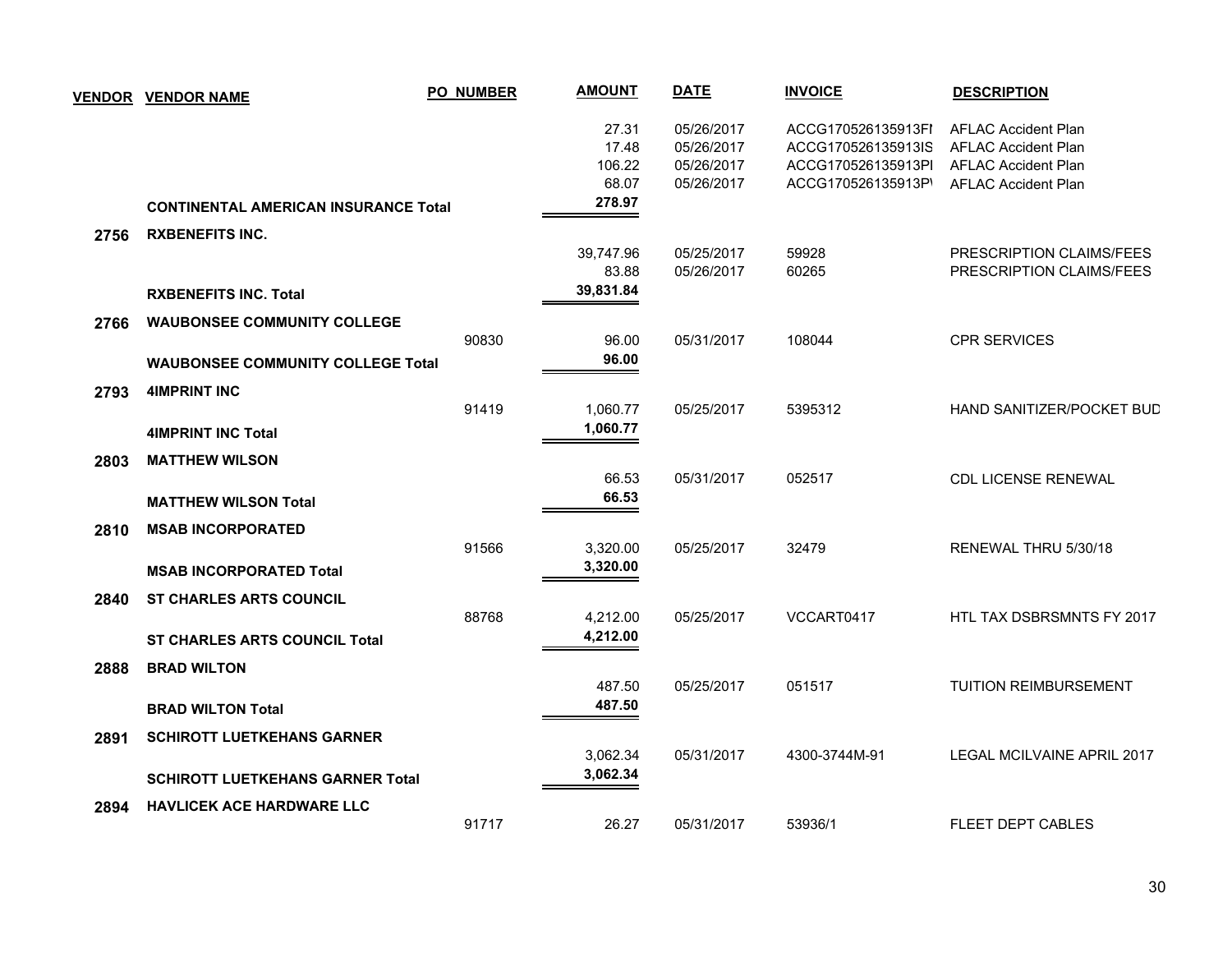|      | <b>VENDOR VENDOR NAME</b>              | PO_NUMBER               | <b>AMOUNT</b>             | <b>DATE</b>                            | <b>INVOICE</b>                | <b>DESCRIPTION</b>                                                          |
|------|----------------------------------------|-------------------------|---------------------------|----------------------------------------|-------------------------------|-----------------------------------------------------------------------------|
|      |                                        | 91854<br>91888<br>91291 | 489.60<br>16.17<br>359.97 | 05/31/2017<br>05/31/2017<br>05/25/2017 | 53964/1<br>53998/1<br>53322/1 | <b>INVENTORY ITEMS</b><br><b>SILCONE KEY STEM</b><br><b>WATER TANK KITS</b> |
|      | <b>HAVLICEK ACE HARDWARE LLC Total</b> |                         | 892.01                    |                                        |                               |                                                                             |
| 2897 | <b>RICHARD J PECK</b>                  |                         |                           |                                        |                               |                                                                             |
|      |                                        | 91942                   | 800.00                    | 05/31/2017                             | 20170048                      | SOUND SYSTEM FOR MEMORI                                                     |
|      | <b>RICHARD J PECK Total</b>            |                         | 800.00                    |                                        |                               |                                                                             |
| 2898 | <b>MIDCO INC</b>                       |                         |                           |                                        |                               |                                                                             |
|      |                                        | 91907                   | 1,785.60                  | 05/31/2017                             | 315369                        | RENEWAL THRU 4-30-18                                                        |
|      | <b>MIDCO INC Total</b>                 |                         | 1,785.60                  |                                        |                               |                                                                             |
| 2930 | <b>TCT MED CORP</b>                    |                         |                           |                                        |                               |                                                                             |
|      |                                        | 91785                   | 30.58                     | 05/31/2017                             | 22442                         | REUSE-11 CUFF                                                               |
|      | <b>TCT MED CORP Total</b>              |                         | 30.58                     |                                        |                               |                                                                             |
|      |                                        |                         |                           |                                        |                               |                                                                             |
| 2950 | <b>MARY PORTER</b>                     | 91696                   | 389.94                    | 05/31/2017                             | 1902627673                    | <b>INVENTORY ITEMS</b>                                                      |
|      |                                        | 91696                   | 389.94                    | 05/31/2017                             | 1902627673                    | <b>INVENTORY ITEMS</b>                                                      |
|      |                                        | 91696                   | $-389.94$                 | 05/31/2017                             | 1902627673                    | <b>INVENTORY ITEMS</b>                                                      |
|      |                                        | 91696                   | $-389.94$                 | 05/31/2017                             | 1902627673                    | <b>INVENTORY ITEMS</b>                                                      |
|      |                                        |                         | 386.19                    | 05/31/2017                             | 1902627673-APCOR-2            |                                                                             |
|      |                                        |                         | $-386.19$                 | 05/31/2017                             | 1902627673-APCORRI            | AP CORRECTION OF FY                                                         |
|      |                                        | 91696                   | 389.94                    | 05/31/2017                             | 1902627673A                   | <b>INVENTORY ITEMS</b>                                                      |
|      |                                        | 91696                   | 61.01                     | 05/31/2017                             | 1902627838                    | <b>INVENTORY ITEMS</b>                                                      |
|      |                                        | 91809                   | 332.02                    | 05/31/2017                             | 1902627935                    | <b>INVENTORY ITEMS</b>                                                      |
|      |                                        | 91809                   | 296.60                    | 05/31/2017                             | 1902628081                    | <b>INVENTORY ITEMS</b>                                                      |
|      |                                        | 91809                   | 92.37                     | 05/31/2017                             | 1902628182                    | <b>INVENTORY ITEMS</b>                                                      |
|      |                                        | 91696                   | 159.49                    | 05/31/2017                             | 1902628467                    | <b>INVENTORY ITEMS</b>                                                      |
|      | <b>MARY PORTER Total</b>               |                         | 1,331.43                  |                                        |                               |                                                                             |
| 2953 | <b>SENTINEL TECHNOLOGIES INC</b>       |                         |                           |                                        |                               |                                                                             |
|      |                                        | 91686                   | 15,996.00                 | 05/25/2017                             | P620786                       | HANS RENEWAL PHONES                                                         |
|      |                                        | 91687                   | 15,605.00                 | 05/25/2017                             | P620787                       | HANS RENEWAL NETWORK                                                        |
|      | <b>SENTINEL TECHNOLOGIES INC Total</b> |                         | 31,601.00                 |                                        |                               |                                                                             |
| 2963 | <b>RAYNOR DOOR AUTHORITY</b>           |                         |                           |                                        |                               |                                                                             |
|      |                                        | 90469                   | 176.00                    | 05/25/2017                             | 121946                        | SVC PW DOOR C                                                               |
|      |                                        | 91295                   | 176.00                    | 05/25/2017                             | 123560                        | SVC @ PD - TRAILER DOOR                                                     |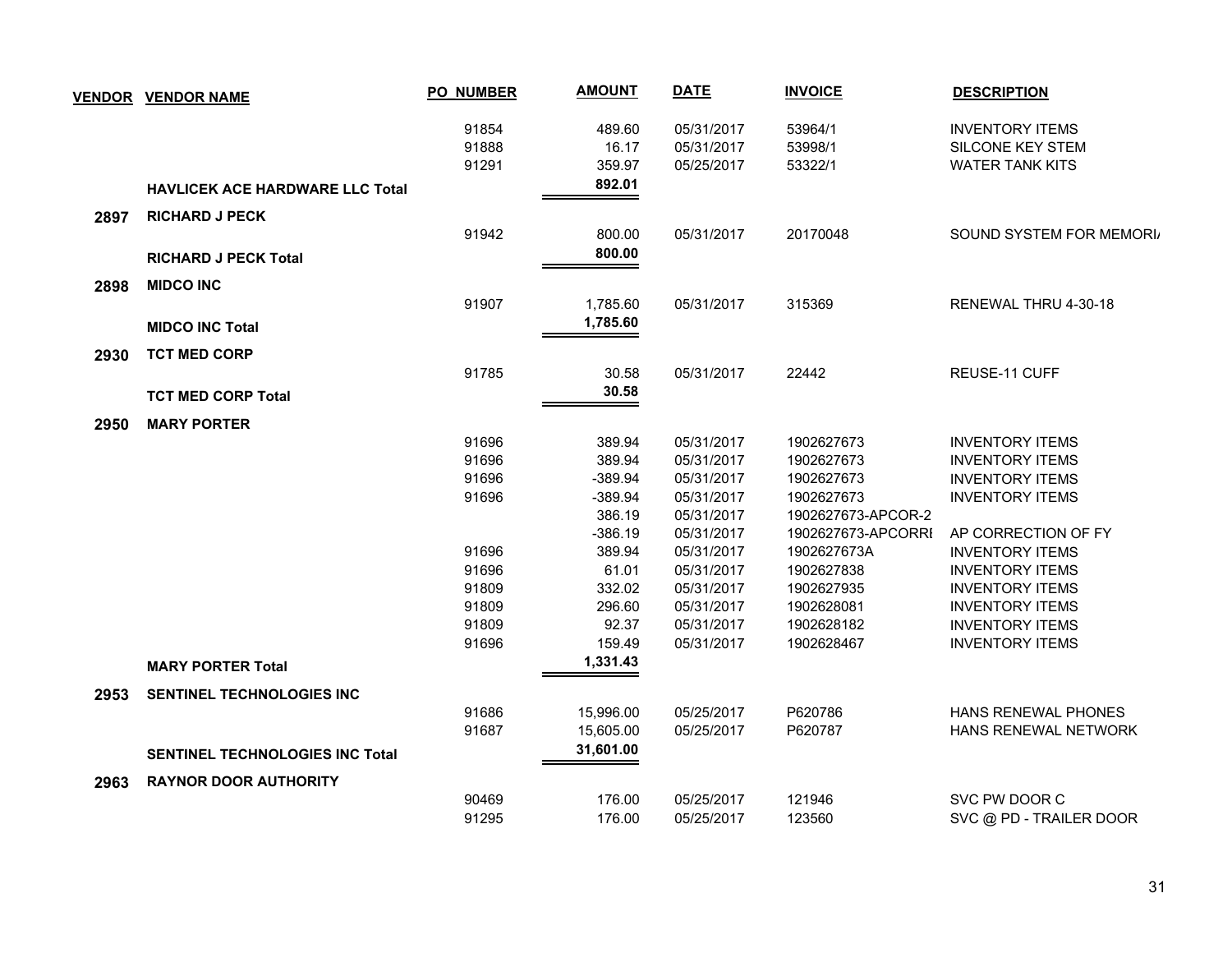|      | <b>VENDOR VENDOR NAME</b>                      | <b>PO_NUMBER</b>        | <b>AMOUNT</b>                                                 | <b>DATE</b>                                                                      | <b>INVOICE</b>                                                                                       | <b>DESCRIPTION</b>                                                                                                                                                                 |
|------|------------------------------------------------|-------------------------|---------------------------------------------------------------|----------------------------------------------------------------------------------|------------------------------------------------------------------------------------------------------|------------------------------------------------------------------------------------------------------------------------------------------------------------------------------------|
|      | <b>RAYNOR DOOR AUTHORITY Total</b>             | 91962                   | 334.00<br>216.00<br>902.00                                    | 05/31/2017<br>05/31/2017                                                         | 123281<br>124065                                                                                     | MISC SHOP SUPPLIES<br>SVC @ FS#1                                                                                                                                                   |
| 2974 | <b>HOSCHEIT MCGUIRK MCCRACKEN &amp;</b>        |                         |                                                               |                                                                                  |                                                                                                      |                                                                                                                                                                                    |
|      |                                                |                         | 1,000.00<br>420.00<br>80.00<br>2,860.00<br>3,080.00<br>680.00 | 05/25/2017<br>05/25/2017<br>05/25/2017<br>05/25/2017<br>05/25/2017<br>05/25/2017 | A25059-1-0417<br>A25059-10-0417<br>A25059-13-0417<br>A25059-2-0417<br>A25059-3-0417<br>A25059-6-0417 | LEGAL CHARGES APRIL 2017<br>LEGAL CHARGES APRIL 2017<br>LEGAL CHARGES APRIL 2017<br><b>LEGAL CHARGES APRIL 2017</b><br><b>LEGAL CHARGES APRIL 2017</b><br>LEGAL CHARGES APRIL 2017 |
|      |                                                |                         | 3,060.00<br>6,920.00                                          | 05/25/2017<br>05/25/2017                                                         | A25059-7-0417<br>A25059-8-0417                                                                       | LEGAL CHARGES APRIL 2017<br>LEGAL CHARGES APRIL 2017                                                                                                                               |
|      | <b>HOSCHEIT MCGUIRK MCCRACKEN &amp; Total</b>  |                         | 18,100.00                                                     |                                                                                  |                                                                                                      |                                                                                                                                                                                    |
|      |                                                |                         |                                                               |                                                                                  |                                                                                                      |                                                                                                                                                                                    |
| 2979 | <b>EARTH PEST CONTROL COMPANY</b>              | 91589<br>91589<br>91589 | 3,600.00<br>3,055.00<br>2,500.00                              | 05/31/2017<br>05/31/2017<br>05/31/2017                                           | 8602<br>8603<br>8604                                                                                 | <b>ILLINOIS GARAGE 5TH FLOOR</b><br><b>WALNUT PARKING GARAGE</b><br><b>ILLINOIS GARAGE 2 FLOOR</b>                                                                                 |
|      | <b>EARTH PEST CONTROL COMPANY Total</b>        |                         | 9,155.00                                                      |                                                                                  |                                                                                                      |                                                                                                                                                                                    |
| 2985 | <b>S SCHROEDER TRUCKING INC</b>                |                         |                                                               |                                                                                  |                                                                                                      |                                                                                                                                                                                    |
|      | <b>S SCHROEDER TRUCKING INC Total</b>          | 57                      | 1,869.00<br>1,869.00                                          | 05/31/2017                                                                       | 32768                                                                                                | 1425 SOUTH AVE BLUFF CITY                                                                                                                                                          |
| 2990 | <b>HAWKINS INC</b><br><b>HAWKINS INC Total</b> | 91773                   | 759.00<br>759.00                                              | 05/25/2017                                                                       | 4070162                                                                                              | AZONE 15                                                                                                                                                                           |
| 3001 | <b>SITEIMPROVE INC</b>                         | 91692                   | 2,431.00                                                      | 06/01/2017                                                                       | 49279                                                                                                | CONTRACT #5402 MAY~APR 20                                                                                                                                                          |
|      | <b>SITEIMPROVE INC Total</b>                   |                         | 2,431.00                                                      |                                                                                  |                                                                                                      |                                                                                                                                                                                    |
| 3002 | <b>JET SERVICES INC</b>                        | 91953                   | 500.00                                                        | 05/31/2017                                                                       | 990021954                                                                                            | SHRED EVENT POLICE DEPT                                                                                                                                                            |
|      | <b>JET SERVICES INC Total</b>                  |                         | 500.00                                                        |                                                                                  |                                                                                                      |                                                                                                                                                                                    |
| 3102 | <b>RUSH PARTS CENTERS OF ILLINOIS</b>          |                         |                                                               |                                                                                  |                                                                                                      |                                                                                                                                                                                    |
|      |                                                | 91227<br>91675          | 318.65<br>98.68                                               | 05/25/2017<br>05/25/2017                                                         | 3005946605<br>3006328838                                                                             | <b>INVENTORY ITEMS</b><br><b>INVENTORY ITEMS</b>                                                                                                                                   |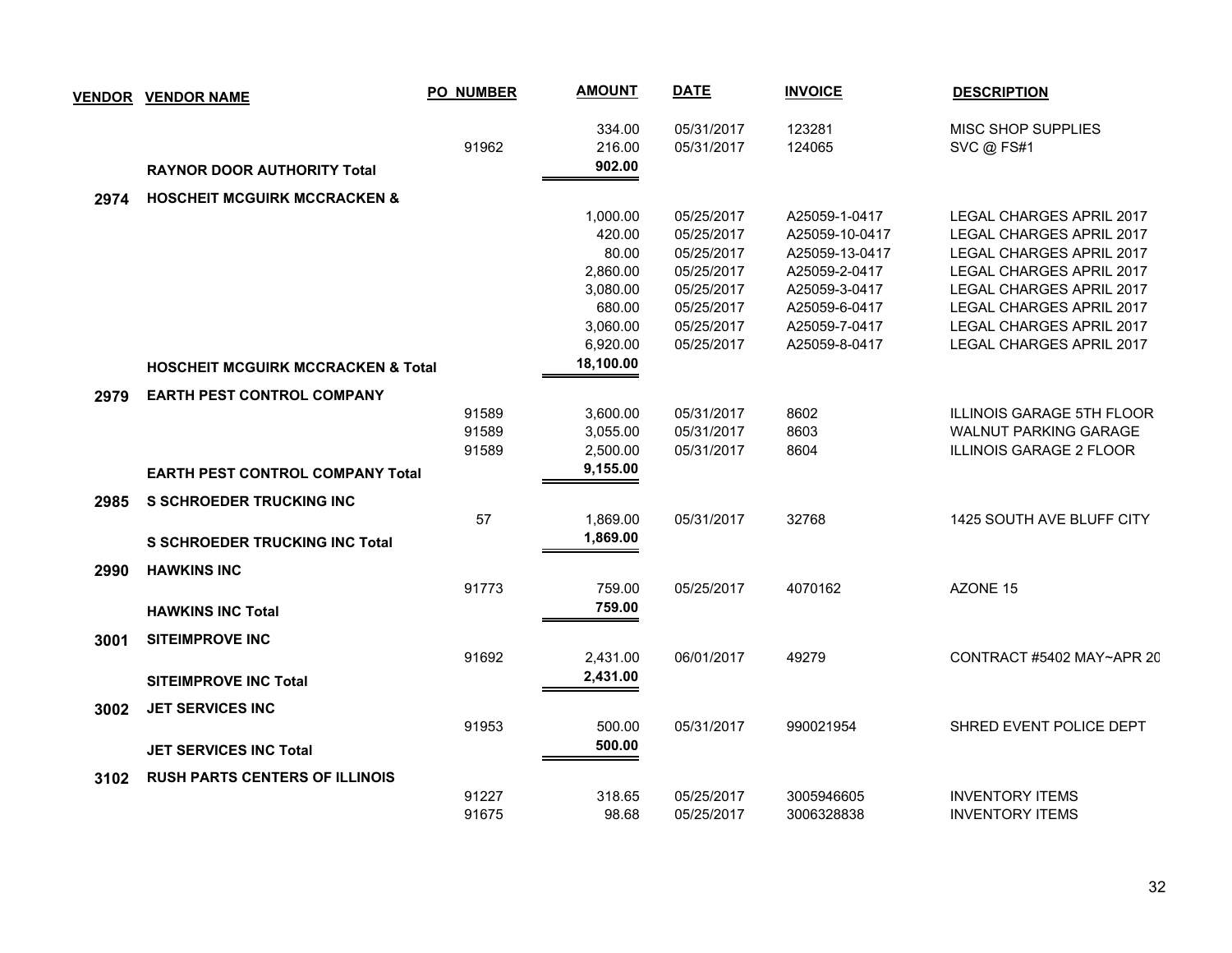| <b>VENDOR</b> | <b>VENDOR NAME</b>                           | PO_NUMBER | <b>AMOUNT</b> | <b>DATE</b> | <b>INVOICE</b> | <b>DESCRIPTION</b>          |
|---------------|----------------------------------------------|-----------|---------------|-------------|----------------|-----------------------------|
|               | <b>RUSH PARTS CENTERS OF ILLINOIS Total</b>  |           | 417.33        |             |                |                             |
| 3116          | <b>CRAWFORD MURPHY &amp; TILLY INC</b>       |           |               |             |                |                             |
|               |                                              | 90620     | 345.00        | 05/31/2017  | 113593         | PRAIRIE CENTER WATERMAIN    |
|               | <b>CRAWFORD MURPHY &amp; TILLY INC Total</b> |           | 345.00        |             |                |                             |
| 3127          | <b>SHI INTERNATIONAL CORP</b>                |           |               |             |                |                             |
|               |                                              | 91691     | 89.00         | 05/25/2017  | B06494181      | PHOTOSHOP                   |
|               | SHI INTERNATIONAL CORP Total                 |           | 89.00         |             |                |                             |
| 3148          | <b>CORNERSTONE PARTNERS</b>                  |           |               |             |                |                             |
|               |                                              | 91940     | 748.00        | 05/31/2017  | CP11227        | <b>LANDSCAPE DESIGN</b>     |
|               |                                              | 91940     | 530.98        | 05/31/2017  | CP11228        | <b>LANDSCAPE DESIGN</b>     |
|               | <b>CORNERSTONE PARTNERS Total</b>            |           | 1,278.98      |             |                |                             |
| 3175          | <b>NALCO CROSSBOW WATER LLC</b>              |           |               |             |                |                             |
|               |                                              | 87515     | 423.35        | 05/25/2017  | 2215640        | MONTHLY BILLING APRIL       |
|               | <b>NALCO CROSSBOW WATER LLC Total</b>        |           | 423.35        |             |                |                             |
| 3182          | <b>OZINGA READY MIX CONCRETE INC</b>         |           |               |             |                |                             |
|               |                                              | 62        | 1,035.50      | 05/25/2017  | 878038         | SVC @ 12 S 3RD ST           |
|               |                                              | 62        | 1,085.00      | 05/25/2017  | 878867         | SVC @ 3502 ROYAL FOX DR     |
|               |                                              | 62        | 623.20        | 05/25/2017  | 878868         | SVC @ 3RD ST/ILLINOIS ST    |
|               |                                              | 62        | 997.50        | 05/25/2017  | 881572         | SVC @ 4212 PRESTWICK CT     |
|               |                                              | 62        | 519.00        | 05/31/2017  | 887103         | SVC @ PRAIRIE & 3RD ST      |
|               | <b>OZINGA READY MIX CONCRETE INC Total</b>   |           | 4,260.20      |             |                |                             |
| 3209          | <b>HOLMGREN ELECTRIC INC</b>                 |           |               |             |                |                             |
|               |                                              | 88689     | 745.88        | 05/25/2017  | 4866           | SVC @ 7TH & DIVISION        |
|               |                                              | 88689     | 495.00        | 05/25/2017  | 4876           | COUNTRY CLUB LIFT PUMP RE   |
|               |                                              | 88689     | 458.48        | 05/25/2017  | 4889           | REPAIR WASHINGTON LIFT ST/  |
|               |                                              | 88689     | 1,210.00      | 05/25/2017  | 4894           | SERVICE REPAIR WEST CLARII  |
|               | <b>HOLMGREN ELECTRIC INC Total</b>           |           | 2,909.36      |             |                |                             |
| 3236          | <b>HR GREEN INC</b>                          |           |               |             |                |                             |
|               |                                              | 88258     | 14,379.50     | 05/31/2017  | 111623         | 7TH AVE TYLER BASIN, FERN E |
|               |                                              | 87838     | 6,830.00      | 05/31/2017  | 111655         | 7TH AVE PHASING PLAN        |
|               |                                              | 88715     | 28,814.30     | 05/31/2017  | 111698         | 7TH AVE EPA WATERSHED PL/   |
|               | <b>HR GREEN INC Total</b>                    |           | 50,023.80     |             |                |                             |

 **3258 BEST DOCTORS INC**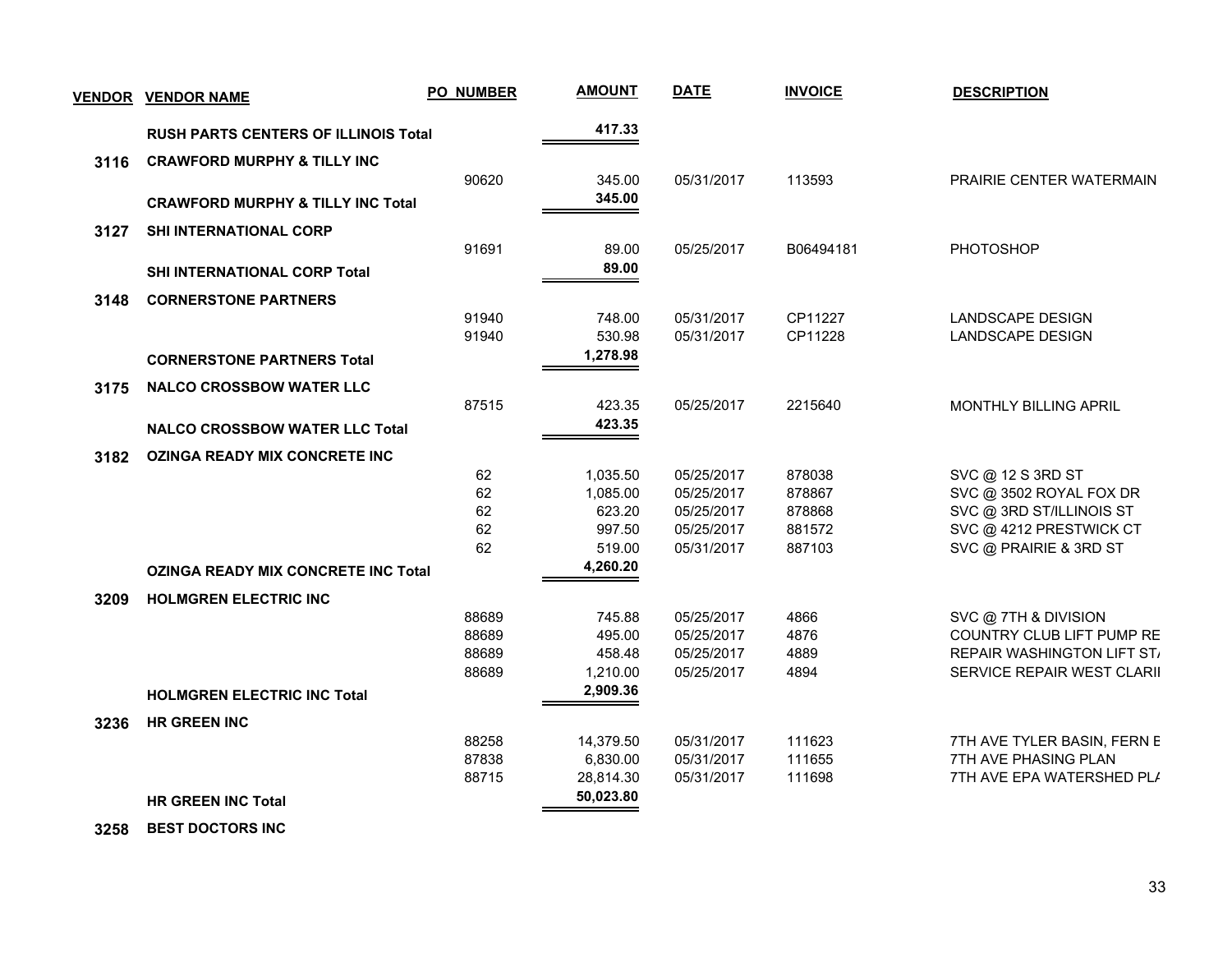| <b>VENDOR</b> | <b>VENDOR NAME</b>                         | <b>PO_NUMBER</b> | <b>AMOUNT</b> | <b>DATE</b> | <b>INVOICE</b>     | <b>DESCRIPTION</b>          |
|---------------|--------------------------------------------|------------------|---------------|-------------|--------------------|-----------------------------|
|               |                                            | 87674            | 358.40        | 05/31/2017  | 4/1/2017           | SVCS APRIL 2017             |
|               | <b>BEST DOCTORS INC Total</b>              |                  | 358.40        |             |                    |                             |
| 3267          | <b>COMPASS GROUP USA INC</b>               | 91528            | 267.45        | 05/31/2017  | 052560000032917    | <b>COFFEE SUPPLIES - PD</b> |
|               | <b>COMPASS GROUP USA INC Total</b>         |                  | 267.45        |             |                    |                             |
| 3280          | <b>PLANET DEPOS LLC</b>                    |                  |               |             |                    |                             |
|               |                                            | 91859            | 962.20        | 05/31/2017  | 170721             | <b>SVCS 5-2-17</b>          |
|               | <b>PLANET DEPOS LLC Total</b>              |                  | 962.20        |             |                    |                             |
| 3282          | <b>INFOSOFT GROUP INC</b>                  |                  |               |             |                    |                             |
|               |                                            | 91831            | 7,225.00      | 05/31/2017  | 185702             | 1 YR JOB POSTING            |
|               | <b>INFOSOFT GROUP INC Total</b>            |                  | 7,225.00      |             |                    |                             |
| 3289          | <b>VISION SERVICE PLAN OF IL NFP</b>       |                  |               |             |                    |                             |
|               |                                            |                  | 72.39         | 05/31/2017  | 052517             | COBRA/RETIREE - MAY 2017    |
|               |                                            |                  | 10.48         | 05/26/2017  | VSP 170526135913CA | Vision Plan Pre-tax         |
|               |                                            |                  | 58.25         | 05/26/2017  | VSP 170526135913CD | Vision Plan Pre-tax         |
|               |                                            |                  | 203.19        | 05/26/2017  | VSP 170526135913FD | Vision Plan Pre-tax         |
|               |                                            |                  | 42.91         | 05/26/2017  | VSP 170526135913FN | Vision Plan Pre-tax         |
|               |                                            |                  | 12.43         | 05/26/2017  | VSP 170526135913HR | Vision Plan Pre-tax         |
|               |                                            |                  | 52.63         | 05/26/2017  | VSP 170526135913IS | Vision Plan Pre-tax         |
|               |                                            |                  | 215.02        | 05/26/2017  | VSP 170526135913PD | Vision Plan Pre-tax         |
|               |                                            |                  | 326.09        | 05/26/2017  | VSP 170526135913PW | Vision Plan Pre-tax         |
|               | <b>VISION SERVICE PLAN OF IL NFP Total</b> |                  | 993.39        |             |                    |                             |
| 3309          | <b>WAGEWORKS</b>                           |                  |               |             |                    |                             |
|               |                                            | 91610            | 417.60        | 05/31/2017  | 1849967            | <b>MAY ADMIN FEES</b>       |
|               |                                            | 91610            | 417.60        | 05/31/2017  | 1849967            | <b>MAY ADMIN FEES</b>       |
|               |                                            | 91610            | $-417.60$     | 05/31/2017  | 1849967            | <b>MAY ADMIN FEES</b>       |
|               |                                            | 91610            | $-417.60$     | 05/31/2017  | 1849967            | <b>MAY ADMIN FEES</b>       |
|               |                                            | 91607            | 219.00        | 05/31/2017  | <b>INV159215</b>   | ADMIN FEES - MAY 2017       |
|               | <b>WAGEWORKS Total</b>                     |                  | 219.00        |             |                    |                             |
| 3317          | <b>TEREX UTILITIES INC</b>                 |                  |               |             |                    |                             |
|               |                                            | 91475            | 2,481.13      | 05/31/2017  | 90835545           | <b>SVCS 2015 FORD F550</b>  |
|               |                                            | 91620            | 458.00        | 05/25/2017  | 90834635           | <b>MISC PARTS</b>           |
|               | <b>TEREX UTILITIES INC Total</b>           |                  | 2,939.13      |             |                    |                             |

 **3343 ILLINI POWER PRODUCTS COMPANY**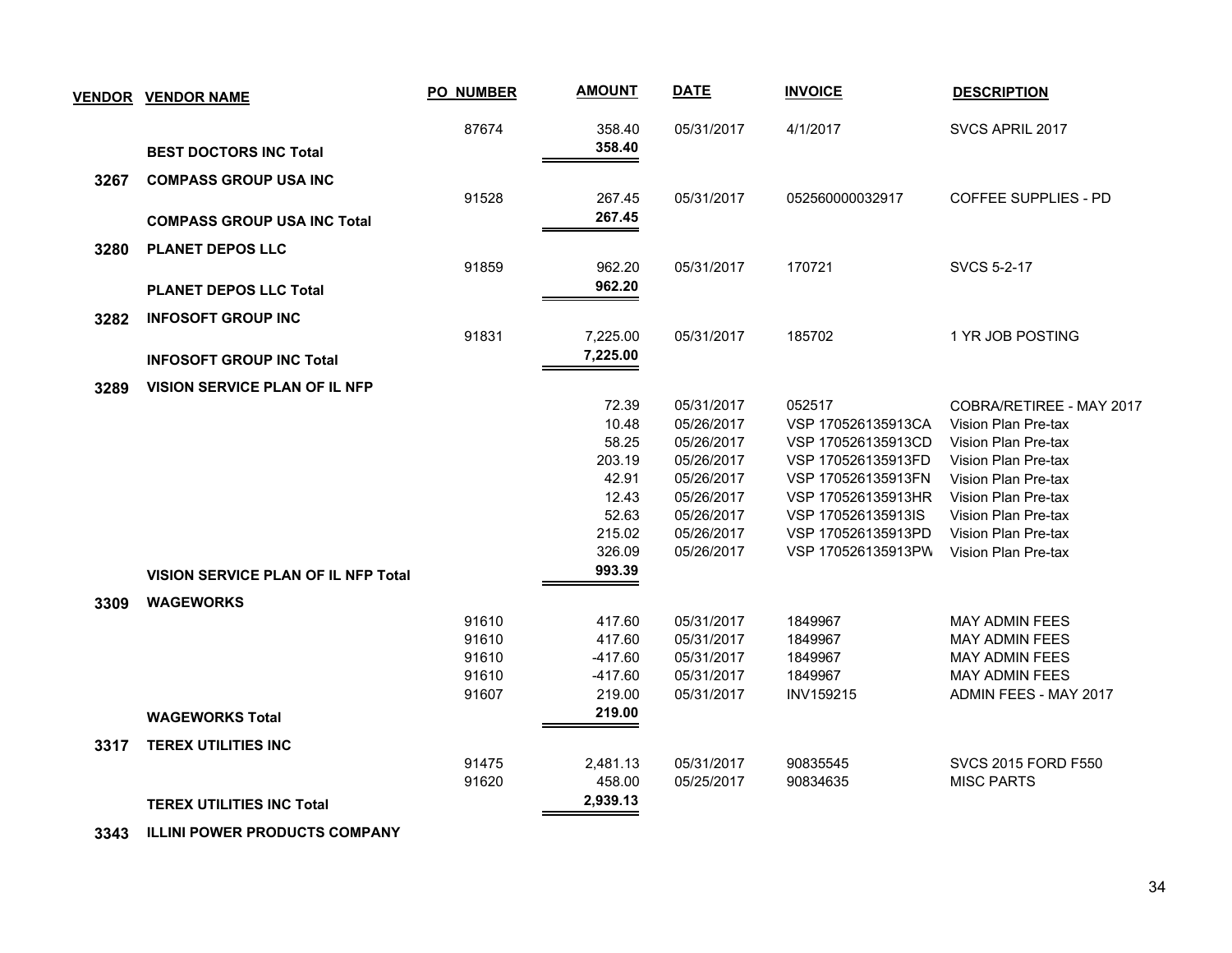| <b>VENDOR</b> | <b>VENDOR NAME</b>                         | <b>PO_NUMBER</b> | <b>AMOUNT</b>    | <b>DATE</b> | <b>INVOICE</b> | <b>DESCRIPTION</b>           |
|---------------|--------------------------------------------|------------------|------------------|-------------|----------------|------------------------------|
|               |                                            |                  | 539.04           | 05/25/2017  | SWO015458-1    | SVC @ PW 4-21-17             |
|               | <b>ILLINI POWER PRODUCTS COMPANY Total</b> |                  | 539.04           |             |                |                              |
| 3347          | <b>WAGEWORKS-ACH</b>                       |                  |                  |             |                |                              |
|               |                                            |                  | 563.54           | 05/31/2017  | INV165529      | <b>FLEX SPENDING</b>         |
|               |                                            |                  | 1,520.84         | 05/23/2017  | INV153252      | FLEX SPENDING CLAIMS         |
|               | <b>WAGEWORKS-ACH Total</b>                 |                  | 2,084.38         |             |                |                              |
| 3353          | <b>R&amp;M SPECIALTIES LTD</b>             |                  |                  |             |                |                              |
|               |                                            | 91395            | 57.50            | 05/31/2017  | 65433          | <b>CAPS</b>                  |
|               | <b>R&amp;M SPECIALTIES LTD Total</b>       |                  | 57.50            |             |                |                              |
| 3392          | <b>DULUTH HOLDINGS INC</b>                 |                  |                  |             |                |                              |
|               |                                            | 91743            | 352.50           | 05/31/2017  | P659251000011  | <b>MISC WORK PANTS</b>       |
|               |                                            | 91731            | 133.52           | 05/25/2017  | P659123701010  | <b>CARPENTER TWILL PANTS</b> |
|               |                                            | 91740            | 258.00           | 05/25/2017  | P659162801010  | <b>CARPENTER PANTS</b>       |
|               | <b>DULUTH HOLDINGS INC Total</b>           |                  | 744.02           |             |                |                              |
| 3398          | <b>NATIONAL TELEPHONE MESSAGE</b>          |                  |                  |             |                |                              |
|               |                                            | 91409            | 790.00           | 05/25/2017  | N1037724       | AD SPECIALITY BADGES         |
|               | <b>NATIONAL TELEPHONE MESSAGE Total</b>    |                  | 790.00           |             |                |                              |
| 3408          | <b>ULINE INC</b>                           |                  |                  |             |                |                              |
|               |                                            | 91972            | 283.47           | 05/31/2017  | 87287434       | <b>TYVEK SLEEVE</b>          |
|               | <b>ULINE INC Total</b>                     |                  | 283.47           |             |                |                              |
|               |                                            |                  |                  |             |                |                              |
| 3411          | <b>GENEVA ARCHIVE</b>                      | 91535            | 408.23           | 05/31/2017  | 2-20094        | <b>FRAMING</b>               |
|               |                                            | 91535            | 58.62            | 05/31/2017  | 2-20121        | <b>FRAMING</b>               |
|               | <b>GENEVA ARCHIVE Total</b>                |                  | 466.85           |             |                |                              |
| 3417          | <b>LAFARGE NORTH AMERICA INC</b>           |                  |                  |             |                |                              |
|               |                                            | 91839            | 21.01            | 05/25/2017  | 707075954      | <b>MISC SERVICES</b>         |
|               | <b>LAFARGE NORTH AMERICA INC Total</b>     |                  | 21.01            |             |                |                              |
|               |                                            |                  |                  |             |                |                              |
| 3509          | <b>ADVANCED WEIGHING SYSTEMS</b>           |                  |                  |             |                |                              |
|               |                                            | 91561            | 200.00<br>200.00 | 05/31/2017  | 23111          | <b>RE-CERT OF SCALES</b>     |
|               | <b>ADVANCED WEIGHING SYSTEMS Total</b>     |                  |                  |             |                |                              |
| 3517          | <b>MCHENRY ANALYTICAL WATER</b>            |                  |                  |             |                |                              |
|               |                                            | 87835            | 72.00            | 05/25/2017  | 594264         | <b>FLUORIDE</b>              |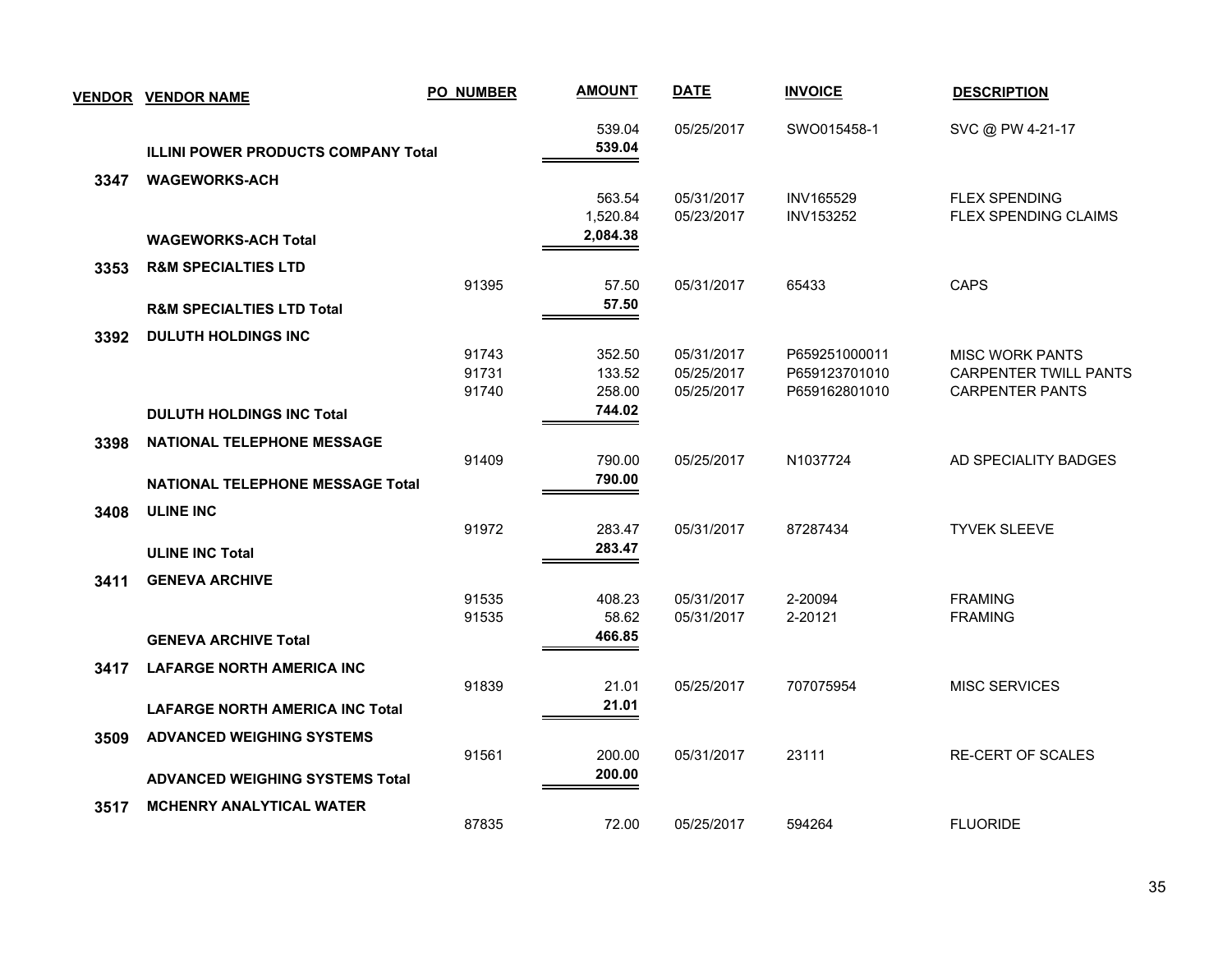| <b>VENDOR</b> | <b>VENDOR NAME</b>                          | PO_NUMBER      | <b>AMOUNT</b>       | <b>DATE</b>              | <b>INVOICE</b>         | <b>DESCRIPTION</b>                                    |
|---------------|---------------------------------------------|----------------|---------------------|--------------------------|------------------------|-------------------------------------------------------|
|               | <b>MCHENRY ANALYTICAL WATER Total</b>       |                | 72.00               |                          |                        |                                                       |
| 3520          | <b>CARYLIE FORTE</b>                        |                |                     |                          |                        |                                                       |
|               | <b>CARYLIE FORTE Total</b>                  |                | 24.00<br>24.00      | 05/31/2017               | 061517                 | PER DIEM JUNE 15-16 2017                              |
| 3532          | <b>Andrew Messenger</b>                     |                |                     |                          |                        |                                                       |
|               |                                             |                | 21.57<br>199.99     | 05/25/2017<br>05/25/2017 | 051517<br>051617       | JEANS - WALMART 5-15-17<br>BOOTS - RED WING 5-16-17   |
|               | <b>Andrew Messenger Total</b>               |                | 221.56              |                          |                        |                                                       |
| 3533          | <b>P&amp;M HOLDING GROUP LLP</b>            |                |                     |                          |                        |                                                       |
|               |                                             | 90474          | 37,000.00           | 05/25/2017               | 1435289                | <b>ASSET MANAGMENT SERVICES</b>                       |
|               | P&M HOLDING GROUP LLP Total                 |                | 37,000.00           |                          |                        |                                                       |
| 3539          | <b>PREVENTATIVE MAINTENANCE SYSTM</b>       |                |                     |                          |                        |                                                       |
|               |                                             | 91628<br>91628 | 54.00<br>42.00      | 05/25/2017<br>05/31/2017 | 204284<br>204504       | <b>TRUCK TESTING SERVICES</b><br><b>TRUCK TESTING</b> |
|               | <b>PREVENTATIVE MAINTENANCE SYSTM Total</b> |                | 96.00               |                          |                        |                                                       |
| 3592          | <b>CAMBRIDGE ELECTRIC INC</b>               |                |                     |                          |                        |                                                       |
|               |                                             | 91770          | 142.00              | 05/25/2017               | 7378                   | SVC @ LAB BUILDING                                    |
|               | <b>CAMBRIDGE ELECTRIC INC Total</b>         |                | 142.00              |                          |                        |                                                       |
| 3596          | <b>GRAYBAR ELECTRIC CO INC</b>              |                |                     |                          |                        |                                                       |
|               |                                             | 91707          | 3,603.63            | 05/25/2017               | 991231291              | DOOR CONTROLLER KITS                                  |
|               |                                             | 91707<br>91707 | 15,559.42<br>564.28 | 05/25/2017<br>05/31/2017 | 991260223<br>991323418 | KEYSCAN DOOR CONTROLLEI<br>RUTHERFORD CONTROLS        |
|               |                                             | 91707          | 307.34              | 05/31/2017               | 991371769              | ALTRONIX POWER SUPPLY                                 |
|               | <b>GRAYBAR ELECTRIC CO INC Total</b>        |                | 20,034.67           |                          |                        |                                                       |
| 3597          | <b>GEOSTAR MECHANICAL INC</b>               |                |                     |                          |                        |                                                       |
|               |                                             | 91110          | 4,900.00            | 05/31/2017               | 12854                  | <b>EXHAUST HOODS</b>                                  |
|               |                                             | 91837          | 791.98              | 05/25/2017               | 12832                  | SVC @ FS#3                                            |
|               | <b>GEOSTAR MECHANICAL INC Total</b>         |                | 5,691.98            |                          |                        |                                                       |
| 3668          | <b>RONALD COOK</b>                          |                |                     |                          |                        |                                                       |
|               |                                             | 91066          | 350.00              | 05/25/2017               | 17-0503                | CONFINED SPACE TRAINING                               |
|               | <b>RONALD COOK Total</b>                    |                | 350.00              |                          |                        |                                                       |

 **3684 RESPECT TECHNOLOGY INC**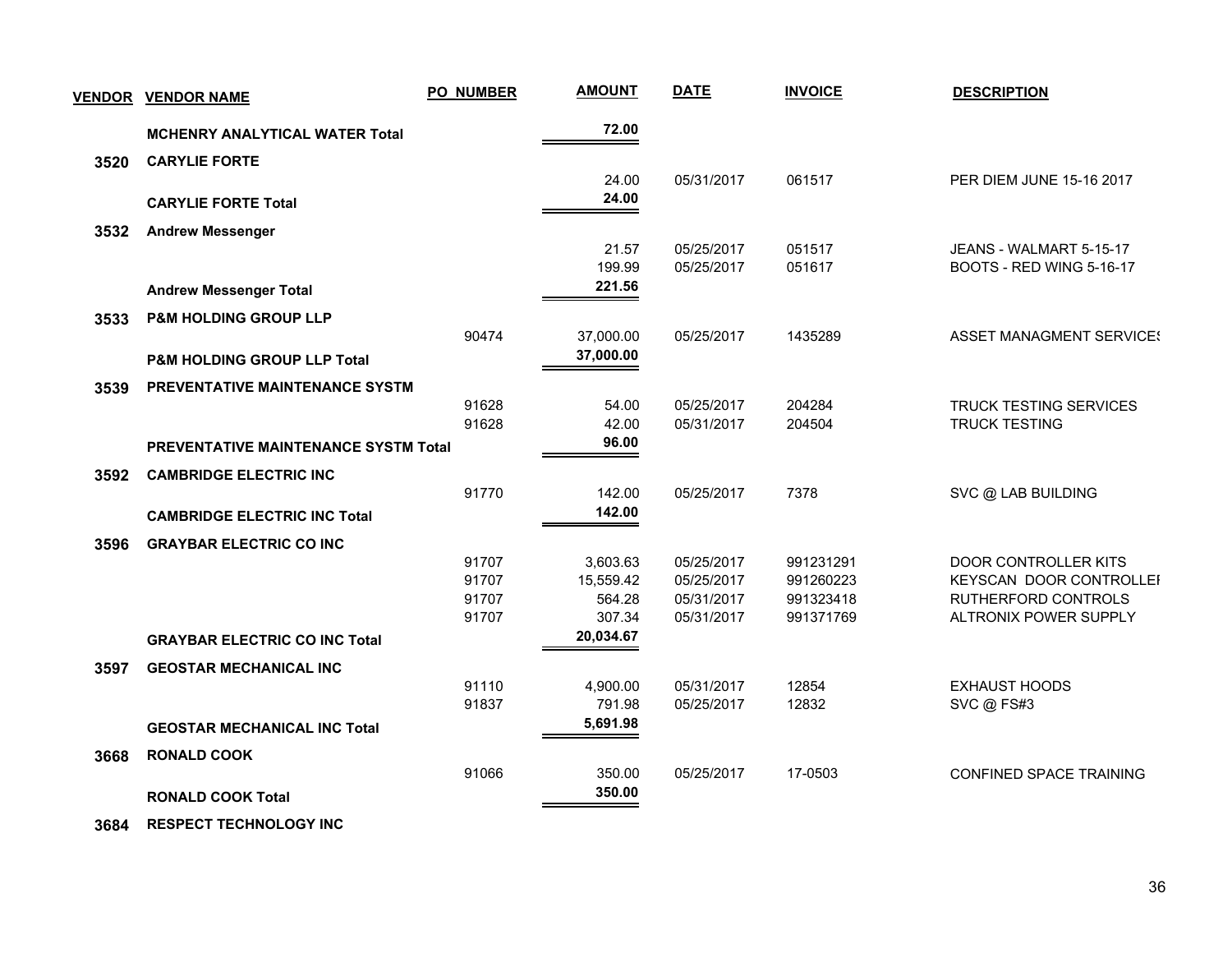|      | <b>VENDOR VENDOR NAME</b>                                                      | <b>PO_NUMBER</b> | <b>AMOUNT</b>             | <b>DATE</b>              | <b>INVOICE</b>      | <b>DESCRIPTION</b>                                            |
|------|--------------------------------------------------------------------------------|------------------|---------------------------|--------------------------|---------------------|---------------------------------------------------------------|
|      | <b>RESPECT TECHNOLOGY INC Total</b>                                            | 91762            | 2,960.00<br>2,960.00      | 05/25/2017               | 10153A              | <b>ISERIES TESTING/SUPPORT</b>                                |
| 3700 | THE POTENTIAL PROJECT USA INC                                                  |                  |                           |                          |                     |                                                               |
|      | THE POTENTIAL PROJECT USA INC Total                                            |                  | 6,327.93<br>6,327.93      | 05/25/2017               | 05-2017-185         | <b>WORKSHOP MAY SESSIONS</b>                                  |
| 3741 | <b>OTTO ENGINEERING INC</b>                                                    | 91723            | 818.68                    | 05/31/2017               | 952650              | <b>INVENTORY ITEMS</b>                                        |
|      | <b>OTTO ENGINEERING INC Total</b>                                              |                  | 818.68                    |                          |                     |                                                               |
| 3750 | <b>RUEKERT &amp; MIELKE INC</b>                                                | 91074            | 7,328.00                  | 05/25/2017               | 118818              | TYLER RD WATER MAIN DESIG                                     |
|      | <b>RUEKERT &amp; MIELKE INC Total</b>                                          |                  | 7,328.00                  |                          |                     |                                                               |
| 3761 | <b>DANIEL E WILLIAMS</b>                                                       | 90923            | 38.00                     | 05/31/2017               | 2009820             | <b>PASSPORT INSERTS</b>                                       |
|      | <b>DANIEL E WILLIAMS Total</b>                                                 |                  | 38.00                     |                          |                     |                                                               |
| 3766 | <b>PROVEN BUSINESS SYSTEMS</b>                                                 | 91960            | 237.05                    | 05/31/2017               | 395853              | SVC 4-20 THRU 5-19-17                                         |
|      | PROVEN BUSINESS SYSTEMS Total                                                  |                  | 237.05                    |                          |                     |                                                               |
| 3768 | <b>JETS ELECTRICAL TESTING &amp;</b>                                           | 91254            | 8,425.00                  | 05/25/2017               | 2510                | SUB 8 SWITCHGEAR MAINTEN/                                     |
| 3782 | <b>JETS ELECTRICAL TESTING &amp; Total</b><br><b>BRANDONISIO &amp; COMPANY</b> |                  | 8,425.00                  |                          |                     |                                                               |
|      |                                                                                |                  | 34,950.00<br>$-34,950.00$ | 05/25/2017<br>05/25/2017 | 050917A<br>050917CR | <b>INTERNAL CORRECTION FOR F</b><br>INTERNAL CORRECTION OF FY |
|      | <b>BRANDONISIO &amp; COMPANY Total</b>                                         | 91317            | 34,950.00<br>34,950.00    | 05/31/2017               | 050917              | REMOVE LEAD FROM FIRE RAN                                     |
| 3786 | <b>EMPLOYEE BENEFITS CORPORATION</b>                                           |                  |                           |                          |                     |                                                               |
|      | <b>EMPLOYEE BENEFITS CORPORATION Total</b>                                     |                  | 450.00<br>450.00          | 05/31/2017               | 1793520A            | <b>SETUP FEE</b>                                              |
| 3787 | <b>VIKING BROS INC</b>                                                         | 91748            | 396.41                    | 05/25/2017               | INV_2017-180        | <b>LIMESTONE SCREENINGS</b>                                   |
|      | <b>VIKING BROS INC Total</b>                                                   |                  | 396.41                    |                          |                     |                                                               |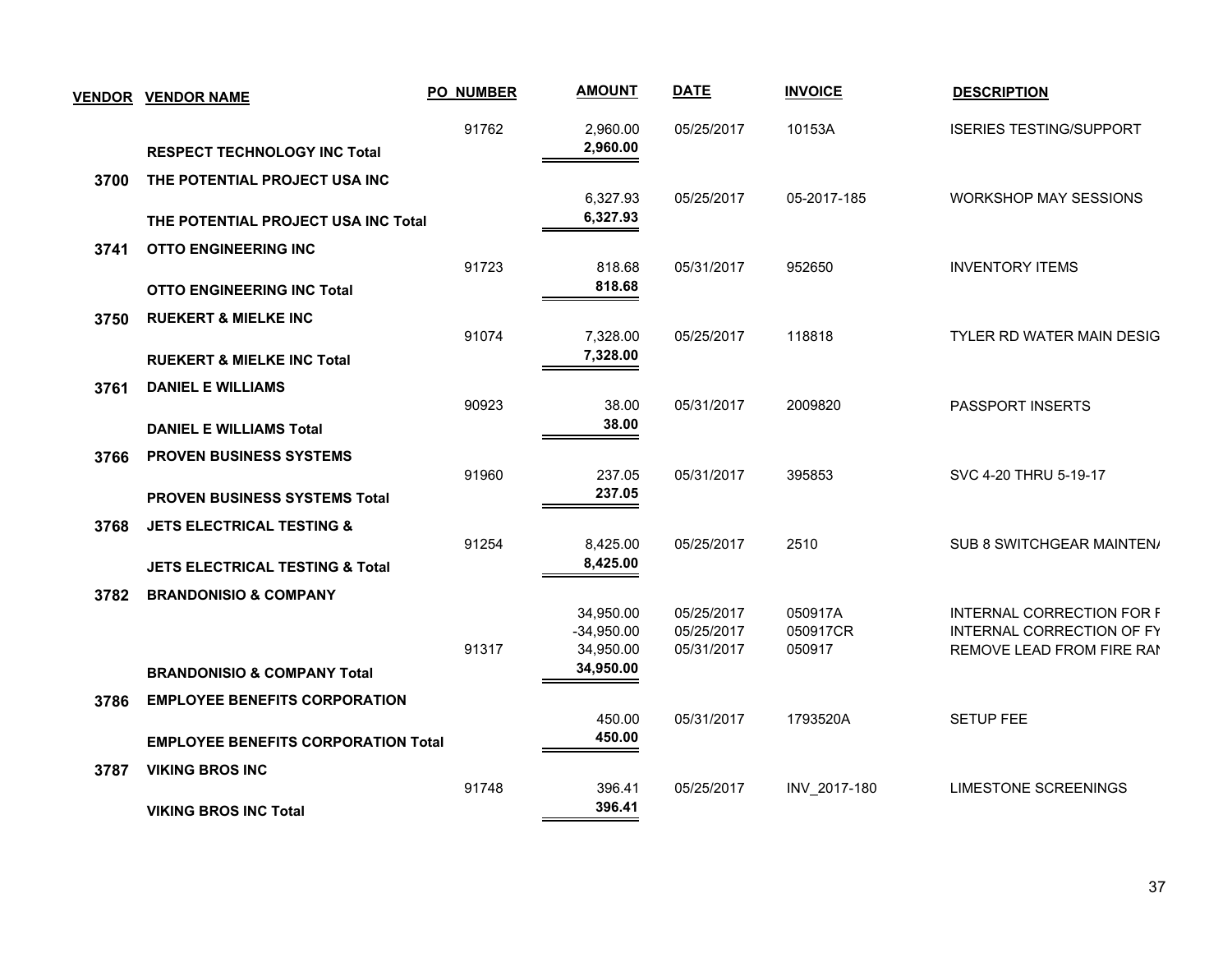| <b>VENDOR</b> | <b>VENDOR NAME</b>                        | <b>PO NUMBER</b> | <b>AMOUNT</b>        | <b>DATE</b> | <b>INVOICE</b> | <b>DESCRIPTION</b>          |
|---------------|-------------------------------------------|------------------|----------------------|-------------|----------------|-----------------------------|
| 3788          | <b>QUALITROL COMPANY LLC</b>              |                  |                      |             |                |                             |
|               |                                           | 91469            | 1,244.11             | 05/25/2017  | 20000925       | <b>RPRR RIELD TEST KIT</b>  |
|               | <b>QUALITROL COMPANY LLC Total</b>        |                  | 1,244.11             |             |                |                             |
| 3794          | <b>INTERLINE BRANDS INC</b>               | 91432            |                      | 05/25/2017  | 399547645      | <b>MINI FLASHLIGHTS</b>     |
|               |                                           | 91433            | 95.25<br>3.10        | 05/31/2017  | 400420774      | <b>BATTERIES</b>            |
|               | <b>INTERLINE BRANDS INC Total</b>         |                  | 98.35                |             |                |                             |
| 3805          | <b>EMPLOYEE BENEFITS CORP - ACH</b>       |                  |                      |             |                |                             |
|               |                                           |                  | 9,573.12             | 05/31/2017  | C98632-201705  | FLEX SPENDING CLAIMS        |
|               | <b>EMPLOYEE BENEFITS CORP - ACH Total</b> |                  | 9,573.12             |             |                |                             |
| 3809          | <b>FAIR AND IMPARTIAL POLICING</b>        |                  |                      |             |                |                             |
|               |                                           |                  | 990.00<br>990.00     | 05/25/2017  | #1             | TRAINING=LAMELA & LOSURD(   |
|               | <b>FAIR AND IMPARTIAL POLICING Total</b>  |                  |                      |             |                |                             |
| 3810          | <b>PLAYCORE WISCONSIN INC</b>             | 91813            | 564.00               | 05/31/2017  | 151990         | RECYCLED BENCH              |
|               | PLAYCORE WISCONSIN INC Total              |                  | 564.00               |             |                |                             |
| 3811          | SOUTHERN EQUIPMENT SALES                  |                  |                      |             |                |                             |
|               |                                           | 91867            | 1,424.00             | 05/31/2017  | 103971         | <b>VENDING MACHINE</b>      |
|               | <b>SOUTHERN EQUIPMENT SALES Total</b>     |                  | 1,424.00             |             |                |                             |
| 9990006       | <b>SC 3800 MAIN LLC</b>                   |                  |                      |             |                |                             |
|               |                                           |                  | 1,131.64             | 05/31/2017  | C261702711     | STARBUCK'S SC OUT PARCEL    |
|               | <b>SC 3800 MAIN LLC Total</b>             |                  | 1,131.64             |             |                |                             |
|               | 9990007 GERALDINE BUCHENOT AND WALSH      |                  |                      |             |                |                             |
|               |                                           |                  | 6,464.00<br>6,464.00 | 05/25/2017  | 1243           | FINAL PAY - CLAIM JULY 2015 |
|               | <b>GERALDINE BUCHENOT AND WALSH Total</b> |                  |                      |             |                |                             |
| 9990007       | <b>ESPO GRAPHICS</b>                      |                  | 508.46               | 05/25/2017  | 052317         | STICKERS LIGHT BULB GIVE AI |
|               | <b>ESPO GRAPHICS Total</b>                |                  | 508.46               |             |                |                             |
| 9990007       | <b>MERITUS HOMES</b>                      |                  |                      |             |                |                             |
|               |                                           |                  | 44,556.62            | 05/31/2017  | C261401112     | RESERVE PHASE 2 COMPLETI(   |
|               | <b>MERITUS HOMES Total</b>                |                  | 44,556.62            |             |                |                             |